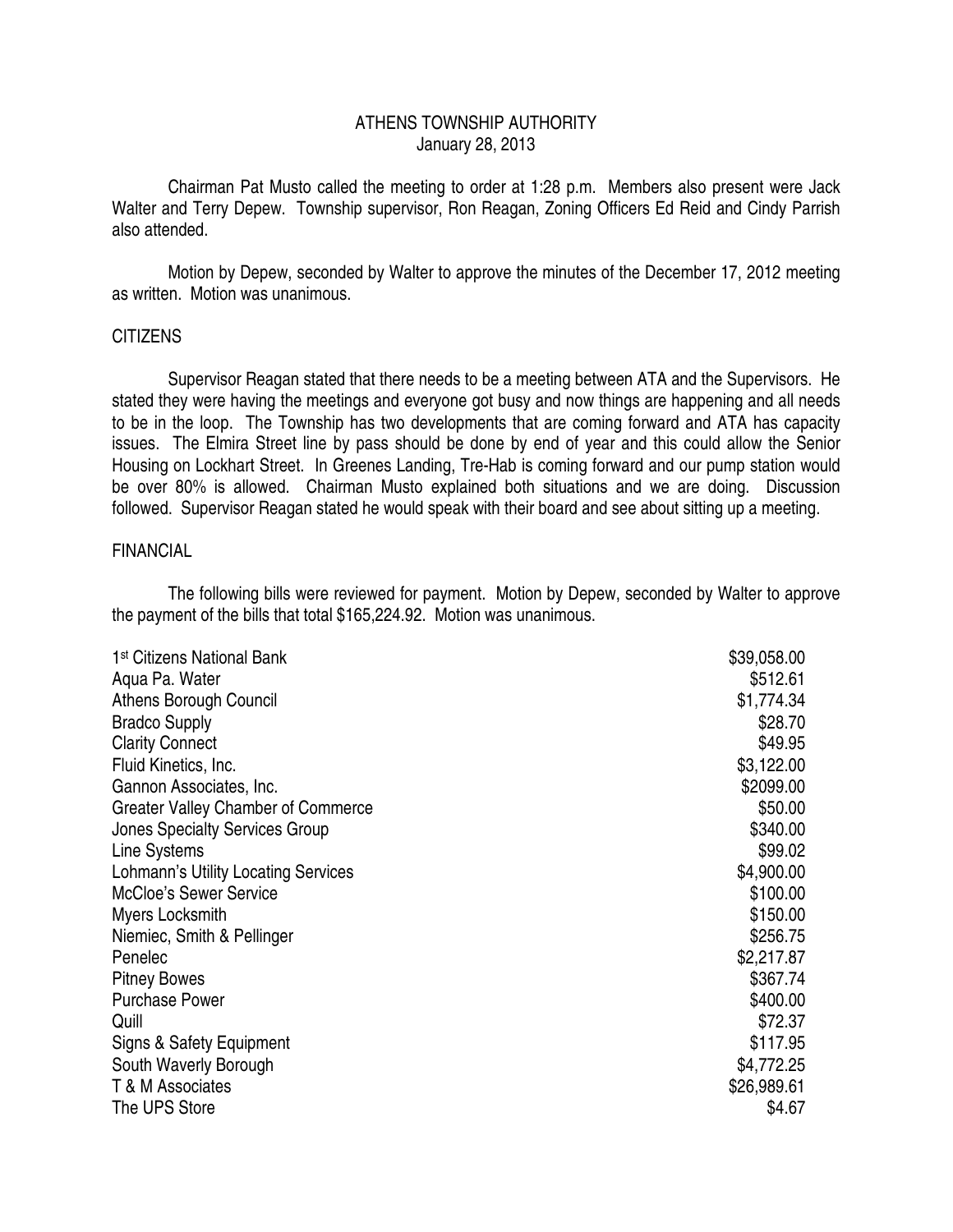| Time Warner Cable                   | \$51.29      |
|-------------------------------------|--------------|
| Triple V Electric                   | \$75.00      |
| <b>USA Bluebook</b>                 | \$430.76     |
| <b>Vacri Construction</b>           | \$20,681.80  |
| <b>Valley Energy</b>                | \$449.48     |
| <b>Valley Joint Sewer Authority</b> | \$56,053.76  |
| TOTAL                               | \$165,224.92 |

 A resolution was presented to authorize ATA to pay the bills needed for the project out of General Fund and to reimburse ATA General Fund back, after securing the tax fee loan for the project. Motion by Walter, seconded by Depew to approve the resolution. Motion was unanimous.

 A bill was received from Sweetland Engineering for \$880.52. Mr. Sweetland stated that bidding was not in their contract, but back in October 2012, they answered a couple questions for Larsen Design Group regarding Road C design. Discussion followed. Motion by Depew, seconded by Walter to approve the payment of the \$880.52 invoice. Motion was unanimous.

 Chairman Musto discussed setting up a 2 phase "Will Serve" letter for capacity. His stated maybe ATA should collect ½ the tap in fee at the time of the request to secure the space, and then when they tap in, they have to pay the other half. ATA has in their rules and regulations a Reservation Capacity Fee, Article 9. The reservation of capacity fee formula is RCF=(50%) x (EDU on Planning Module) x (Sewage Service Charge) and this is not impose until two years from date of DEP/ATA approval of Planning Modules. A letter to serve request was received on behalf of Tre-Hab for 41 EDU's. We have the capacity for Athens Borough and this will put our pump station, based on EDU's over 80%. Motion by Musto, seconded by Walter to approve the will serve letter, along with a mutual agreement letter of the Reservation Capacity Fee regulation, so they know what can happen if they aren't using any of the reserved EDU's within the 2 years of the will serve letter date. Motion was unanimous. Our developer's agreement will be re-written to include the RCF also in it. Brian Huckabee from T & M Associates presented a proposal for \$5,500 for pumping station #4 hydraulic & electrical Evaluations, due to Tre-Hab requesting this. Motion by Depew, seconded by Walter to approve the study for \$5,500. Motion was unanimous.

 Brian Huckabee stated the drawing with the preliminary design of the #6 conveyance should be here end of this week. T & M would like phase 5 Permitting, 6 Final Design, and 7 Bidding Services approved to keep project moving and ready for bid come spring. Motion by Depew, seconded by Walter to approve phase 5, 6, and 7 for a total of \$49,153. Motion was unanimous.

 The trash baskets at station #4, Greenes Landing need to be replaced and 1 needs to be installed. Vacri submitted a price of \$5,250 for 2 baskets and rails and to extend the inlet pipes to the baskets. Motion by Walter, seconded by Musto to approve the proposal price of \$5,250 from Vacri Construction. Motion was unanimous.

 The proposal from T & M was presented to Road C inspection. Cost will be \$13,400 and this fee is in the reimbursed amount from the township. Motion by Depew, seconded by Walter to approve the proposal of \$13,400 from T & M for inspection of Road C. Motion was unanimous.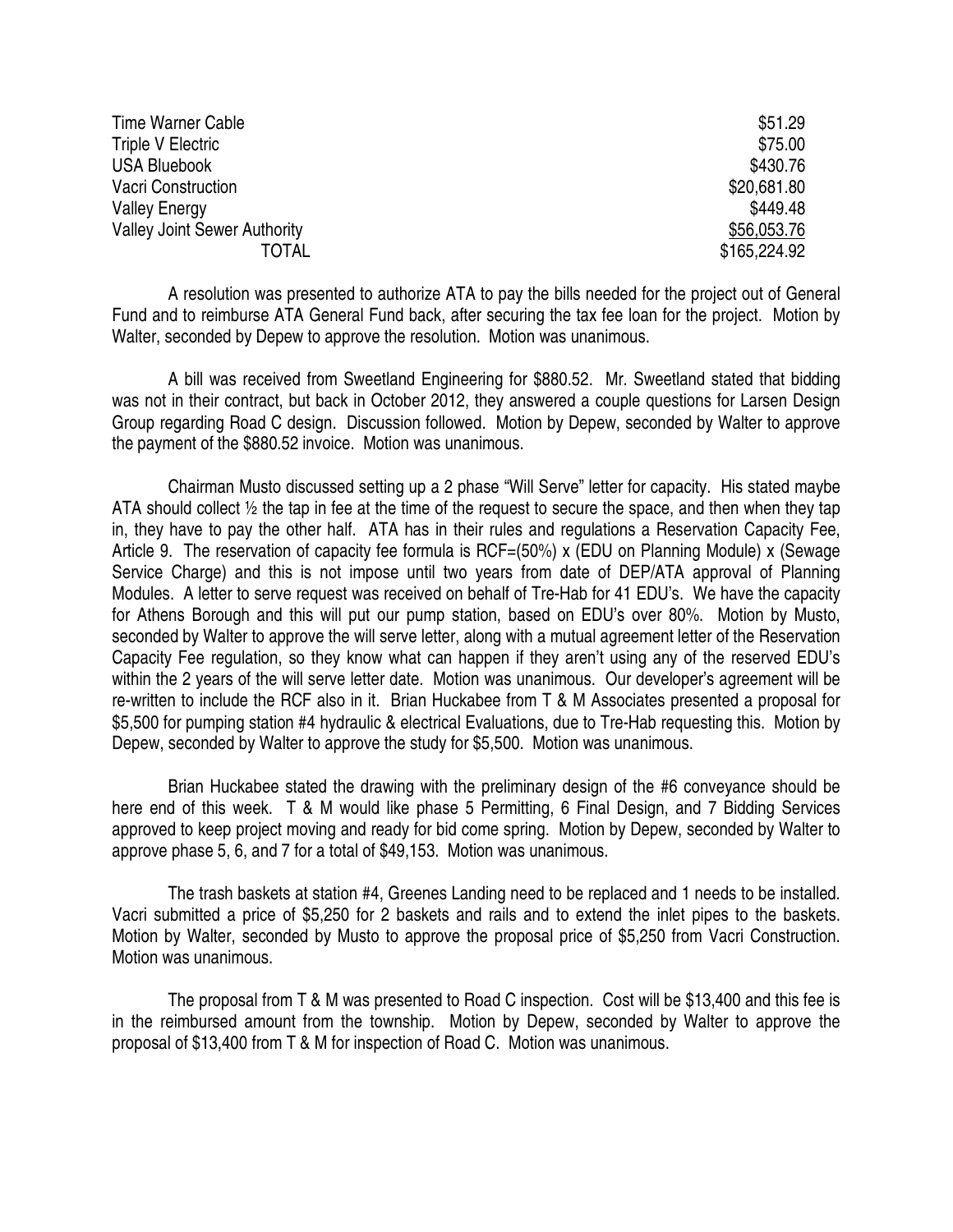## OTHER BUSINESS

 The Candlewood Suite hotel engineers submitted a Highway Occupancy Permit for ATA signature. We are the utility company, so it has to be in our name. Motion by Walter, seconded by Depew, to approve the HOP permits application. Motion was unanimous.

#### MAINTENANCE

 Craig Lohmann was here to attend meeting and then got an emergency Pa. one call so had to leave. He has changed all the locks at all the station and more locks had to be ordered. The station needs the vac truck to help get them clean. 2 stations were found to have the water turned off and now the water is on. ATA gave permission to use vac truck at all stations when needed. ATA has to get the stations cleaned. Since the caps at QEE do not seem to be had put on – we will do this as soon as we can. Both pumps at in the well now and QEE is back to working correctly.

#### LEGAL

 Attorney Smith could not attend meeting, due to the weather. A release was received from SEA for the pump station 6 situations. ATA will table the decision. Smith will be asked to find out how the figure was obtained.

No further business, meeting adjourned at 3:25 p.m.

Respectfully submitted Valorie L. Huckabee **Secretary**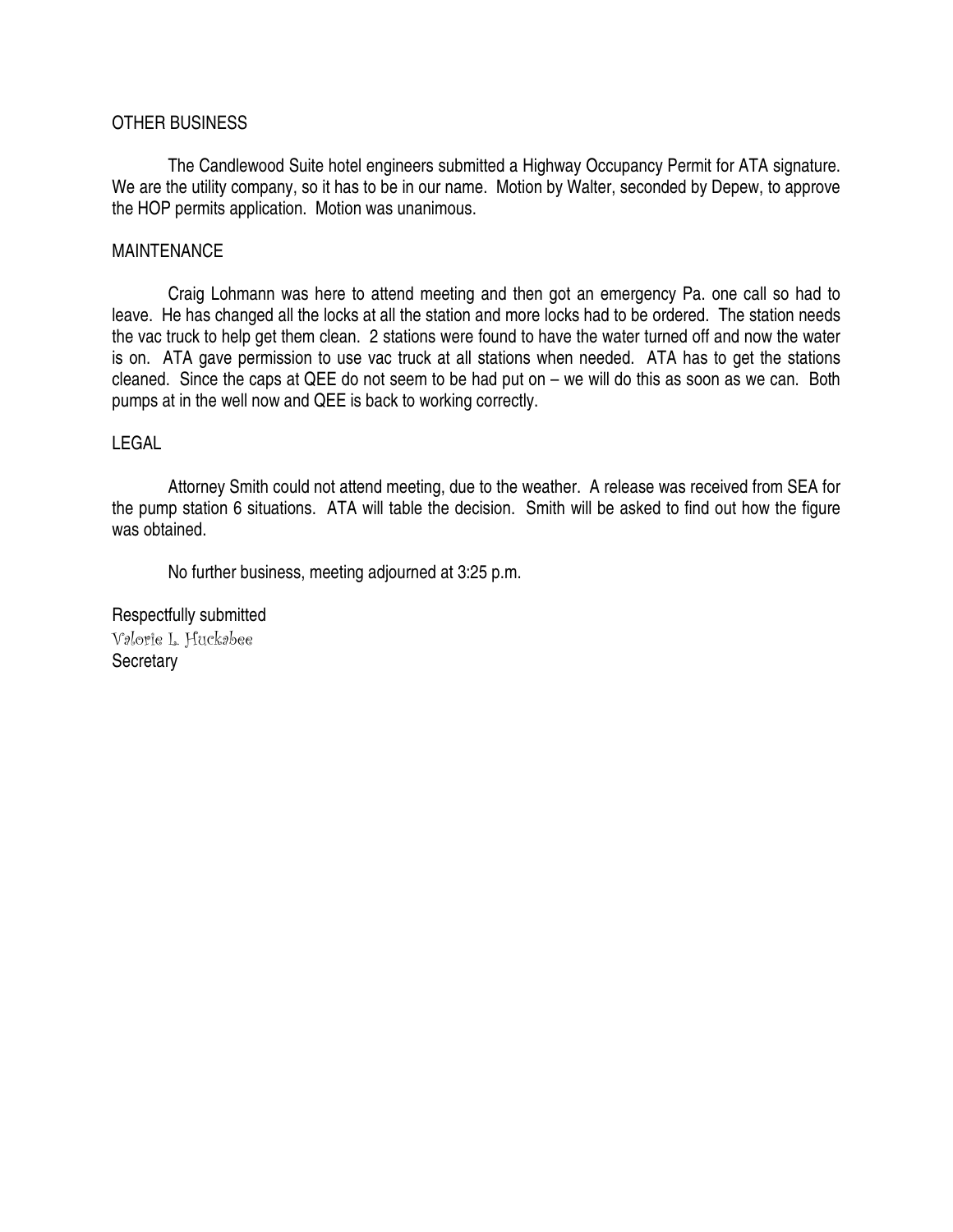## Athens Township Authority February 26, 2013

 Meeting was called to order by Chairman Pat Musto at 5:35 p.m. Members also present were Jack Walter and Terry Depew. There were no citizens to be heard.

 Motion by Walter, seconded by Depew to approve the minutes of the January 28, 2013 meeting as written. Motion was unanimous.

#### FINANCIAL

 Mark Lunquist attended the meeting to just let us know what is being done and how the financing of our projects could work. He stated he is looking at maybe 3 to 3.25% interests. Discussion followed.

 The following lists of bills were presented for payment. Motion by Depew, seconded by Walter to approve the following payment of bills. Motion was unanimous.

| Aqua Pa. Water                        | \$11.27     |
|---------------------------------------|-------------|
| Austin's Excavating                   | \$180.00    |
| <b>Clarity Connect</b>                | \$49.95     |
| EFP Rotenberg, LLP                    | \$3,000.00  |
| <b>Gannon Associates</b>              | \$862.00    |
| Horn's True Value                     | \$151.78    |
| <b>Jones Specialty Services Group</b> | \$170.00    |
| Lines Systems, Inc.                   | \$48.79     |
| Lohmann's Utility Locating, LLC       | \$4,900.00  |
| <b>McGuire Septic Service</b>         | \$300.00    |
| Niemiec, Smith & Pellinger            | \$190.00    |
| Pa. One Call                          | \$\$17.75   |
| Penelec                               | \$1,659.98  |
| <b>Pintey Bowes</b>                   | \$100.00    |
| Signs & Safety                        | \$115.55    |
| Susquehanna Group Advisors            | \$340.00    |
| <b>Sweetland Engineering</b>          | \$880.52    |
| The Morning Times                     | \$17.80     |
| <b>Time Warner Cable</b>              | \$53.25     |
| <b>Triple V Electric</b>              | \$234.23    |
| <b>USA Bluebook</b>                   | \$265.75    |
| <b>Valley Energy</b>                  | \$90.79     |
| <b>Valley Joint Sewer Authority</b>   | \$2,080.00  |
| <b>TOTAL</b>                          | \$16,319.41 |

 EFP Rotenberg is doing the 2012 yearly audit. A letter of understanding was received and the price for the audit will be \$5,100. Motion by Depew, seconded by Walter to approve the cost of the yearly audit. Motion was unanimous.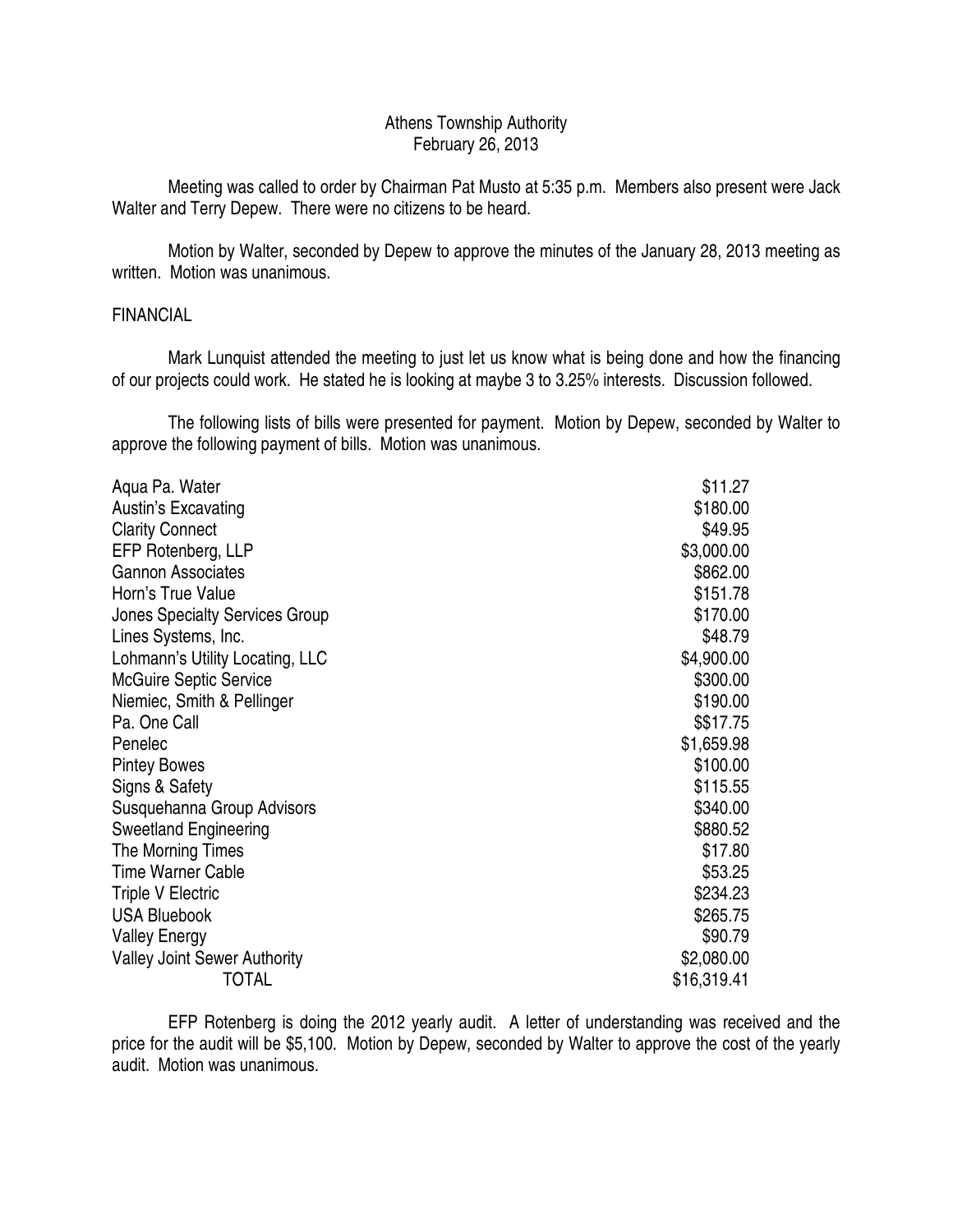## LEGAL

 Attorney Mark Smith stated no word yet from Athens Borough regarding the 2 items we needed for the pump station agreement.

A writ of execution has been filed on the Health Lee property for non-payment of sewer fees.

 Discussion followed about the SEA offer did not include the generator that would have had to be included. ATA agreed to counter their offer with \$75,000 which would include the generator. Attorney Smith will contact SEA.

#### MAINTENANCE

 Mike and Craig Lohmann stated things have been doing well with the stations. There have been some generator problems due to batteries and they needed to be replaced. A trickle charger was replaced at #1 by Kingsley for the generator. At the CVS station, a mouse chewed through the ignition wires and they had to be replaced. The CVS station was pumped out cleaned. The cable on the trash basket for CVS isn't correct and needs to be longer. Craig will get the length that will be needed for this basket and other stations that are needed. Station #2 has a grease problem. They pumped the station in January and it is all ready needing it. They will pop some manholes and see where this could be coming from.

#### ENGINEERS REPORT

 T & M, engineer, Mark Ambrose reviewed the Pump Station #4 hydraulic and electrical evaluation that was done and gave the Authority 7 scenario's of different things to enlarge for capacity. Without an idea of where ATA would be placing a sewer line a construction cost couldn't be estimated. Discussion followed and it was decided to run a force main from our station down Rt 199 to Edwards Street in Athens Borough and then over and down River Road to the treatment plant. Ambrose was told to estimate for 500 and 1,000 additional EDU's.

The following is an update status report for Station #6:

#### DESIGN PLANS:

Project plans depicting the existing force main layout from PS#6 and the proposed extension along the previously approved route along Roosevelt Street and Pennsylvania are 80 complete. Once the final force main route is determined a hydraulic profile will be completed and shown on the plan.

Pumping Station upgrade plans will be prepared once the pump size is determined. This includes electrical plans as well as pump details.

#### PERMITTING:

#### PENNDOT HOP PERMIT APPLICATION:

T&M has reached out to the PADOT regional office and is coordinating with the assigned project reviewer to determine what permits are required and what information needs to be provided on the project plans. Once the force main route is finalized, T&M will send copies of the plan set to PENNDOT for review prior to the permit application. This will eliminate the potential for resubmission which may extend the time to obtain a permit.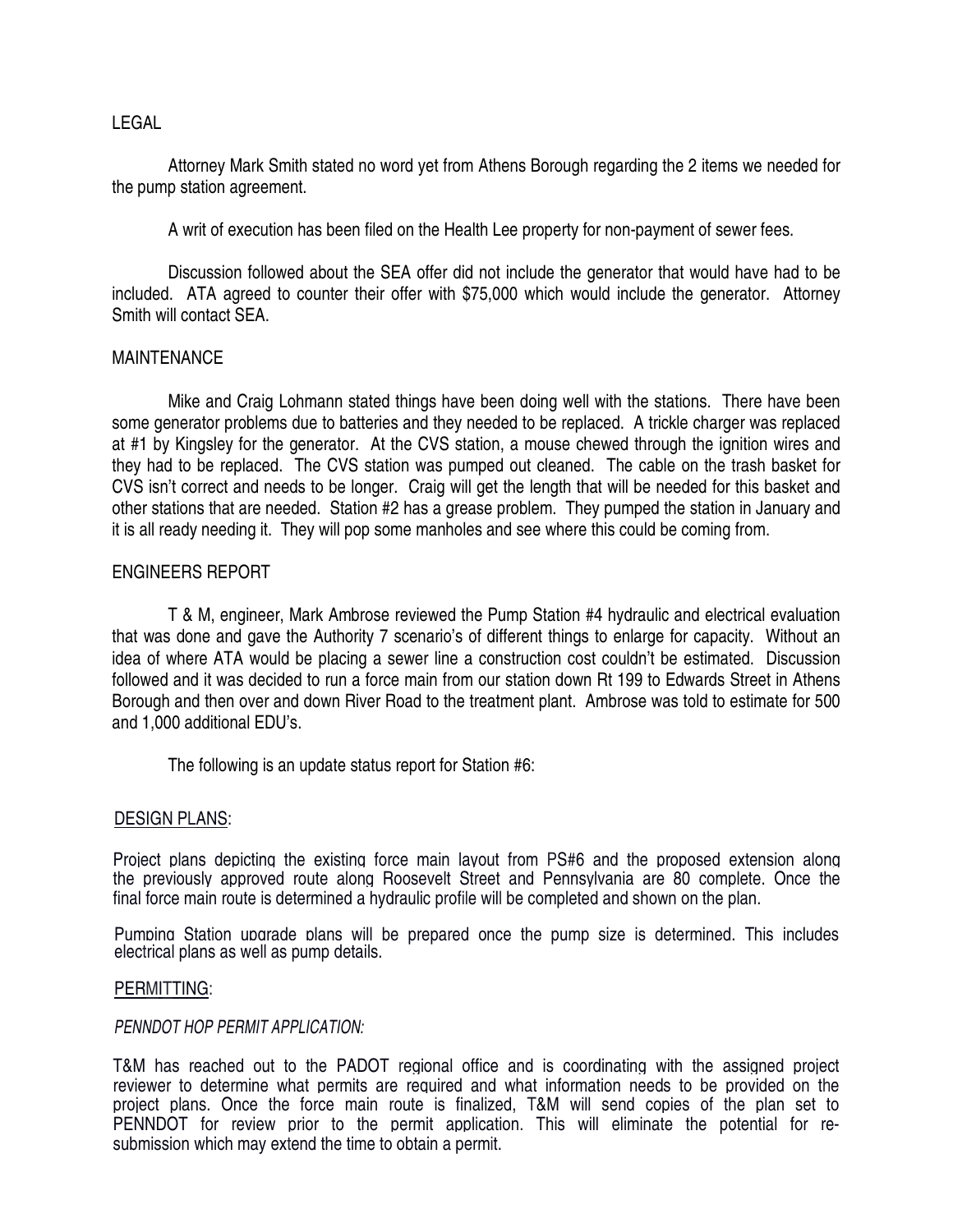#### PENNDOT BRIDGE OCCUPANCY PERMIT:

T&M is working with PENNDOT to revise the existing Bridge Occupancy Permit. Based on our conversations to date, ATA can apply for an addendum to the existing Permit by adding the additional weight of the new 12-inch force main.

#### PA DEP WATER QUALITY MANAGEMENT PERMIT:

Conversations with the DEP office in Williamsport indicate that since we are proposing an increase in capacity to an existing pumping station, increasing the size of the existing force main and extending its length, and installing new gravity sewer mains a complete Water Quality Management Permit application is required with the appropriate Design Modules. T&M has completed this application based on the proposed force main system routing. Once the force main layout is finalized this application is ready for submission pending signatures. County and Municipal Act 67, 68, and 127 notifications have been prepared as required and will be sent out as soon as the force main location is finalized.

A Pennsylvania Natural Diversity Inventory Environmental Review Application (PNDI) will be completed once the force main location is finalized.

#### Erosion and Sedimentation Control Permit:

T&M is coordinating with the Bradford County Conservation District (BCCD) to prepare the E&S Permit Application. E&S plans will be finalized based on the location of the force main and the Application will be submitted for review.

#### **PUMPING STATION #6 UPGRADES DESIGN:**

#### PUMP SELECTION:

New pumps have been selected based on the proposed force main layout along Roosevelt Street and Pennsylvania Avenue. Once the layout of the force main is finalized, T&M will obtain detailed plans and specifications from the pump manufacturer. This information will be shown on the final plan set.

#### ELECTRICAL DESIGN:

Previous electrical evaluation information from T&M site visits has been compiled to verify what electrical related equipment will need to be replaced. Once the pumps are selected, the electrical design will move forward accordingly.

#### SPECIFICATlONS:

Once the project scope is finalized, T&M will begin preparing the front-end and technical specifications.

The preliminary plans will be changing because on Tuesday, Airport Community Mobile Home Park contacted ATA about adding 3 new mobile homes to their development and we could have an agreement worked out to allow ATA to bring the force main down Cessna Street to PA. Ave, deleting the current alignment down Roosevelt Street. Just the elevations will need to be verified by survey.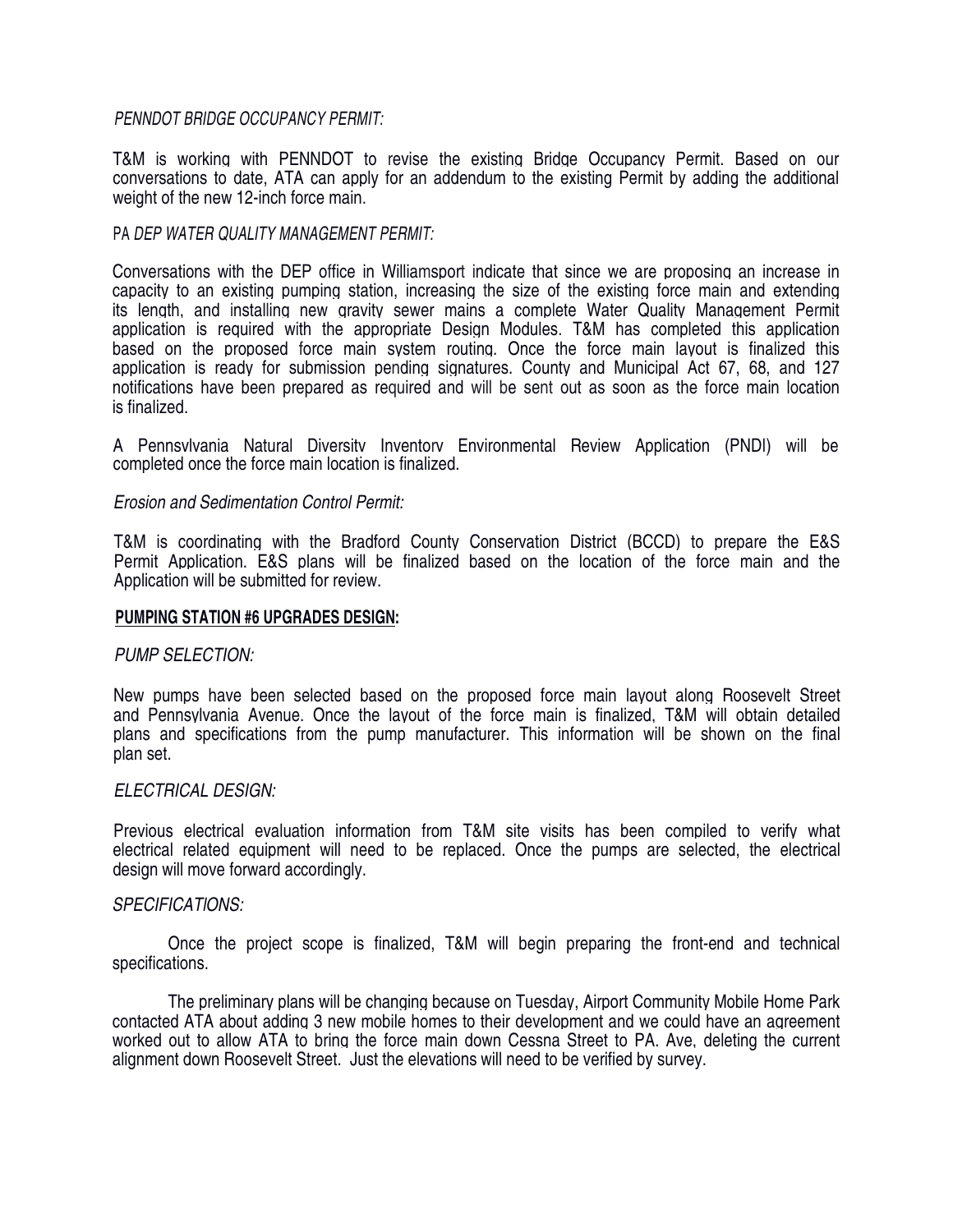#### DEVELOPMENTS

 An email was received from Township Secretary; Robin Smith stating that senior housing development off of Lockhart has withdrawn their application because sewer service wasn't available.

 Wal-Mart finals plans were reviewed and they would like a variance on our rules and regulation for the depth of the well for their pump station. Our regulations stated no more than 18' deep and their well needs to be 19' deep. This will not be ATA's station to operate and will be private. Motion by Walter, seconded by Depew to approve the variance for a 19' deep well. Motion was unanimous.

 Chairman Musto reported that the Valley Joint Sewer Authority SRB's were suppose to be up and running October and now April but is looking more like July. So far they are within budget and there have been a few change orders with credits.

 Board member Bob Blauvelt hasn't attended a meeting since November, 2012 and will not answer calls when called. Walter will find out what his intentions are about staying on ATA's board and also on the Valley Joint Sewer Authority board. He has not attended a meeting for them since last June.

 No further business, meeting adjourned at 8:45 p.m. Next meeting will be Tuesday, March 26, 2013 at the Office in South Waverly Borough.

Respectfully submitted,

Valorie L. Huckabee **Secretary**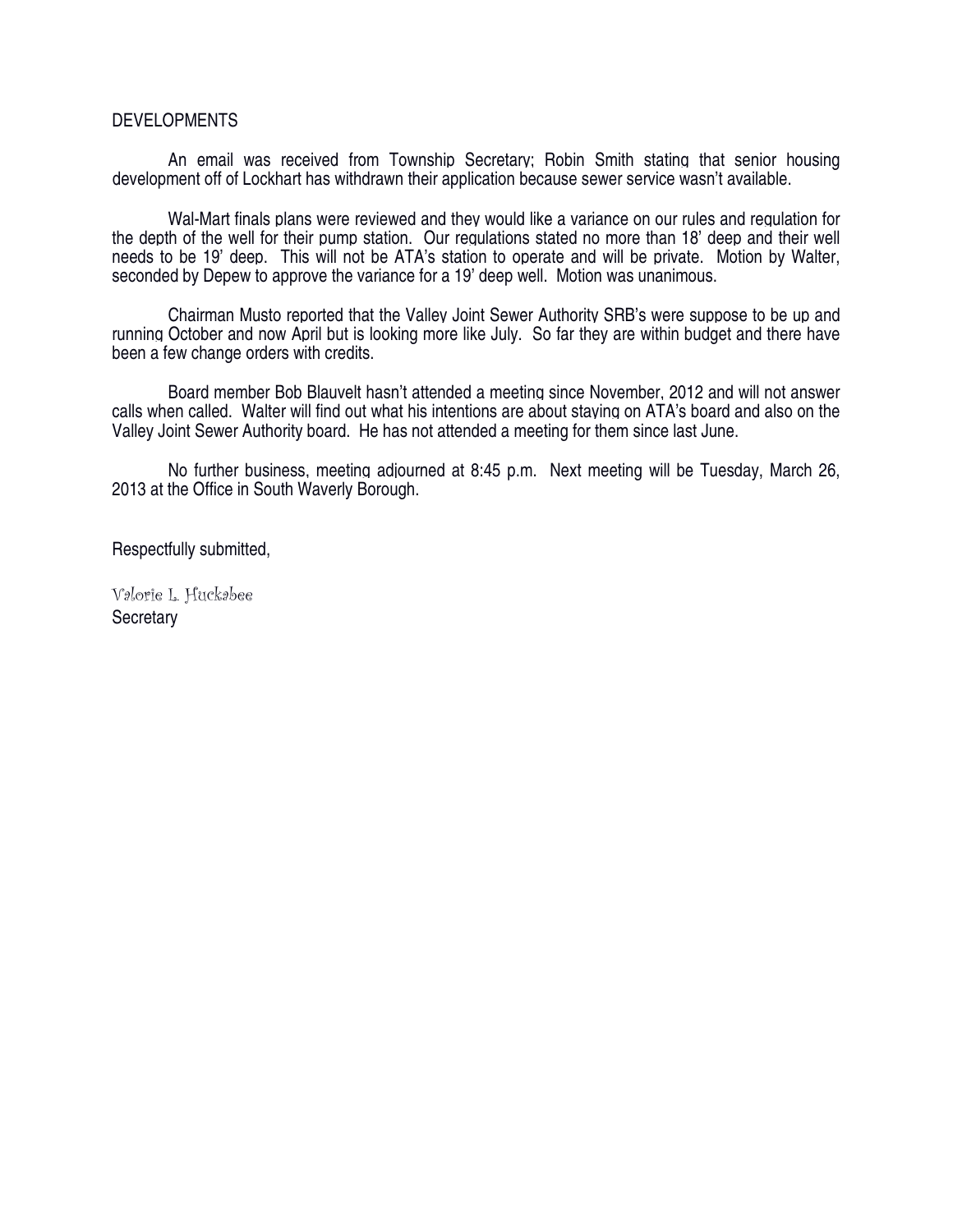#### Athens Township Authority March 26, 2013

 Meeting was called to order at 1:30 p.m. by Chairman Patrick Musto. Members also present were Terry Depew and Jack Walter.

No citizens were present to be heard.

#### ENGINEERS REPORT

 Mark Ambrose discussed going down Cessna Street and what the mobile home court owner wants in return. Plan maps were reviewed. The engineer's opinion of probable cost for #6 improvements and the original location of line is \$3,797,380.80. If Cessna Street can be worked out, it would be changed order in. After further discussions, we ask T & M to look at a new direction of going hopefully gravity down Meadowlark Lane, across the river with force main, down the backs of some of the Elmira Street proprieties and then into Blue Spruce Trailer Court to the pump station. T & M said it would have to be surveyed. Motion by Musto, seconded by Walter to authorized the chairman to approve up to \$40,000 for surveying when T & M notifies ATA of the cost for this alternate route. Motion was unanimous. This route would allow gravity to the river crossing with a pump station. T & M stated they will also get us a construction cost with this route which should be less. Discussion followed regarding funding and Township Impact Money. Chairman is going to attend the Supervisors meeting regarding these funds. Musto stated ATA will continue with projects for station #1, #2 muffin monster and #6. Mark Ambrose stated that he had Mike Lohmann verifying the location of the force main and also getting off sets for the PennDot permit. The locating of force main was within Lohmann contract with ATA but the extra work for locating the off sets was done as additional work. Mark stated he wasn't sure how ATA wanted T & M to handle the charges for this and Chairman Musto stated since T & M hired Lohmann Locating Services for this, they should bill T & M for services.

#### FINANCIAL

 The following bills were presented for payment. Motion by Depew, seconded by Walter to approve the payment of the presented that total \$93,096.25. Motion was unanimous.

| Applied Analytics, Inc.         | \$1,000.00 |
|---------------------------------|------------|
| Aqua Pa. Water                  | \$70.27    |
| <b>Clarity Connect</b>          | \$49.95    |
| <b>Fluid Kinetics</b>           | \$1,286.51 |
| <b>Gannon Associates</b>        | \$862.00   |
| Horn's True Value               | \$17.01    |
| Kai Pan Consulting              | \$596.90   |
| <b>Kinsley Power Systems</b>    | \$1,573.29 |
| Line Systems                    | \$48.79    |
| Lohmann's Utility Locating      | \$4,900.00 |
| <b>McGuire's Septic Service</b> | \$900.00   |
| Niemiec, Smith & Pellinger      | \$443.00   |
| Pa. One Call                    | \$7.60     |
| Penelec                         | \$2,225.75 |
| <b>Purchase Power</b>           | \$300.00   |
| Susquehanna Software            | \$340.00   |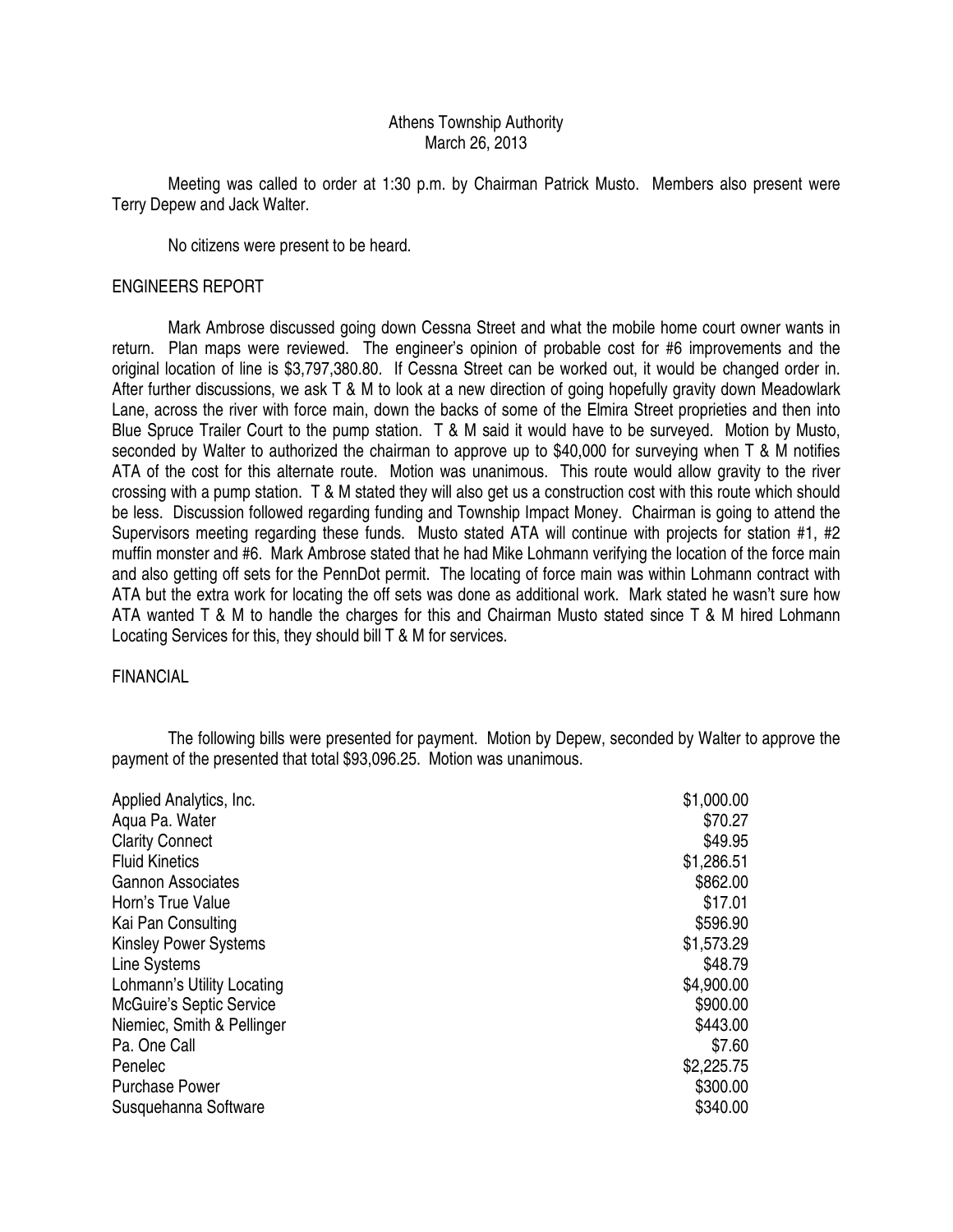| T & M Associates (January & February) | \$59,808.3  |
|---------------------------------------|-------------|
| The Morning Times                     | \$18.72     |
| <b>Vacri Construction Corporation</b> | \$5,250.00  |
| <b>Valley Energy</b>                  | \$120.20    |
| <b>Valley Joint Sewer Authority</b>   | \$13,278.03 |
| TOTAL                                 | \$93,096.25 |

#### MAINTENANCE

 LLS, Craig Lohmann reported not much has been wrong. The hatch at #4 is going to be fixed by Metal Fusion. The arm that holds the lid open needs welded. The contact at #6 generator has been fixed. The pump for #7 has been ordered and waiting for delivery, QEE is operating okay. Seems like the pumps are running more than needed in cycles. He is going to clean off the essex (transducer) and see if that takes care of the problem. If not, it might just need reprogrammed, so it doesn't come on so often. Station #3 got all cleaned out and is in shape now.

#### LEGAL

 Mark Smith is the costs of the projects are going to be more than \$3.5 million; ATA should adopt a new resolution for the new amount. Mark will contact Mark Lunquist about this.

 A sample of the sale of reserve capacity fee was reviewed. Only thing ATA needs to add is that ATA approve the sale and what constitute the "start" of a development. We should change it to a percentage of the project.

 There was no word from Sweetland Engineering on our counter offer of \$75,000 because a generator wasn't included in their offer for settlement. Mark Smith will contact Sweetland regarding this.

 The writ of execution was file with Sheriff's office for Heath Lee and sheriff's office can take up to 90 days to execute on assets, which would include vehicles.

 The discussion about replacing a board member that has not attended a board meeting without any communication with ATA for any reason, has not answered any phone calls and will not return any phone calls was discussed. Under the Municipalities Act, a board member can be replaced after 3 months of no reason attendances. Attorney Smith will forward this to Township Supervisors. Also, the same board member has not attended the Valley Joint Sewer Authority meetings for 8 months and needs to be replaced on that board also. Board member Terry Depew would like to be appointed to the VJSA board as Athens township representative. The township will be notified of such.

Chairman Musto reported on the construction of the plant.

No further business, meeting adjourned at 3: 25 p.m.

Respectfully submitted, Valorie L. Huckabee **Secretary**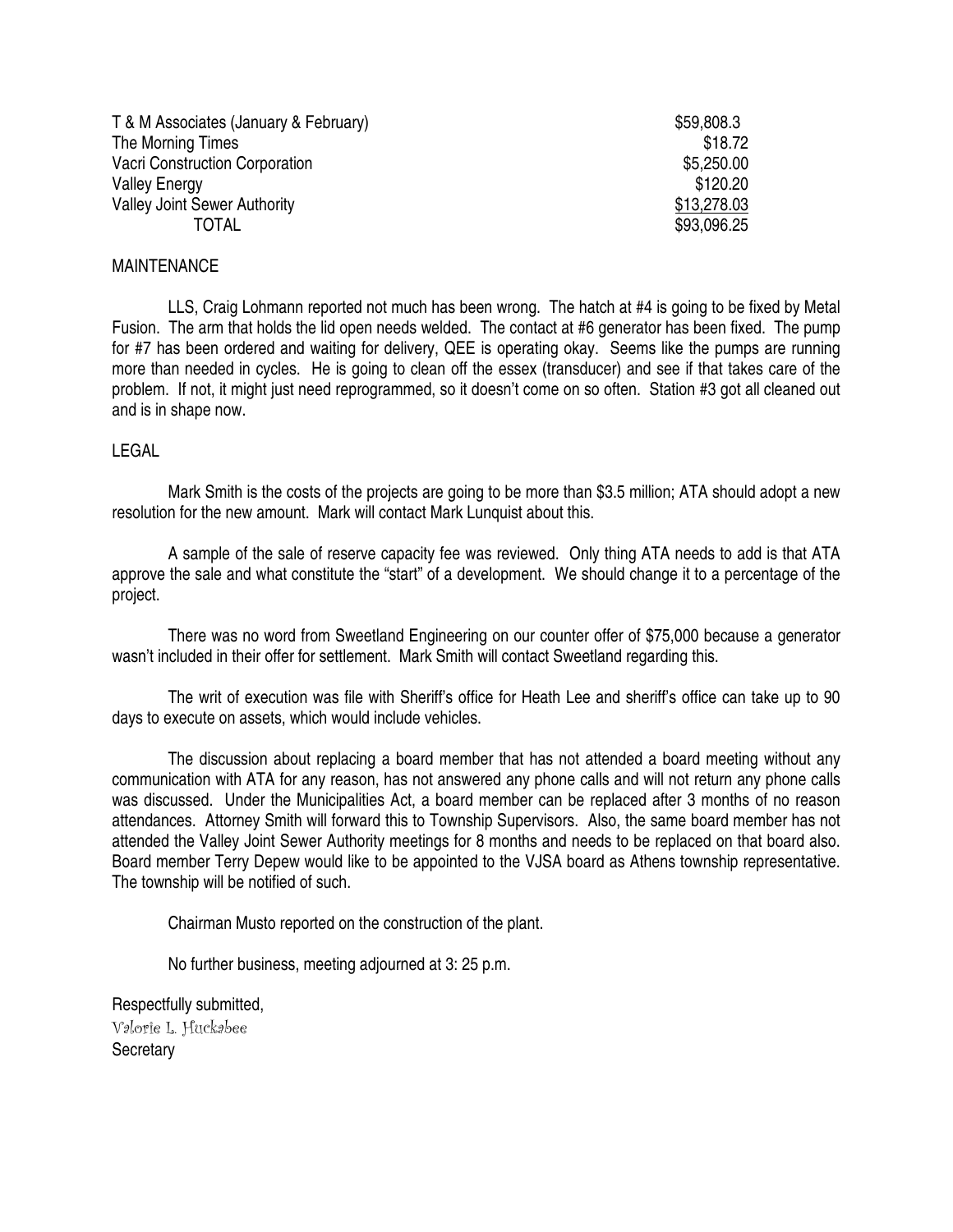# Athens Township Authority April 15, 2013

 Meeting was cancelled as there was not a quorum of members present. Meeting will be rescheduled to April 22, 2013 at 5:30 p.m. and will be held at the Athens Township Authority office.

Respectfully, Valorie L. Huckabee **Secretary**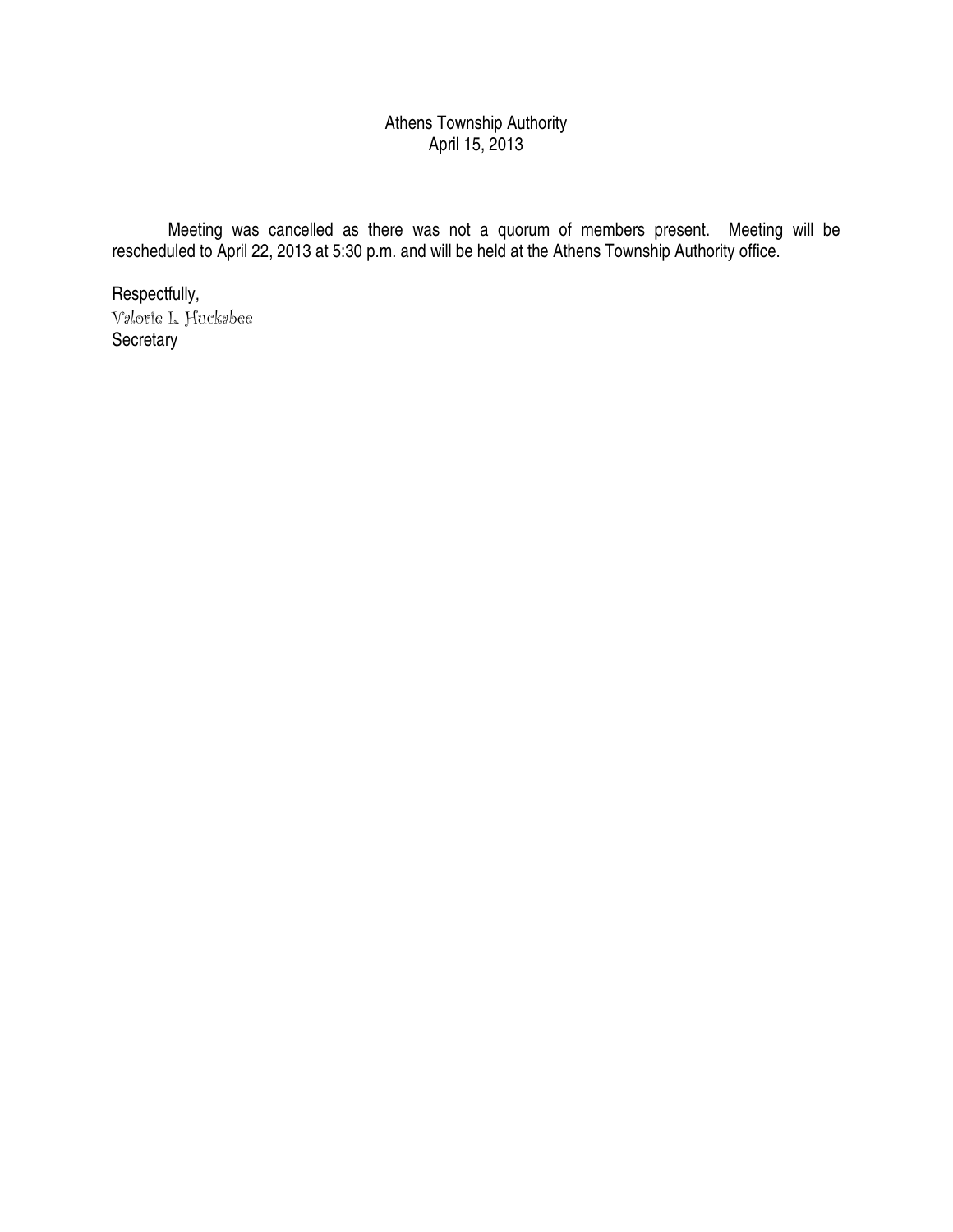# Athens Township Authority April 29, 2013

 Meeting was called to order by Chairman, Patrick Musto at 5:35 p.m. Members also present were Jack Walter and Terry Depew. There were no citizens to be heard.

 Motion by Walter, seconded by Depew to approve the minutes of the March 26, 2013 meeting as written. Motion was unanimous.

# ENGINEER'S REPORT

T & M Associates, Chuck Volk introduced himself to ATA. Also introduced was Bill Snider, surveyor with T & M that will be doing the survey for the alignment of sewer line down Meadowlark Drive. Mr. Snider explained the route that he will be surveying and also discussed needing a boat. Valorie Huckabee stated that maybe the fire department could be contacted. Also, discussed was the time frame. Survey will be done by end of May 4<sup>th</sup>. Mr. Volk stated T & M would have preliminary design and engineers cost estimate for the May 20<sup>th</sup> meeting. He stated DEP permitting could take up to 120 days. Discussion followed about this being an emergency as we will not allow any further connections to our sewer line, which is stopping Athens Township from issuing building permits. Attorney Mark Smith stated an emergency is in order and ATA and Supervisors could pass a resolution declaring this emergency. This might help expedite permits needing and allow for non-bidding process to expedite the line install. Motion by Walter, seconded by Depew to adopt resolution #4-19-13, declaring this project an emergency, we cannot allow any further connection, which is placing a building moratorium on Athens Township, until this line can be constructed. Motion was unanimous. Discussion followed about station #1 having to be upgraded now or later. T & M will have a conceptual cost for this for our May 20<sup>th</sup> meeting also.

## MAINTENANCE

 Craig and Mike Lohmann reported that the basket at station #5, Industrial Park Road needs to be replaced. The bottom is out of it also at #7 – Hickory Heights. Also at station #5, Craig was wondering if ATA or T & M knew why 1 pump is off and the float is wrapped around it. Huckabee stated he thought Jones and Triple V Electric had been doing some things there. They both will be contacted. Lohmann also commented that it has been a month, and the basket at CVS has not had to be dumped since the clean up and unblocking of the force main. The paper towels have stopped. Station #2 still is having a lot of grease problems. Craig will contact Topps and see what they may be doing. A complaint was received from Cotton's on Industrial Park Road with a smell of sewage in the dirt that he was digging alongside his property. He stated he saw water running, but its clear water, but smells like sewage. Lohmann dye tested the force main and the dye discharged in to the manhole and none was seen in ditch at that time.

## FINANCIAL

 The following bills were reviewed. Motion by Walter, seconded by Depew to approve the payment of the following bills that total \$181,557.19. Motion was unanimous.

| Agua Pa. Water                         | \$127.29    |
|----------------------------------------|-------------|
| Athens Borough Council                 | \$1,667.38  |
| <b>Clarity Connect</b>                 | \$49.95     |
| 1 <sup>st</sup> Citizens National Bank | \$39,058.00 |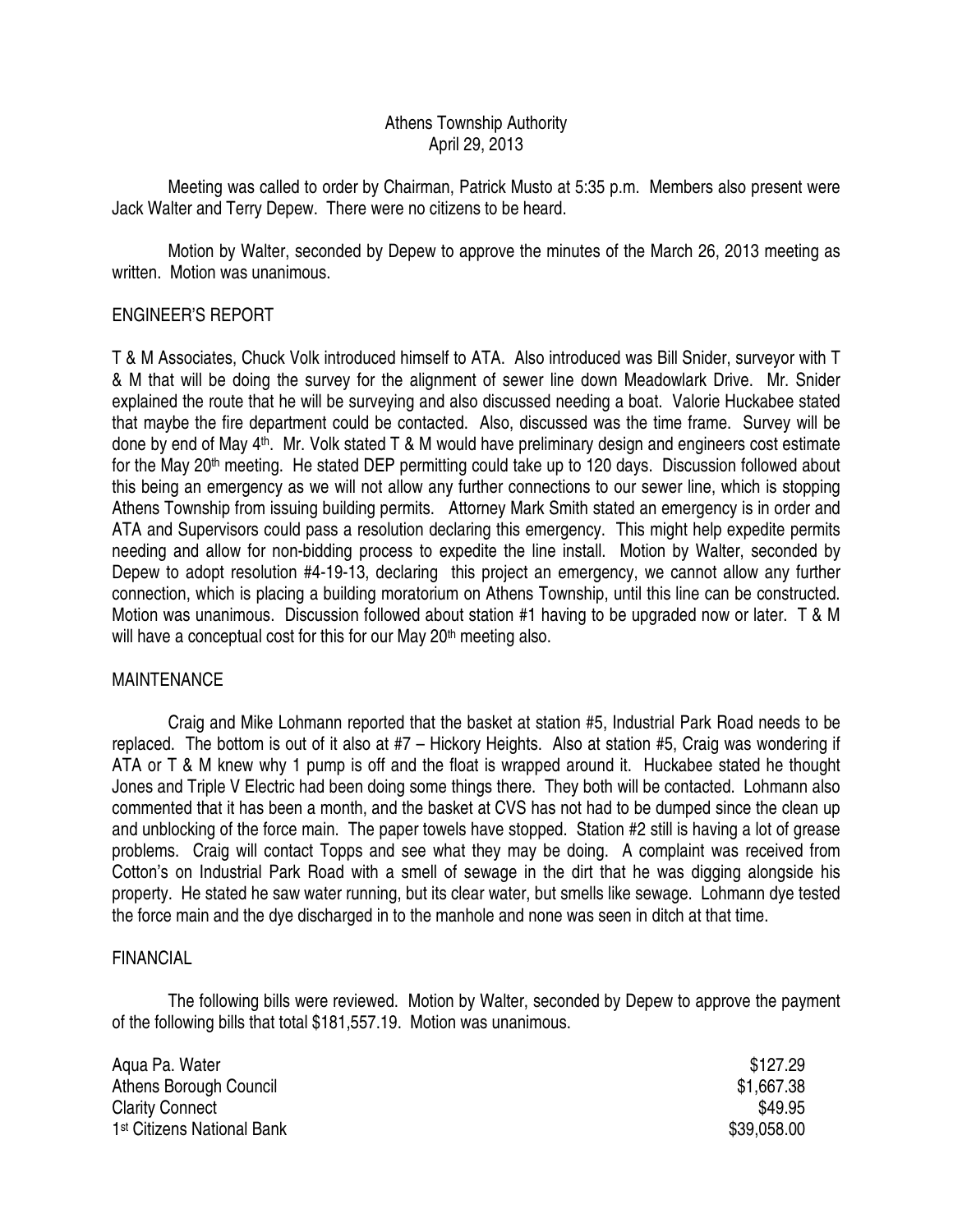| Fluid Kinetics, Inc.                  | \$10,365.00  |
|---------------------------------------|--------------|
| Gannon Associates, Inc.               | \$862.00     |
| Horn's True Value                     | \$46.57      |
| <b>Jones Specialty Services Group</b> | \$5,073.49   |
| Line Systems, Inc.                    | \$47.93      |
| Lohmann's Utility Locating            | \$4,900.00   |
| <b>McGuire Septic Service</b>         | \$955.00     |
| <b>McGuire Septic Service</b>         | \$355.00     |
| Niemiec, Smith & Pellinger            | \$1,576.34   |
| <b>Pitney Bowes</b>                   | \$367.74     |
| Pitney Bowes- Purchase Power          | \$375.00     |
| <b>Sheesleys Sewer Service</b>        | \$372.00     |
| South Waverly Borough                 | \$4,772.25   |
| Susquehanna Software, Inc.            | \$95.00      |
| T & M associates                      | \$51,789.69  |
| The UPS Store                         | \$20.46      |
| <b>Time Warner Cable</b>              | \$49.37      |
| <b>Triple V Electric</b>              | \$150.00     |
| <b>Valley Energy</b>                  | \$153.50     |
| <b>Valley Joint Sewer Authority</b>   | \$52,845.90  |
| TOTAL                                 | \$181,557.19 |

## LEGAL

 Attorney Mark Smith reported that the paper work for the D. J.'s office for a property owner in Greene's Landing that had not paid was completed and ATA filed the paper work. Secretary Huckabee and Smith reviewed the easement form ATA uses and made some changes and is ready to use for easement we will need. The sheriff's dept. went to Health Lee's house for assets and his wife stated they were divorced and none of the items in the house is Mr. Lee's. Mr. Lee contacted the office and made arrangements to pay ½ the past due amount and \$50 a week. He did as promised so far. If he doesn't complete the agreement, we will file against the wife, as she is on the house and take judgment with her. Mr. Smith stated he hasn't heard anything from Athens Borough's regarding the agreement. Chairman Musto was asked to contact Mark Lundquist about a new resolution since the project amount could change. Attorney Jean McQwinn, attorney for ATA regarding the SEA situation was told to contact Mr. Musto. Attorney Smith has not heard from Dave Sweetland since we sent the price of the generator down to him.

#### OTHER BUSINESS

 ATA got a request for a lot on McDuffy Street and Pa. Ave to the 2 EDU's that the laterals are there for. The owner also wanted to purchase 2 tap in permits now. We agreed to allow the 2 EDU's but will not allow purchasing the tap in permits. The homes won't be built for almost 8 months and we don't know what our tap in fee could be at that time.

 A letter was received from Nomac housing requesting to waive the late fee that had received. They changed their mailing address and didn't notify us of the change. Motion by Walter, seconded by Depew to waive the fee because it is part of Chesapeake and they gave the township money for Road C. Motion was unanimous.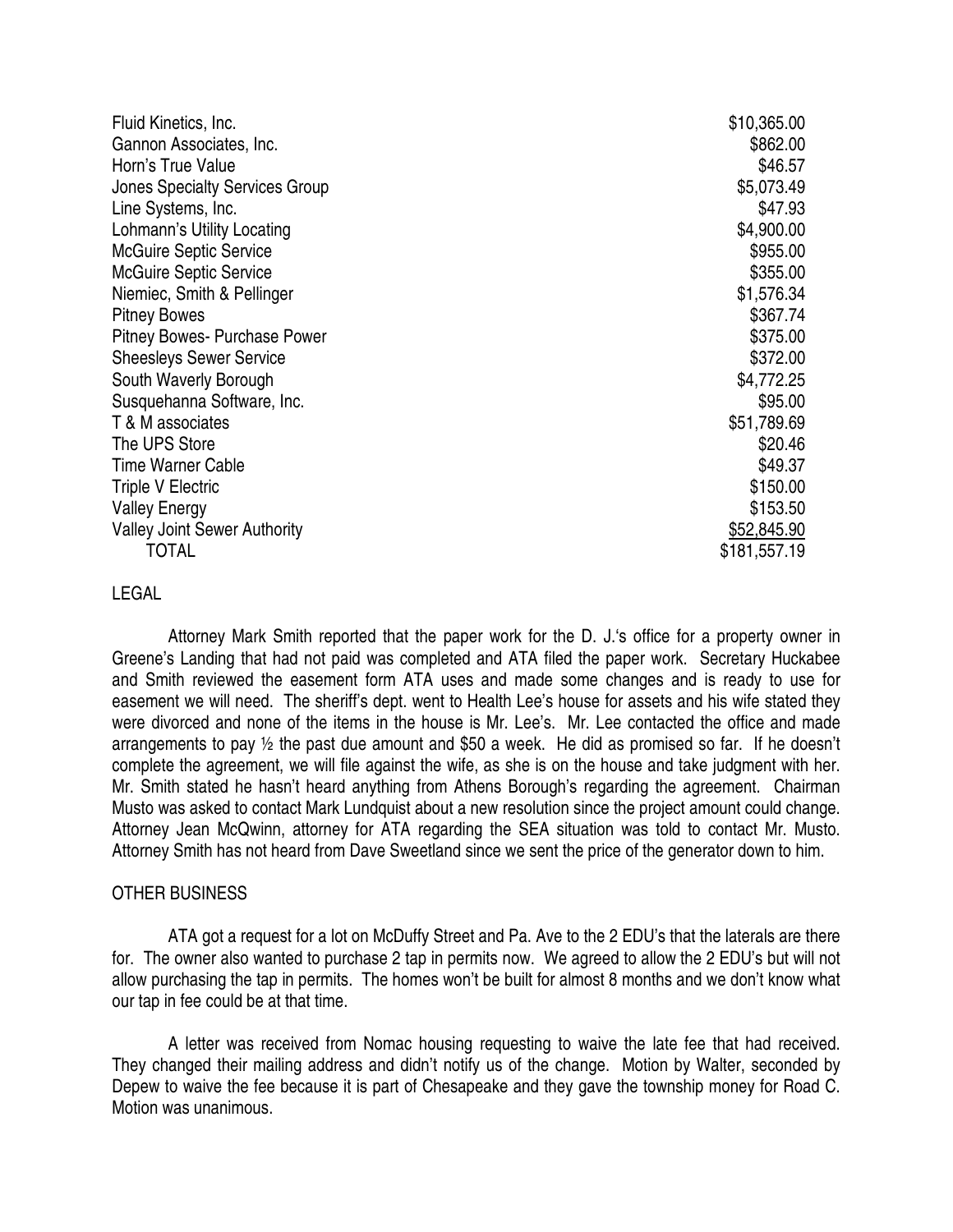Huckabee stated that on the King Lane end of the sewer, where ATA didn't have to do anything with sewer, Road C being dug, has made an manhole about 6" high. Huckabee just wanted to make sure something is done to lower it if it is needed depending on the road elevation. This wasn't part of the sewer that ATA was told to redesign for this project.

 Dr. Musto reported on the Valley Joint Sewer Authority construction. The contractor is way behind and now looks like won't be done till May of 2014.

No further business, meeting adjourned at 6:52 p.m.

Respectfully submitted, Valorie L. Huckabee **Secretary**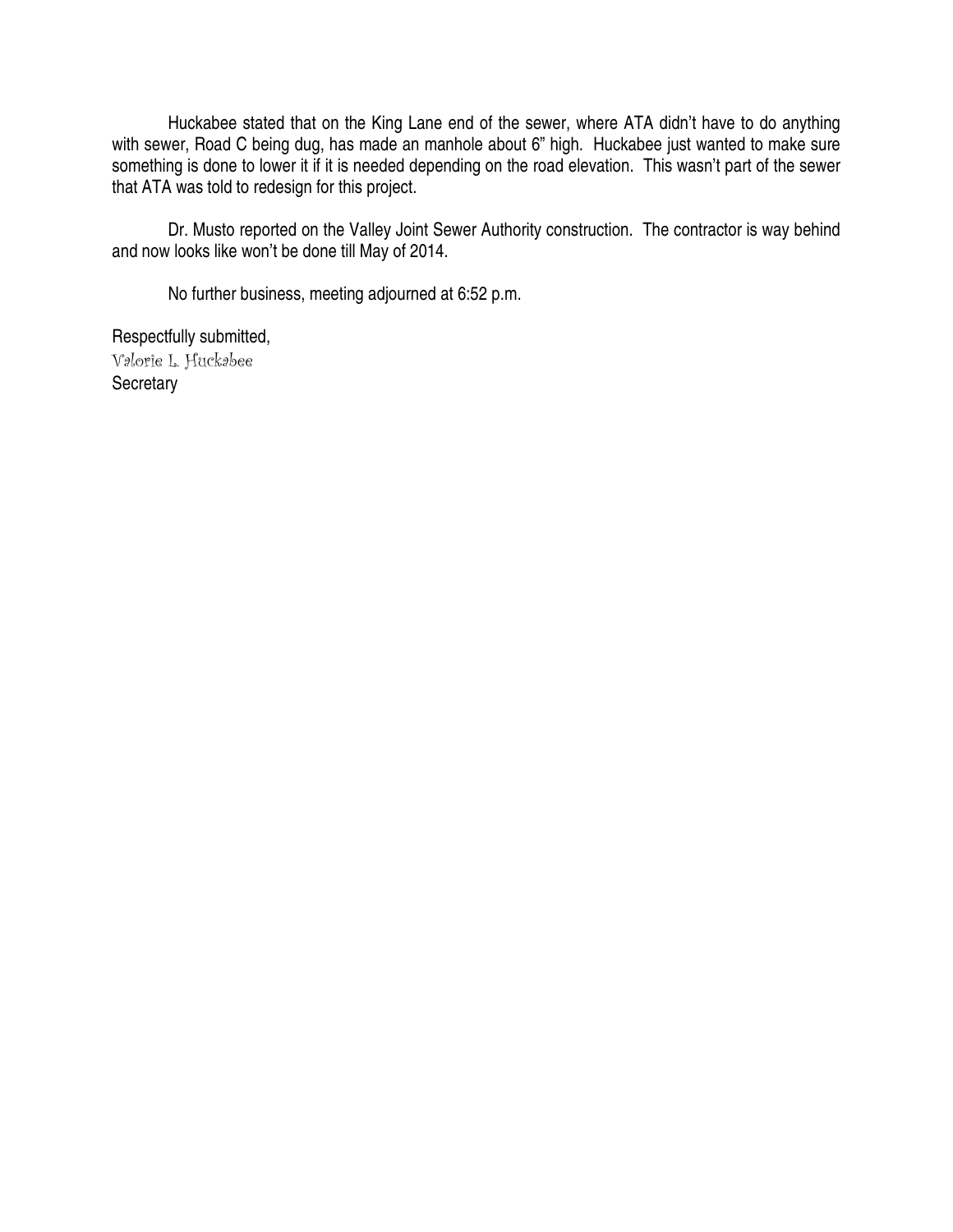## Athens Township Authority May 20, 2013

 Meeting was called to order by Vice Chairman, Terry Cockcroft at 5:30 p.m. Members also present were Jack Walter, Terry Depew and Chairman Pat Musto arrived a few minutes later and meeting was turned over to him.

There were no citizens to be heard

 Motion by Depew, seconded by Walter to approve the minutes of April 29, 2013 as written. Motion was unanimous.

 Steven Solon from Envirep was here to show ATA their pump line of Gorman Roupp non – submersible pumps. The pumps are on top of the ground with suction left. No electric in the wet wells and easy to unclog. There also would be no valve pits. The prices range from \$45,000 to \$500,000 depending on flows. The operating costs would be a lot lower than our pumps we have now. Solon will be putting a trip together in June to go to the Gorman Roupp plant in Mansfield Ohio to show ATA representatives how they work and are made. There is minimal down time if a pump does stop working and there are parts on hand that ATA can get with 24 hours. Chairman Musto, Craig Lohmann and Brian Huckabee will go when trip is arranged.

## PROJECT

 Chuck Volve, Project Manager for T & M Associates explained the status of the project. He presented the attached feasibility study. Secretary Huckabee asked why previously Mark Ambrose used a peak factor of 2.5 or 3 and now 4 are being used. Volve stated it depends on the area of discharge but would look into if it could be 3. The proposal for engineering services for the new alignment was presented and discussed. After speaking with DEP, an Act 537 special study has to be completed. Total proposal for Survey Services from station #1 to treatment plant will be \$28,636, Act 537 Planning will be \$16,944, Design will be \$79,236 and permitting will be \$44,752. Total proposal is \$169,568 plus reimbursable per the attached fee schedule. Secretary Huckabee confirmed that this proposal is from #6 to #1 and then to Treatment plant. Volve confirmed. Huckabee stated then ATA needed to rescind the approval of task #6 final designs, and #7 final design of the original contract with T & M dated September 24, 2012. Motion by Cockcroft, seconded by Walter, to rescind previous approval of task #6 and task#7 of the 9/24/12 T & M approval. Motion was unanimous. Motion by Walter, seconded by Cockcroft to approve the T & M Associates proposal dated May 20, 2013 for \$169,568. Motion was unanimous.

 Brian Huckabee reported that the lines from Nomac housing needs to be checked and also spot check the sewer lines downstream that is getting full of debris.

## MAINTENANCE

 Craig and Mike Lohmann asked what should be done about Industrial Park Road as the dye did show up on the dirt that Cotton was digging. He showed ATA a picture. Valley Joint camera cannot televise the size force main we have. Mike Lohmann gave ATA a flier for membership to the PA. Rural Water Association. If ATA was a member they would bring equipment up to use which would include a video camera. Cost would be \$575 to join. Motion by Walter, seconded by Cockcroft to join the PAWA and have them come video this line. Motion was unanimous.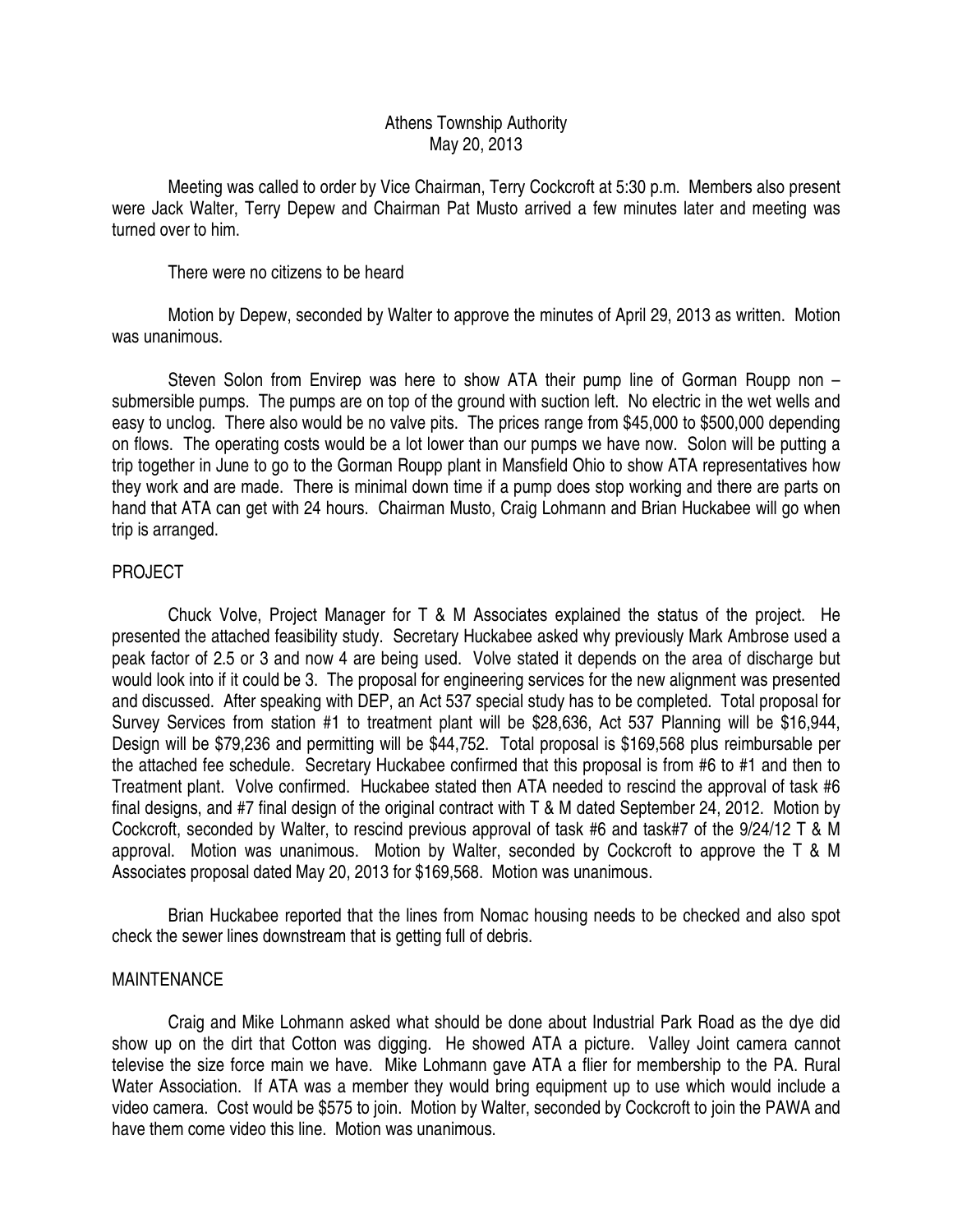Lohmann also stated they do not have the current drawings for phase 1 of QEE and the lateral locations. ATA doesn't have it either but will call Connie (at Barton Homes) and see if she just might have a set of phase 1 that we could get copies of.

#### FINANCIAL

 The following bills were presented for approval. Total to be approved is \$20,261.87. Motion by Cockcroft, seconded by Walter to approve the payment of the presented bills. Motion was unanimous.

| Agua Pa. Water                      | \$\$133.20  |
|-------------------------------------|-------------|
| Benchmark Analytics, Inc.           | \$51.00     |
| Fluid Kinetics, Inc.                | \$1,105.00  |
| Gannon Associates, Inc.             | \$862.00    |
| Horn's True Value                   | \$99.83     |
| Jones Specialty Service Group       | \$340.00    |
| <b>Kinsley Power System</b>         | \$687.50    |
| Line Systems                        | \$47.93     |
| Lohmann's Utility Location, LLC     | \$6,332.09  |
| <b>Metal Fusion</b>                 | \$300.00    |
| Niemiec, Smith & Pellinger          | \$330.00    |
| Pa. One Call                        | \$17.75     |
| Penelec                             | \$975.23    |
| T & M Associate                     | \$7,748.04  |
| The Morning Times                   | \$17.80     |
| <b>Time Warner Cable</b>            | \$99.50     |
| <b>Triple V Electric</b>            | \$75.00     |
| <b>Valley Joint Sewer Authority</b> | \$1,040.00  |
| TOTAL                               | \$20,261.87 |

 The 2012 audit was received. Motion by Cockcroft, seconded by Walter to accept the audit as presented. Motion was unanimous.

 The copier the office uses is 6 years old and need to be updated or replaced. The new one will allow the elimination of the printers that is being used and all will be done by the copier. Scanning in color, printing to the computer and other items. Motion by Walter, seconded by Cockcroft to pay 1/3 of the copier costs which would be approximately \$1,200. Motion was unanimous.

#### LEGAL

 Attorney Smith could not be present but submitted a report. ATA needs to sign resolution for ER of the sewer system that was adopted last month. He has not heard a word from Dave Sweetland regarding the generator so he advises us to contract Attorney Sean McDonough. Payments were made for the properties we were suing. Motion by Cockcroft, seconded by Walter to contact Sean McDonough regarding the SEA situation.

 Secretary Huckabee sent out notifications to all commercial places that ATA believes should be following the grease rules and regulations and has received copies from numerous business of the tank being cleaned out.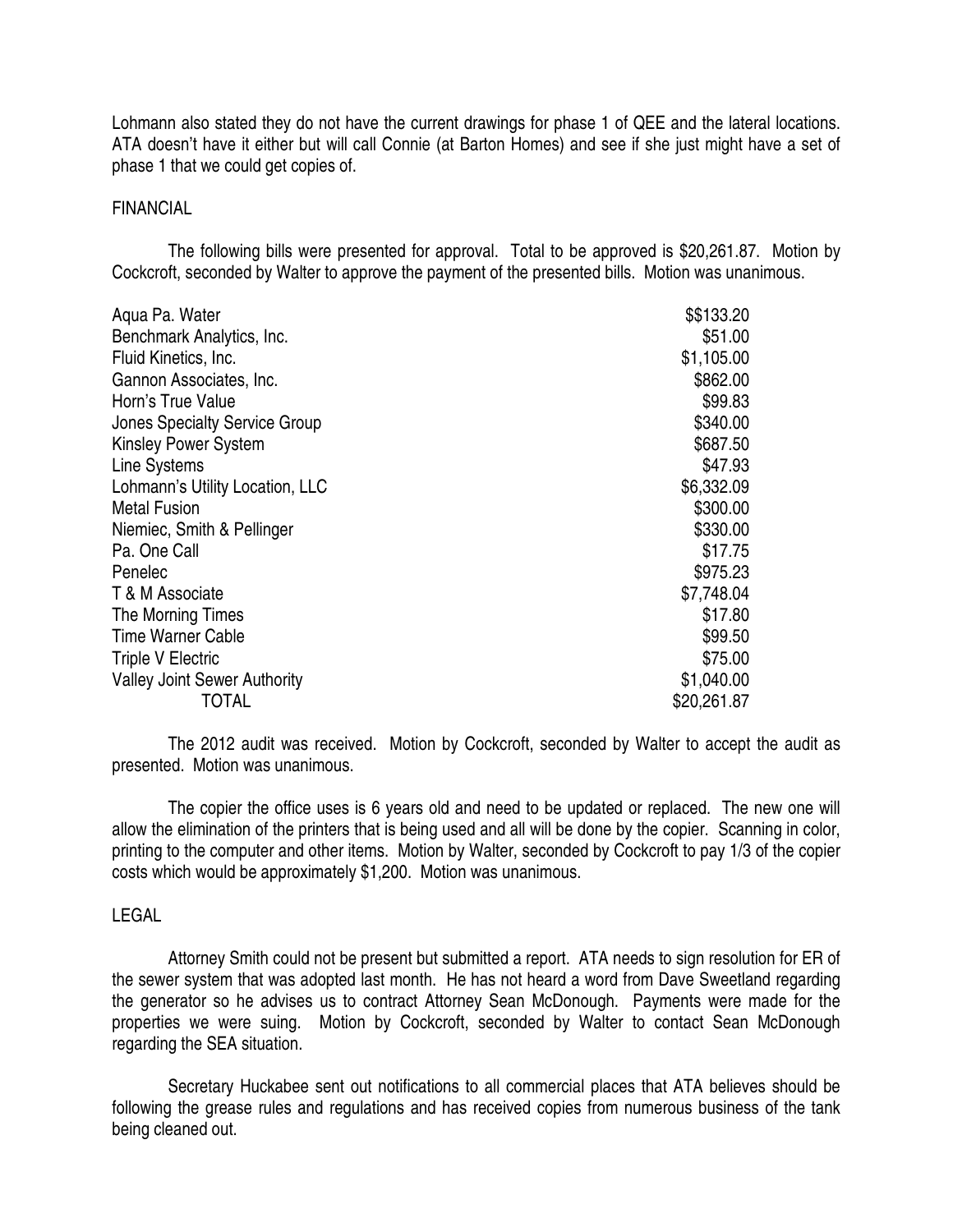Huckabee asked if ATA still wanted to put the muffin monster on station #2 as we put it on hold depending on the cost of the sewer project. Motion by Walter, seconded by Cockcroft to approve adding this as part of the project.

No further business, meeting adjourned at 7:45 p.m.

Respectfully submitted, Valorie Huckabee **Secretary**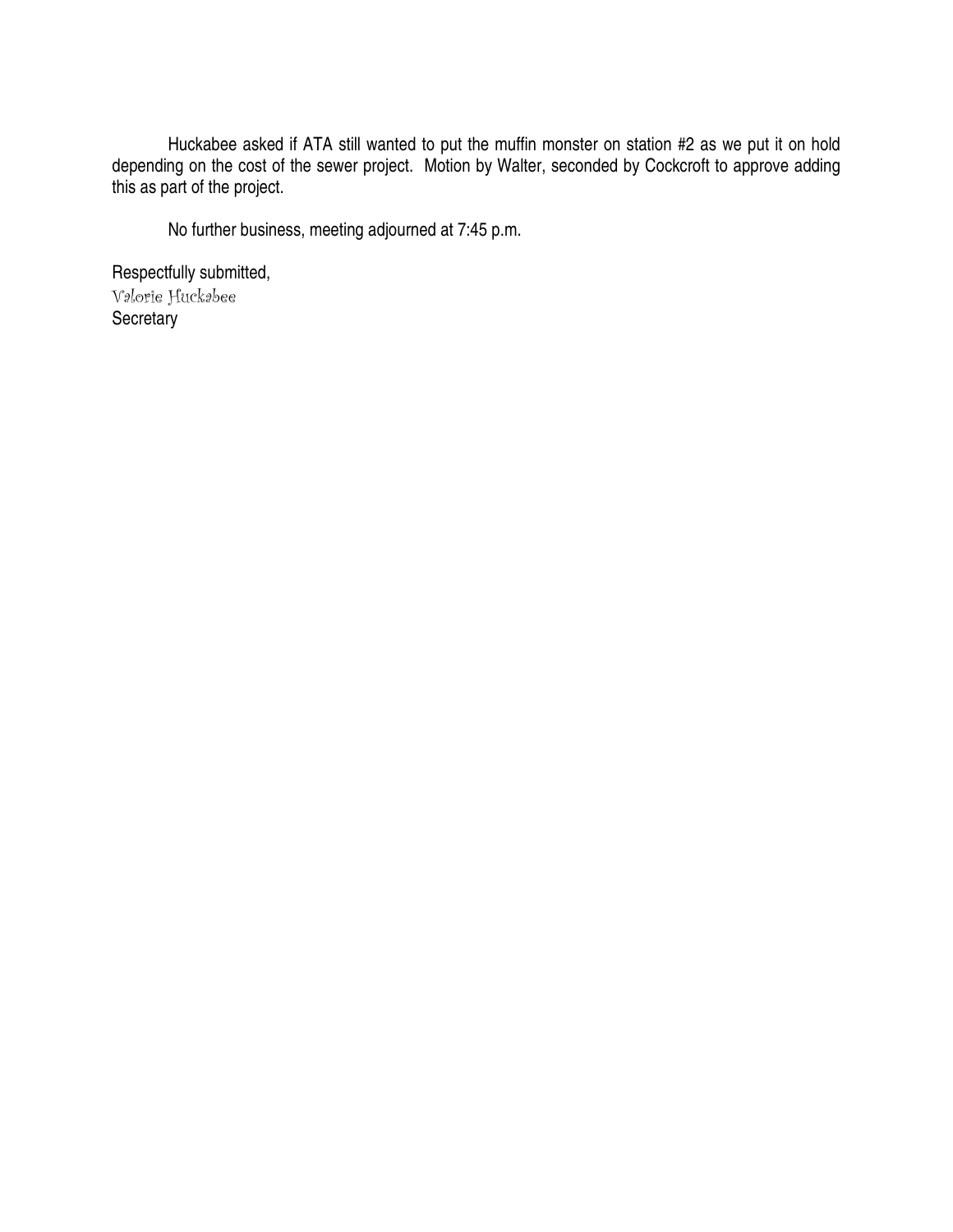# Athens Township Authority June 17, 2013

 Meeting was called to order by Chairman, Patrick Musto at 5:30 p.m. Members also present were Terry Cockcroft and Jack Walter. Attorney Mark Smith, Secretary Valorie Huckabee, Chuck Volve, and Brian Huckabee from T & M Associates, Operator Craig Lohmann, and Mark Lunquist also attended.

There were no citizens to be heard.

 Motion by Cockcroft, seconded by Walter to approve the minutes of the May 20, 2013 meeting as written. Motion was unanimous.

# PROJECT

 Chuck Volve stated they are working on the design and per their schedule will have the design at 30% for the next meeting and will be able to bring up drawings and profiles for the line location. He asked the opinion of using a Gorman Roupp pump station and had estimates of the pump station costs using them. Station #6 will be cheaper than a submersible and station will not, but between the costs, it's a wash in costs. The costs were reviewed and the total project will be about \$300,000 than previously presented by Volve last month, bring project to \$4.5 million, which includes the engineering inspection costs. Chairman Musto and Mark Lunquist verified we are still within the range the amount of money that we will be borrowing without having to raise rates if we chose for about 3 years.

## FINANCIAL

Mark Lunquist from Stevens & Lee explained the \$6.5 million bank loan from 1<sup>st</sup> Citizens National Bank that ATA will be borrowing for the sewer project. \$4.3 million will be for the project, \$75,000 will bank fees and the remainder will pay off the 2011 loan we have. This will be a draw down loan and only the money needed will be borrowed. Motion by Cockcroft, seconded by Walter to approve Resolution #6-17-13-01, to borrow \$6.5 million tax free bank loan from 1st Citizens National Bank, to pay off 2011 debt of \$2.1 million, \$4.3 million for construction sewer project upgrades and approximately \$75,000 for closing fees. Motion was unanimous. Bank loan commitment letter was signed.

 The following bills that total \$99,762.73 were presented to approval. Motion by Cockcroft, seconded by Walter to approve the payment of the following bills as presented. Motion was unanimous.

| <b>Bradco Supply</b>              | \$90.64     |
|-----------------------------------|-------------|
| <b>Clarity Connect</b>            | \$49.95     |
| Co. of Pa. DEP                    | \$65.00     |
| Dougherty, Leventhal & Price, LLP | \$175.00    |
| <b>Eastern Copiers</b>            | \$1,040.34  |
| <b>EFP Rotenberg</b>              | \$2,100.00  |
| <b>Gannon Associates</b>          | \$1,112.00  |
| Horn's True Value                 | \$84.32     |
| JC Smith, Inc.                    | \$79.16     |
| <b>Jones Specialty Services</b>   | \$170.00    |
| Lohmann's Utility Locating        | \$4,900.00  |
| Niemiec, Smith & Pellinger        | \$50.00     |
| Pa. Rural Water Association       | \$395.00    |
| Penelec                           | \$829.93    |
| <b>Purchase Power</b>             | \$200.00    |
| Quill                             | \$78.98     |
| T & M Associates                  | \$70,914.97 |
| The Morning Times                 | \$19.22     |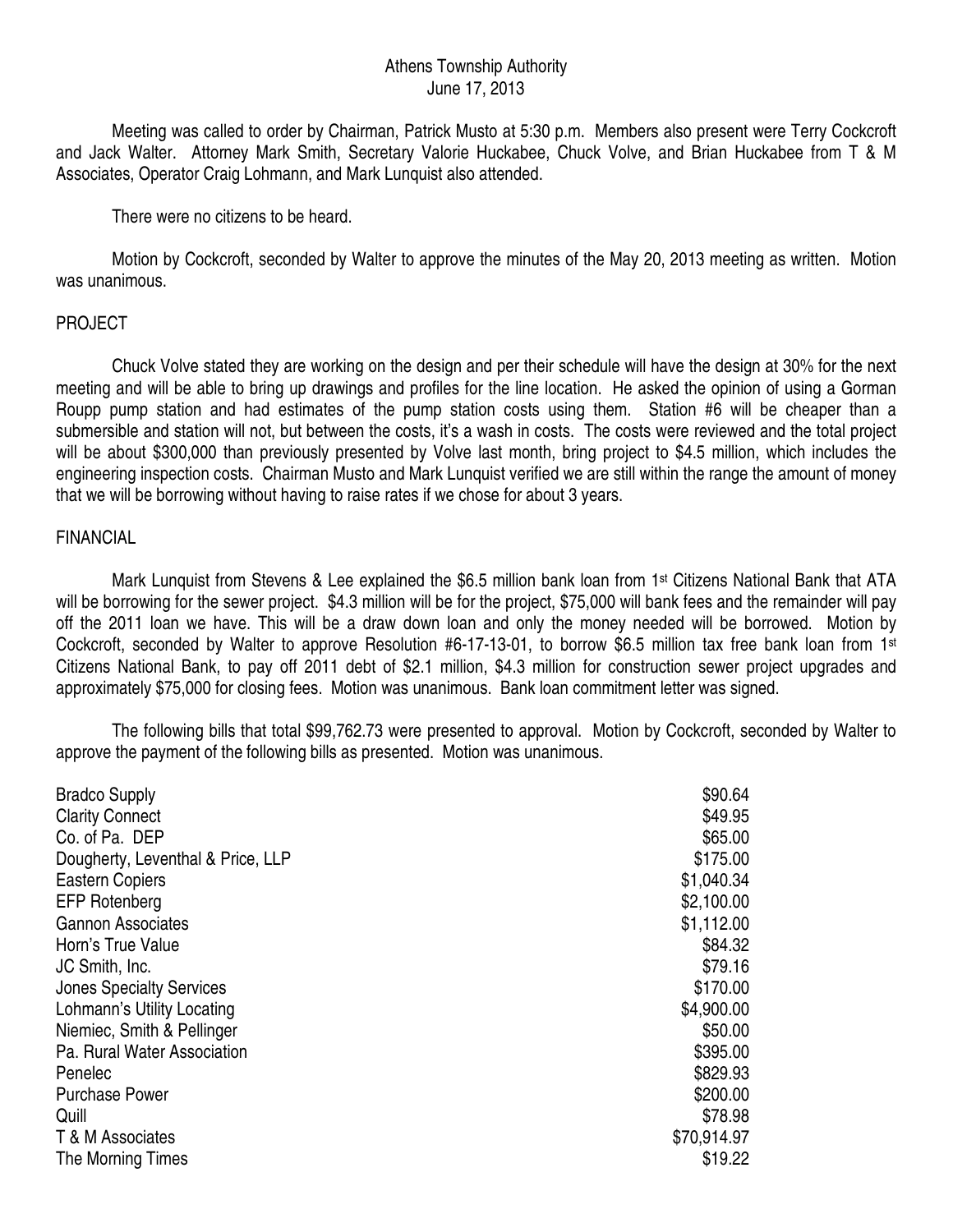| Time Warner Cable                   | \$100.26    |
|-------------------------------------|-------------|
| Vacri Construction                  | \$1,495.00  |
| <b>Valley Energy</b>                | \$136.79    |
| <b>Valley Joint Sewer Authority</b> | \$15,676.17 |
| <b>TOTAL</b>                        | \$99,762.73 |

 The current tap in fee of \$3,000 was discussed. Under our Act 201 study, tap fees, we can charge \$5,500 per EDU for tap in fees. To help with the cost of the sewer upgrade project, ATA decided to raise the tap in fees, which will help with not having to raise the current quarterly fees. Motion by Cockcroft, seconded by Walter, to raise the tap in fees to \$5,500 per EDU, using our current schedule of tap in fees. Motion was unanimous. After the sewer upgrade project is completed, a new Act 201 study will be completed.

# OTHER BUSINESS

 Chairman Pat Musto stated that the Valley Joint Sewer Authority will be meeting on the 2nd Wednesday in July at the treatment plant for a tour of the progress of the construction.

 Sayre Health Care Center is requesting a reduction in EDU's as they are not building the Personal Care Home. They will be reducing the EDU's to 10.

## **MAINTENANCE**

 Operator, Craig Lohmann reported that Jones still has the pump from station #5 and we should get back next week. In the meantime, this station has been running on 1 pump. Also, when the pump was taken out, the cast iron conduit that the pump cords feeds thru is all busted up and should be replaced before the pump is installed back in. Brian Huckabee stated that Manhole #6 at QEE has an I & I problem from the lateral that is installed to it. Vacri construction was contacted and they can fix this for \$994 and have it done on Friday. Motion by Walter, seconded by Cockcroft to approve Vacri fixing the manhole at QEE for \$994.00. Motion was unanimous. Huckabee will also have them look at the conduit problem at #5 also. The new basket that they installed needs to be adjusted also there.

 The manhole in front of Ram Tire still has not been raised. Secretary Huckabee contacted Austin Excavating to repair this. She will contact them again.

The July meeting was rescheduled to July 22, 2013.

LEGAL

Attorney Smith reviewed some items he was following up on.

No further business, meeting adjourned at 7:20 p.m.

Respectfully submitted, Valorie L. Huckabee **Secretary**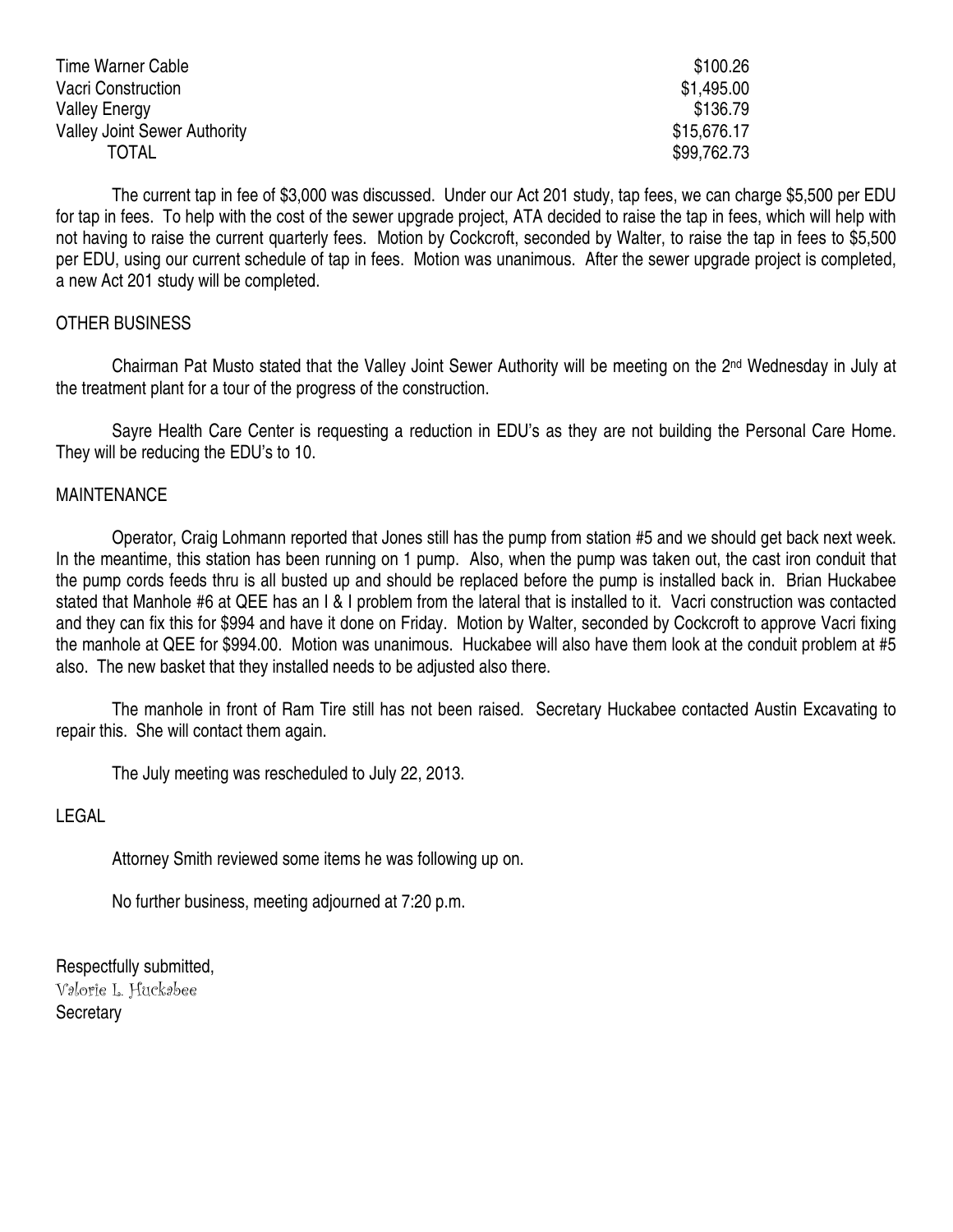# Athens Township Authority July 22, 2013

 Meeting was called to order by Chairman Patrick Musto at 5:30 p.m. Members also present were Terry Cockcroft, Meade Murtland, and Terry Depew. Also attending was T & M Associates, Solicitor Mark Smith and Assistant Secretary, Valorie Huckabee.

 Motion by Cockcroft, seconded by Depew to approve the minutes of the July 22, 2013 meeting as written. Motion was unanimous.

There were no citizens to be heard.

# ENGINEERS REPORT

 Chuck Volk and Mark Ambrose presented the following progress memorandum regarding the Act 537 special study and project.

As identified in the schedule included with the feasibility evaluation and progress report for the Pump Station Upgrade and Force Main Project, the 30% design submission has been prepared and accompanies this letter. This submission consists of the following documents: 1) plan and profile design drawings of the sanitary sewer line; 2) pump station upgrade preliminary plans and sections; 3) Act 537 Special Study (preliminary draft); and 4) opinion of probable construction costs (30% design).

This letter will summarize the sanitary sewer alignment, discuss design status to date, identify critical design phase decision issues, summarize the Act 537 Special Study, identify upcoming project milestones, present an updated opinion of probable construction costs, and present a project schedule update.

# FORCE MAIN ALIGNMENT SUMMARY

The force main alignment from PS6 is described as follows: beginning at PS6 proceed south through existing easement area parallel to Wilawana Road, cross Mile Lane Road through a bored crossing, turn east and run along Mile Lane Road (outside the roadway on the south side) to the intersection at Meadowlark Drive, turn south and proceed on the west side of Meadowlark Drive about ½ mile to the existing gas and waterline easement at the roadway bend. From there the force main proceeds east through an existing easement area to a proposed bored crossing under the Chemung River. The force main alignment utilizes the existing easement as much as practical by running parallel at a 10 foot offset from the gas line; however, additional easement width may need to be procured as the exact alignment of the existing easement is not known at this time. After crossing the river, the force main proceeds east through a proposed bored crossing under PA Route 220, approximately in line with Winslow Street. On the east side of PA Route 220, the force main turns south and runs parallel with PA Route 220 along the rear of the properties that front along Elmira Street. Just south of Beeman's, the force main turns east and crosses Elmira Street via a bored excavation in a casing pipe, then proceeds east along the southern end of the existing parking lot.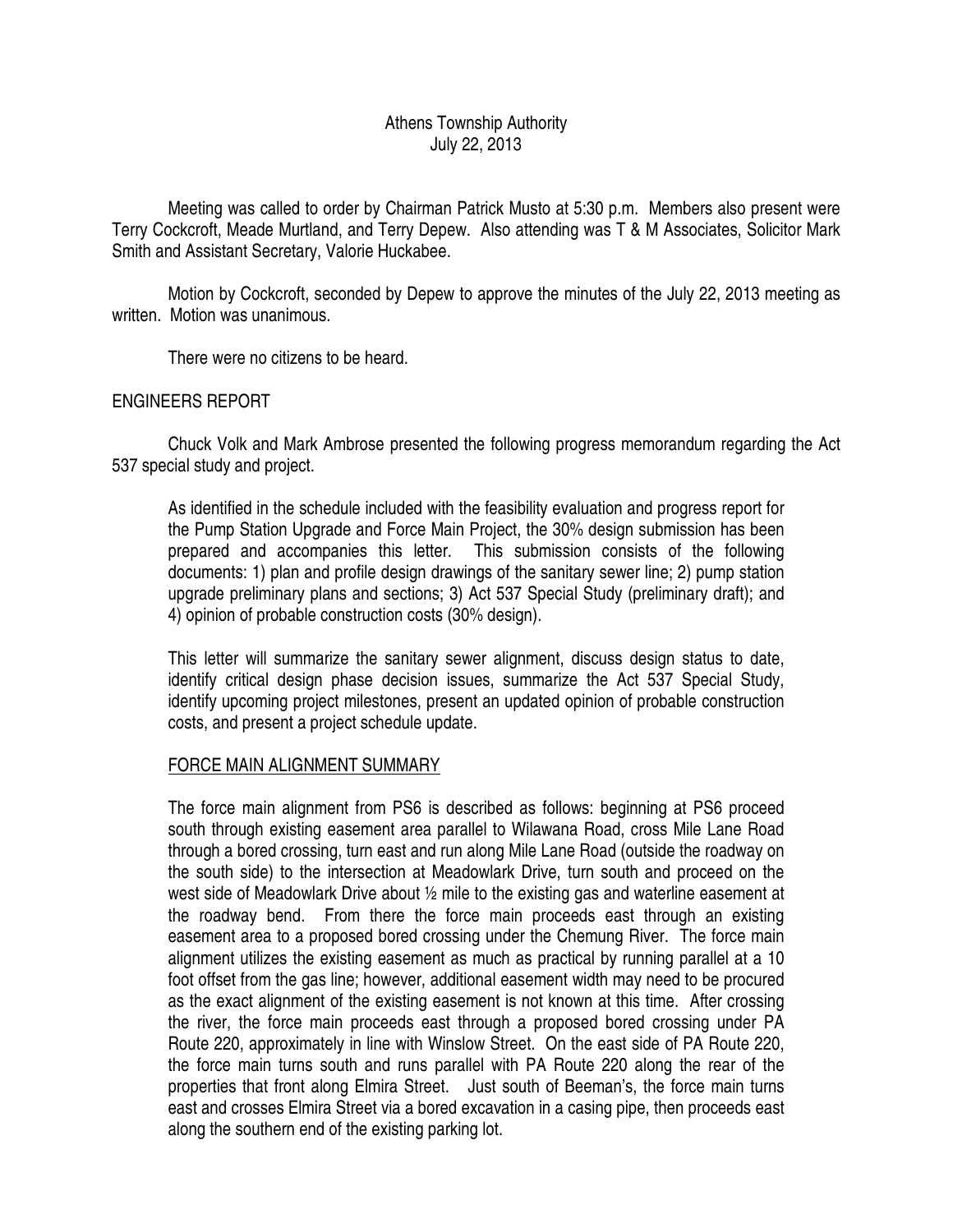At the rear of the parking lot just south of Beeman's, the force main transitions to a gravity sewer; the gravity line then proceeds north along the rear property lines of Beeman's and the Chinese restaurant, then turns east and runs parallel to and just south of Blue Spruce Lane to connection with the PS1 wet well.

The new PS1 force main generally follows a route parallel with the existing force main along roadways to minimize the acquisition of sewer easements. The line follows Pennsylvania Avenue south to Pine Street, turns east on Pine Street to Short Street, turns south on Short Street to Spruce Street, turns east on Spruce Street/Walnut Street to River Street, then proceeds north a short distance up the driveway to the Valley Joint Wastewater Treatment Facility connection at the head of the plant (at location indicated by VJSA engineer). A bored crossing under the Main Street PennDot right of way is required, along with an additional bored crossing under existing railroad tracks in the area of River Street.

# EASEMENTS REQUIRED

A tabulated list of property owners and respective easements required will be prepared for the 60% design submission at the August ATA meeting. Based on preliminary evaluation, most of the easement locations require a temporary construction easement in addition to the permanent easement to allow adequate working width for the contractor outside the 20' permanent easement. The temporary construction easements go away after the line is installed and restoration is completed.

# DESIGN STATUS TO DATE

The 30% design submission which accompanies this letter consists of preliminary sewer plan and profile drawings and preliminary pump station layout and mechanical details for PS1 and PS6. The alignment of the proposed sewer line is as described above, and has been laid out to minimize utility conflicts and private property disturbance.

The preliminary pump station plans reflect Gorman-Rupp suction lift pumps as the basis of design. The suction lift type pumps are preferred over submersible type pumps due to several factors – no variable frequency drives required, no new generator required at PS6, pumps and controls provided by single manufacturer as a packaged unit, pumps are accessible and located in a dry area out of the wastewater, ease of pump maintenance and replacement, rapid availability of parts and maintenance assistance, increased pump efficiency, and lower power consumption.

Based on DEP requirements and industry design guidelines, a new wet well is required at PS6 to provide adequate wastewater detention volume at peak design flow rate. PS6 upgrade will utilize two alternating pumps, each sized to handle peak flow, with soft start feature. The station floor will be recessed approximately 4 feet below grade for optimum suction lift hydraulics. A new generator is not required at PS6 as the packaged station will utilize an "autostart" natural gas fired engine as backup to drive the pumps in event of a power failure.

At PS1, the existing wet well is adequately sized to handle the peak design flow rate, so the existing wet well will be retained. PS1 upgrade will consist of a tri-plex pump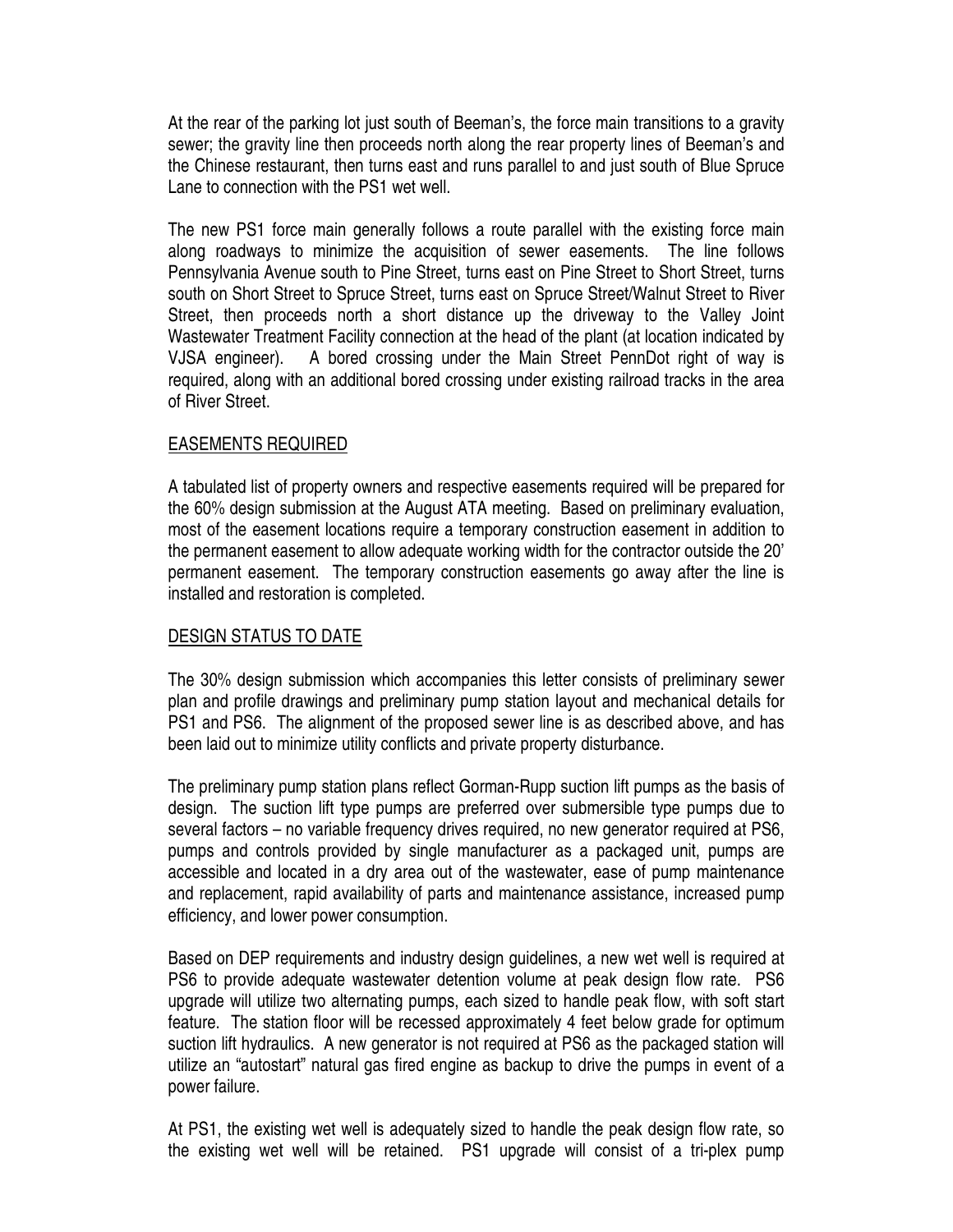arrangement, with equally sized lead pump, lag pump, and backup pump. The lead pump will serve as jockey pump and convey average flows. The lag pump will activate during peak flow periods and operate simultaneously with the lead pump. The backup pump is in reserve should one pump fail. The lead/lag/backup pump order will alternate based on a pre-set sequence (every day, every week, etc). A new generator and transfer switch are to be provided at PS1 as the existing generator is undersized to power the conveyance of peak flow at the upgraded station.

The general contractor will be responsible to provide and pay for temporary bypass pumping as required during construction. This will be included within the contractor's lump sum price for the pump stations. As a new wet well is to be constructed at PS6, the majority of the work can be performed while the existing station is kept in operation. Construction phasing is more complex at PS1, where the existing wet well will be kept in service and retained in the upgrade project. The construction of the new station alongside the existing wet well can be accomplished while the existing station is in operation; however, removal of the existing pumps, coring wet well penetrations for new piping, installation of suction lift lines, and critical piping tie-ins will require that inflow be turned off at the station and temporary bypass pumping of wastewater be performed from just upstream of the wet well to the existing force main. The contractor will be required to submit a detailed construction schedule at the beginning of the project, which will identify periods requiring bypass pumping.

# CRITICAL DESIGN DECISION ISSUES

T&M requests that the Authority review the proposed sewer pipe alignment and provide any comments prior to the August ATA meeting. It must be noted that at the pressure/gravity transition location for the PS6 force main, no businesses upstream of the transition point will be able to connect to the line via gravity connection. This does not appear to be critical issues as all existing commercial units along this route are already connected to public sewerage. The topography does not facilitate extending the gravity sewer further upstream.

# ACT 537 SPECIAL STUDY SUMMARY

T&M met with Dennis Shwartzlander and Dan Telford of DEP Williamsport office on 6/24/13 concerning the development of the "Act 537 Special Study", which is required for the construction of the new force main and the expansion of the pump station capacities for PS6 and PS1. Of particular importance was the need for DEP to identify the Act 537 planning components (from the standard DEP checklist) that are required for this projectspecific study.

As directed at the DEP meeting, the Special Study is to focus on the areas tributary to both stations, and must demonstrate compliance with the certain provisions DEP Act 537 planning checklist, which includes an evaluation of growth potential in the tributary areas (incorporating zoning considerations and planned developments), documentation of the number of projected EDUs (1000 EDUs tributary to PS6; 200 EDUs tributary to PS1), identification and resolution of environmental impacts of the force main construction, and calculations for sizing the upgraded pump stations.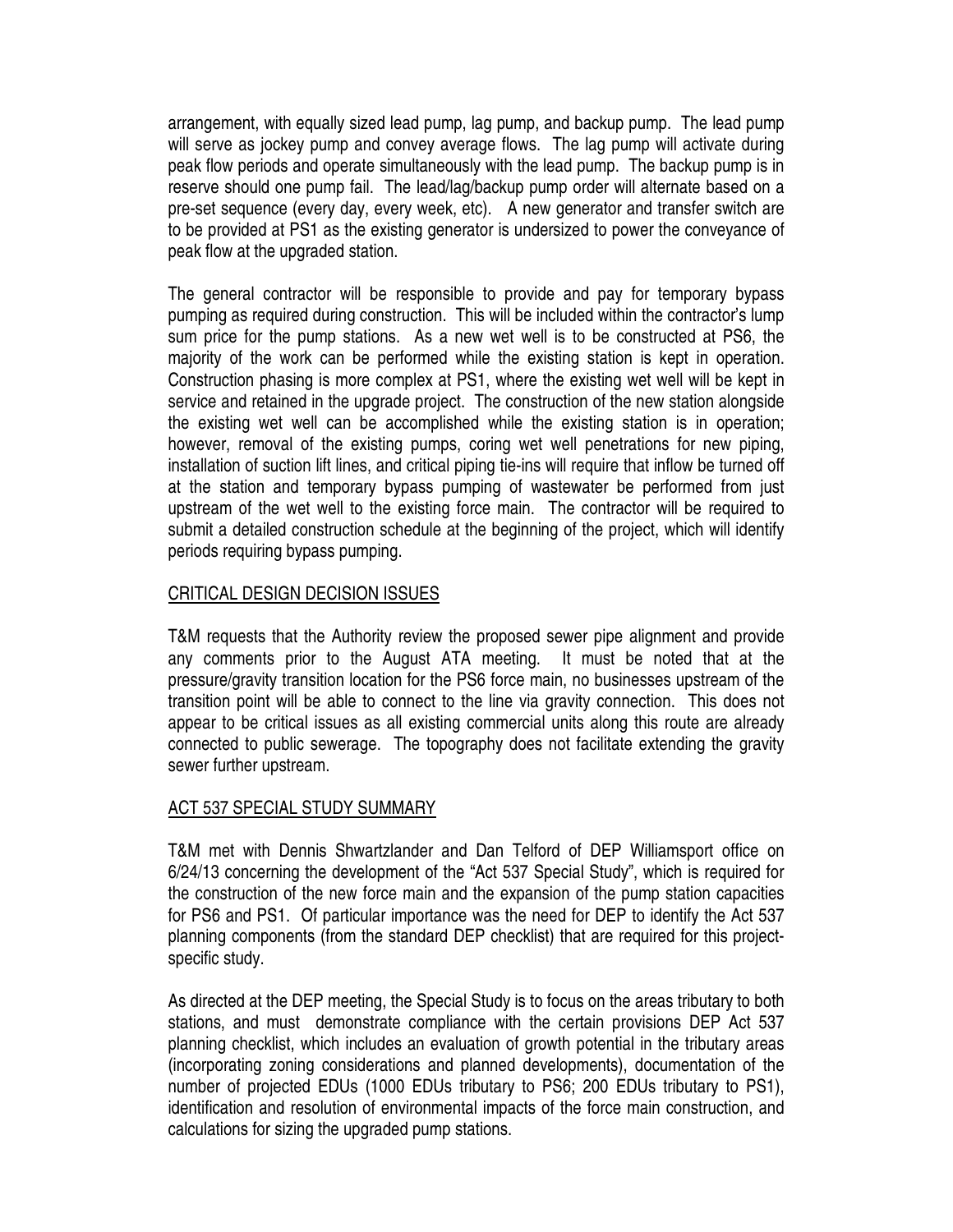A draft Act 537 Special Study for ATA review and comment accompanies the 30% design submission. T&M will finalize the Study upon incorporation of ATA review comments. The final Study will need to be advertised for public comment (for a 30-day period) and adopted by both Athens Township and ATA. Upon municipal adoption of the Study, T&M will coordination the submission to DEP for approval.

# UPCOMING PROJECT MILESTONES

By the end of August, T&M will prepare the following permit applications: 1) river crossing permit through the US Army Corps of Engineering in cooperation with the Bradford County Conservation District for a stream encroachment permit; 2) Erosion and Sedimentation Pollution Control Permit through the Bradford County Conservation District (BCCD); and 3) NPDES permit for construction stormwater administered through the BCCD. T&M will request ATA signature on these permit applications and checks for permit review fees (if applicable).

T&M requests that ATA provide review comments on the draft Act 537 Special Study by the August meeting. T&M will then incorporate ATA comments and distribute a final draft for Athens Township and ATA review and adoption.

DEP requires that all projects proposing an expansion of sanitary sewage system capacity, or significant modifications to sewage pumping stations must obtain a Part 2 Water Quality Management Permit. This permit package will be submitted to DEP upon substantial completion of design (90%).

T&M will prepare the 60% design by the August ATA meeting, along with a tabulation of easements required.

## PRELIMINARY CONSTRUCTION COST OPINION

An updated opinion of probable construction cost will be provided for the 60% design submission, and costs will be further refined during the design process. At this point our estimation of probable construction cost does not differ significantly from the preliminary pre-design cost.

## PROJECT SCHEDULE UPDATE

Please note that the projected milestones for the design phase are best estimates and corporate reasonable regulatory agency review periods. A preliminary design phase schedule is as follows:

| Task | <b>Work Description</b>                                                                         | Estimated<br><b>Start Date</b> | Estimated<br><b>Finish Date</b> | Completion<br>Date |
|------|-------------------------------------------------------------------------------------------------|--------------------------------|---------------------------------|--------------------|
|      | Survey Force Main – PS1 to WWTP and plot data                                                   | 5/27/13                        | 6/14/13                         | 6/28/13            |
| 2    | Plan and Profile design of new force mains; including detail<br>preparation; prepare 30% design | 5/27/13                        | 7/19/13                         | 7/19/13            |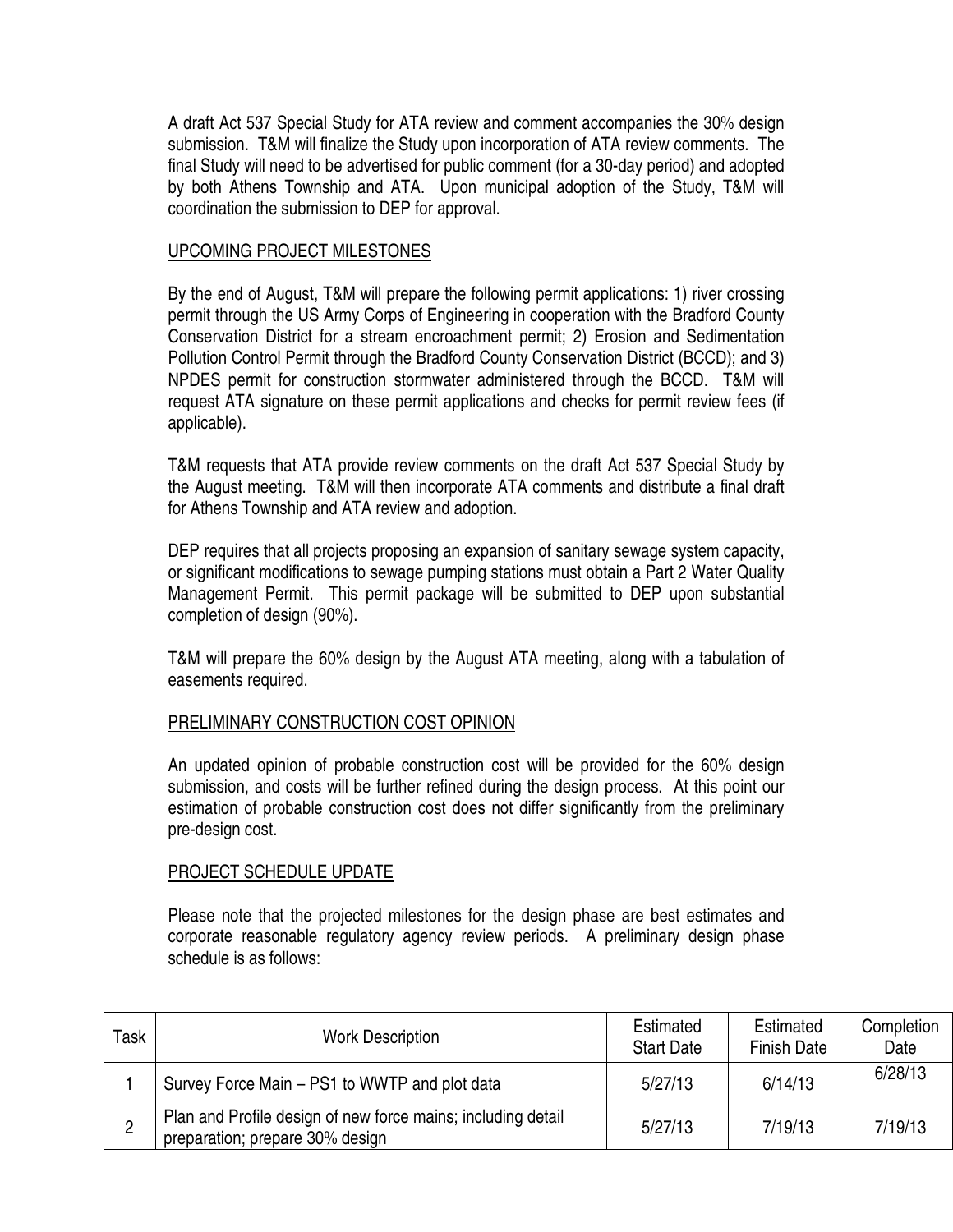| 3              | Act 537 Special Study preparation & submit draft for ATA review                                                                                          | 5/27/13  | 7/22/13  | 7/22/13 |
|----------------|----------------------------------------------------------------------------------------------------------------------------------------------------------|----------|----------|---------|
| $\overline{4}$ | Easement delineation, property owner determination;<br>preparation of 60% design                                                                         | 7/23/13  | 8/16/13  |         |
| 5              | PennDOT Highway Occupancy Plan permit application<br>preparation & submission                                                                            | 7/23/13  | 8/31/13  |         |
| $6\phantom{1}$ | US Army Corps river crossing permit application preparation &<br>submission                                                                              | 7/23/13  | 8/31/13  |         |
| $\overline{7}$ | Railroad Crossing permit application preparation & submission                                                                                            | 7/23/13  | 8/31/13  |         |
| 8              | ATA review and comment on Act 537 Special Study                                                                                                          | 7/23/13  | 8/16/13  |         |
| 9              | Pump Station No. 6 upgrade design & calculations                                                                                                         | 7/15/13  | 9/30/13  |         |
| 10             | Pump Station No. 1 upgrade design & calculations                                                                                                         | 7/15/13  | 9/30/13  |         |
| 11             | Address draft Act 537 review comments, ATA and Athens<br>Township advertise Act 537 Special Study for public comment<br>and submission to DEP            | 8/9/13   | 10/31/13 |         |
| 12             | BCCD E&S Plan & NPDES permit application preparation &<br>submission                                                                                     | 8/19/13  | 9/6/13   |         |
| 13             | Substantial complete design document preparation (90%<br>complete) – submit to ATA for review & address review<br>comments; easement exhibit preparation | 8/19/13  | 9/13/13  |         |
| 14             | DEP Part 2 WQM permit application preparation & submission                                                                                               | 9/9/13   | 9/20/13  |         |
| 15             | Final design document preparation, provide bid-ready<br>documents                                                                                        | 9/23/13  | 10/4/13  |         |
| 16             | Obtain approval of regulatory permits                                                                                                                    | 10/7/13  | 11/29/13 |         |
| 17             | Submit Act 537 Special Study to DEP                                                                                                                      | 10/7/13  | 10/31/13 |         |
| 18             | <b>Bid Phase</b>                                                                                                                                         | 10/14/13 | 11/29/13 |         |
| 19             | DEP approval of Act 537 Special Study                                                                                                                    | 1/30/14  | 1/30/14  |         |

#### MAINTENANCE

 Neither Mike nor Craig Lohmann could be present for the meeting Brian Huckabee stated that there was a problem out to Milltown, a field owned by DeSisti, between the Milltown pump station and DeSisti Trailer Court. There is landfill going in and it appears that someone bulldozing the property hit a manhole and cut off the cone top piece. The manhole filled with large rocks and debris and plugged the lines. Huckabee called Vacri since they are in the Valley and had them come over to clean the manhole and also they will be fixing it. A letter will be written to the land owner regarding what appeared to happen. Also, we will place markers at these 3 manholes along this property line.

 Huckabee stated they found a lateral connection to the sewer line at QEE, which is in a ditch. A picture was shown and Vacri can repair the lateral. Motion by Depew, seconded by Murtland to approve the fix by Vacri for approximately \$4,200. Motion was unanimous.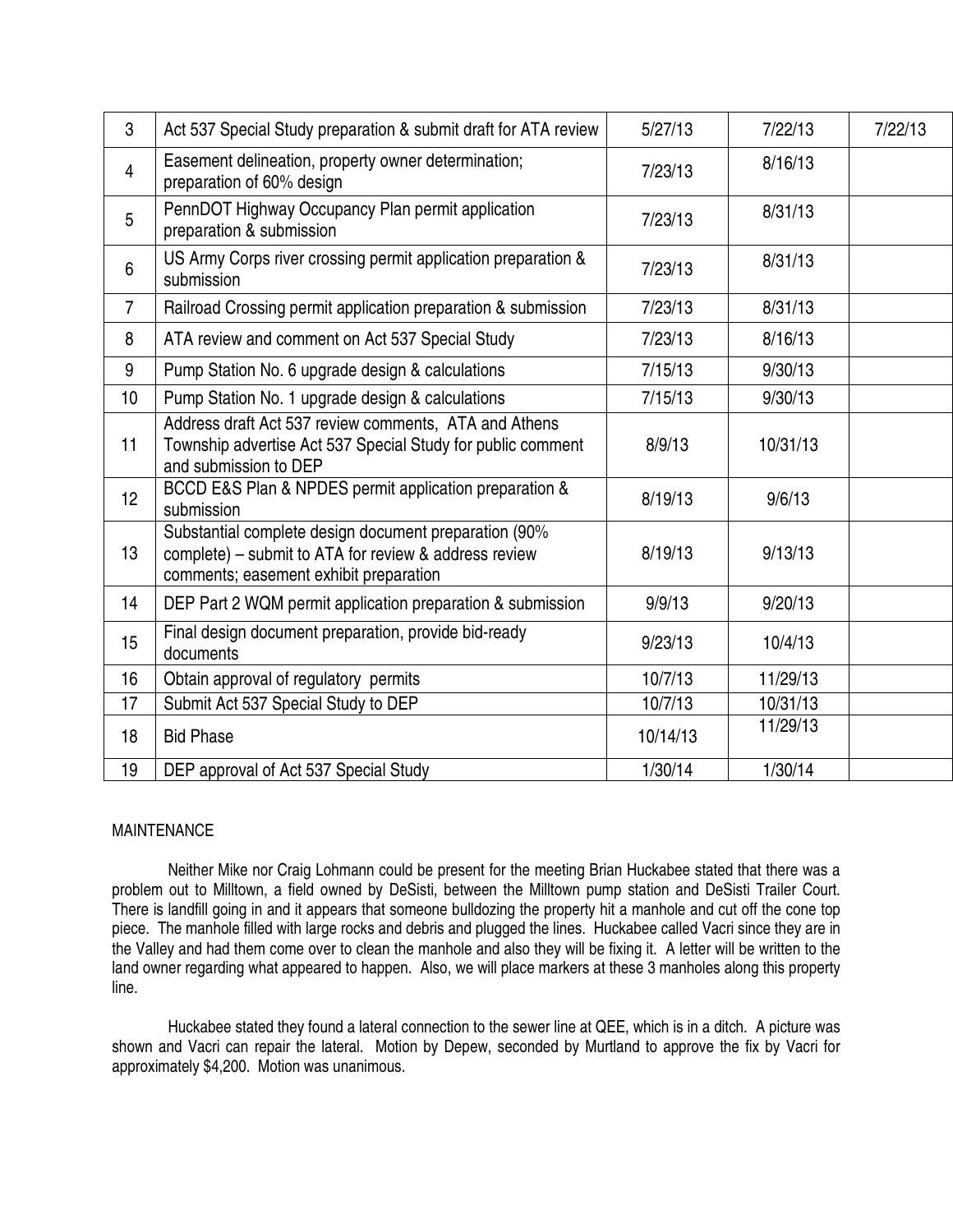#### FINANCIAL

 Motion by Cockcroft, seconded by Depew, to approve the payment of the following bills as presented. Total approved \$163,788.93. Motion was unanimous.

| \$39,058.00        |
|--------------------|
| 546.82             |
| \$1,304.74         |
| \$19.02            |
| \$99.90            |
| \$52.08            |
| \$4,072.13         |
| \$862.00           |
| \$42.26            |
| \$329.00           |
| \$647.50           |
| \$96.43            |
| \$4,900.00         |
| \$200.00           |
| \$22.80            |
| \$367.74           |
| \$367.74           |
| \$54,280.80        |
| \$363.40           |
| \$50.89            |
| \$150.00           |
| \$2,218.00         |
| \$266.27           |
| <u>\$52,845.90</u> |
| \$163,788.93       |
|                    |

#### LEGAL

 Attorney Foster contact Attorney Smith regarding the agreement between Athens Borough and Athens Township. 2 items need to be resolved. If ATA has to enlarge lines and is 100% responsible, ATA wants to design, but Athens Borough says they design and we pay costs. ATA will agree as long as ATA engineers can review the design and approve. 2<sup>nd</sup> was the subsiding of Main Street. Ex-Board member Bob Blauvelt supposedly watched the video and said it was okay – but ATA was never saw the video or any documentation of the video. ATA will contact Athens Borough to see if we can see the video and read the notes.

 ATA has not heard a word from the Attorney that is handling the SEA/ATA. Attorney Smith will contact him. The loan closing for the project should be about the August 15, 2013.

#### OTHER BUSINESS

 Chairman Musto discussed the pump permits and that since the construction of the plant upgrade haulers have been dumping in a manhole outside the plant and not turning in permits or not purchasing them. They have put an end to the manhole dumping. The costs of the permits were discussed and the VJSA raised the permit to \$100. Discussion followed and it was decided that ATA will send the plant copy and payment of \$100 to the VJSA monthly instead of making it the haulers responsibility to turn in the permits. Motion by Cockcroft, seconded by Depew to raise our permit costs \$120 so ATA will still make \$20 per permit effective immediately. Motion was unanimous.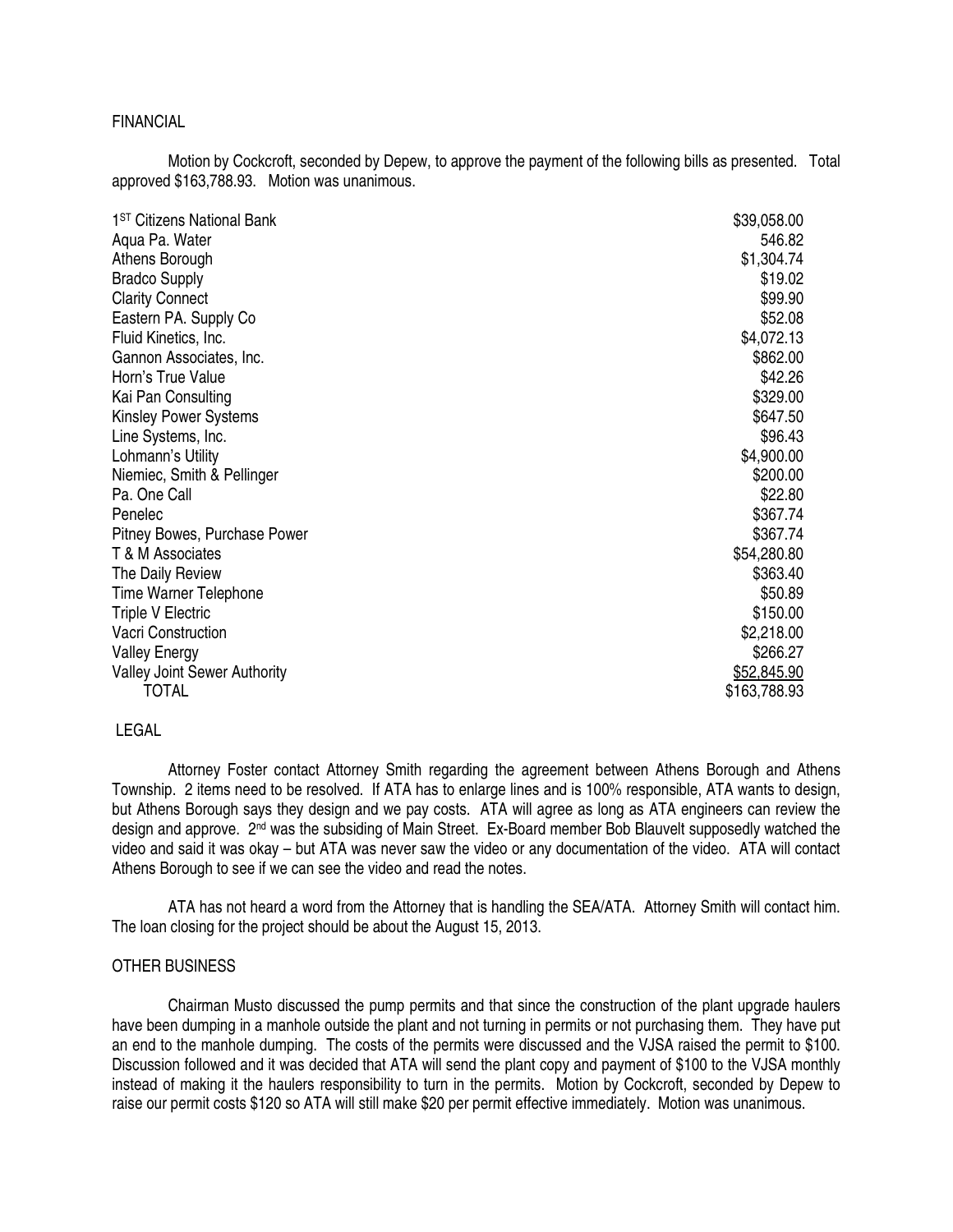Meeting recessed into executive session for legal purposes. Meeting reconvened at 7:00 p.m. A letter to serve request for 6.5 EDU's was received from Hunt Engineers for Seaboard International, Inc. We will send a letter stating we cannot allow connections at this time due to capacity and construction should be done by end of 2014.

ATA will meet on August  $6<sup>th</sup>$  at 1:00 to review the Act 537 and plans. No further business, meeting adjourned at 7:05 p.m.

Respectfully submitted, Valorie L. Huckabee Secretary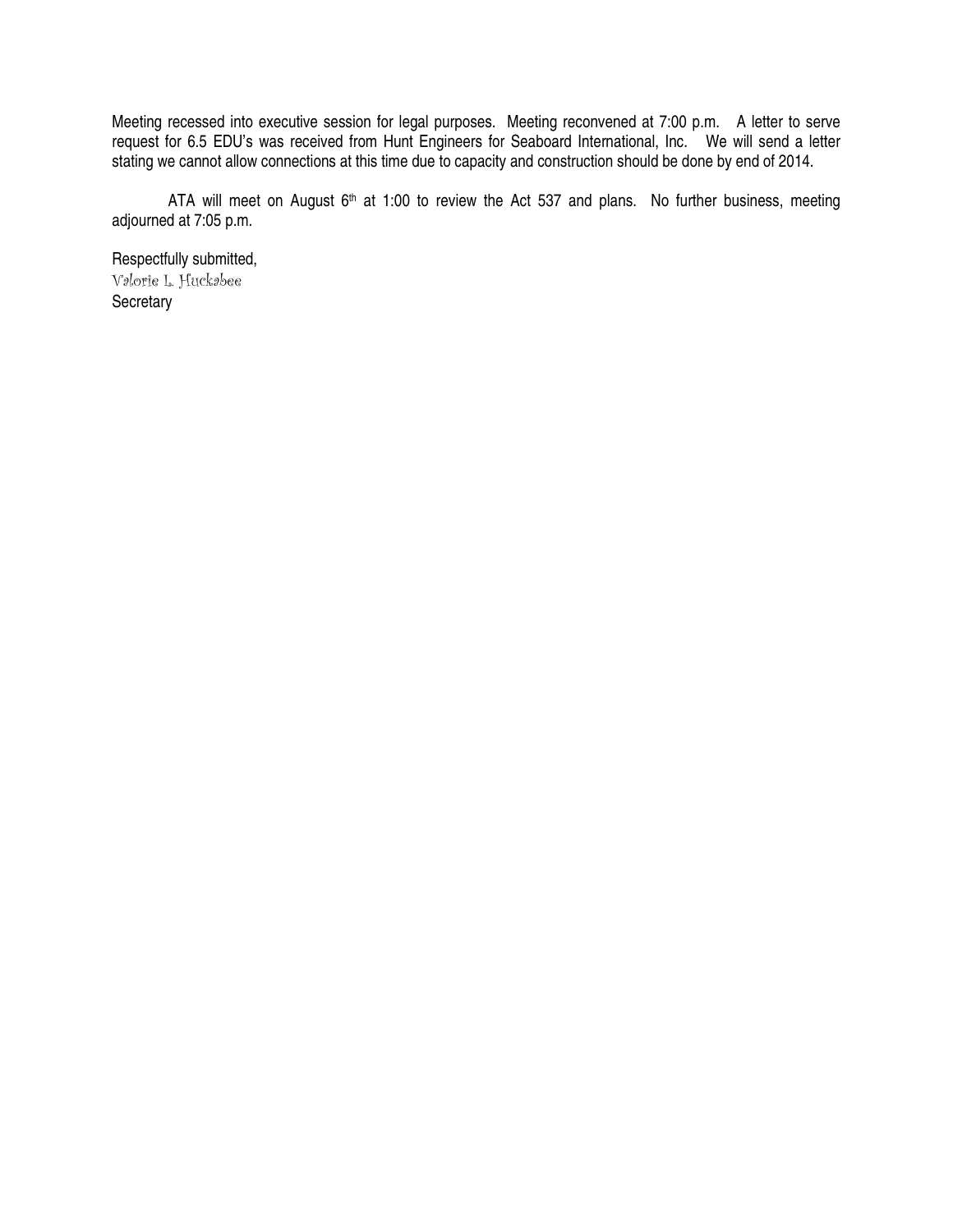# Athens Township Authority August 12, 2013

 Meeting was called to order by Chairman, Patrick Musto at 6:30 p.m. This was a joint meeting with the Athens Township Supervisors. ATA members present were Terry Cockcroft, Jack Walter and Meade Murtland. Present for the Township Supervisors were Ron Reagan, Maurice Faye and Jack Walter. Also attending was ATA secretary, Valorie Huckabee and Supervisor Secretary, Robin Smith, T & M Engineering representatives, Mark Ambrose and Brian Huckabee.

 Musto reviewed the location of the pump stations and lines associated with the sewer project area. He pointed out the locations of each station and what area is serviced by then presently and where we plan to construct new lines. He explained the definition of an EDU and explained how it differs from actual flows.

 The 2012 Sanitary Sewer Conveyance System Capacity Analysis was reviewed and explained that the analysis was before Microtel, Comfort Inn and Chesapeake office building came on line, and we were over 100% in some of the lines prior to them, so were worse than we were. The study also doesn't account for increased flows from approved development of Candlewood Inn, Fairfield Inn and the Senior Nursing Home. ATA has provided letters to serve to those developments. The over capacity on Elmira Street is based on actual metered flows, not EDU projection. Swapping EDU; s does not change the fact that the line is over capacity in some areas and near capacity in other areas. On a projected basis when all previously appr0oved connections are online pump station number 1 and 6 will be over capacity. Jack Walter asked to describe "over capacity". Cockcroft stated 6 gallons of stuff in a 2 gallon pile – it will over flow and in this case back up into homes. Also, pumps run 24/7 causing increase electric costs, haulers have to be hired to pump out wells, which are additional costs, maintenance operators have to work longer which is also additional costs.

 Musto reviewed the Feasibility Evaluation and Progress of #1 and #6 and the force main project from May 2013. He stated what the construction will be by replacing 2 pump station, new force main installed from 6 to 1, and from 1 to treatment plant, removing all of the Wilawana area out of Elmira Street, making more room for the inter river area and more capacity in the Wilawana developing area.

 Currently there cannot be any new connections in the Greens Landing area due to the limits placed on ATA by Athens Borough. Current estimate to resolve this issue is 3.2 million dollars. At some point in the future ATA will need to acquire more treatment capacity at the VJSA. The increase costs of this are unknown at this time. ATA has approached other municipalities to acquire additional capacity, but they would not agree. Unfortunately, if we wait till it is absolutely necessary the cost will very high. At the moment, there are no plans for Greenes Landing as ATA could afford the upgrade right now. Musto reviewed the Act 13 funds as defined in PSAB bulletin of September 2012 and stated money can be used for sewer projects.

Supervisors Christine Vough arrived at 7:00 p.m.

 Walter stated that there are industrial users wanting to come into the Township which will provide tax money and income to the Township and they have a very tight schedule. Ron Reagan said that the EDU; s for the project would be approximately 38. Reagan checked with Dept. of Sanitation and the businesses could put in holding tanks and could pump the tanks in the meantime.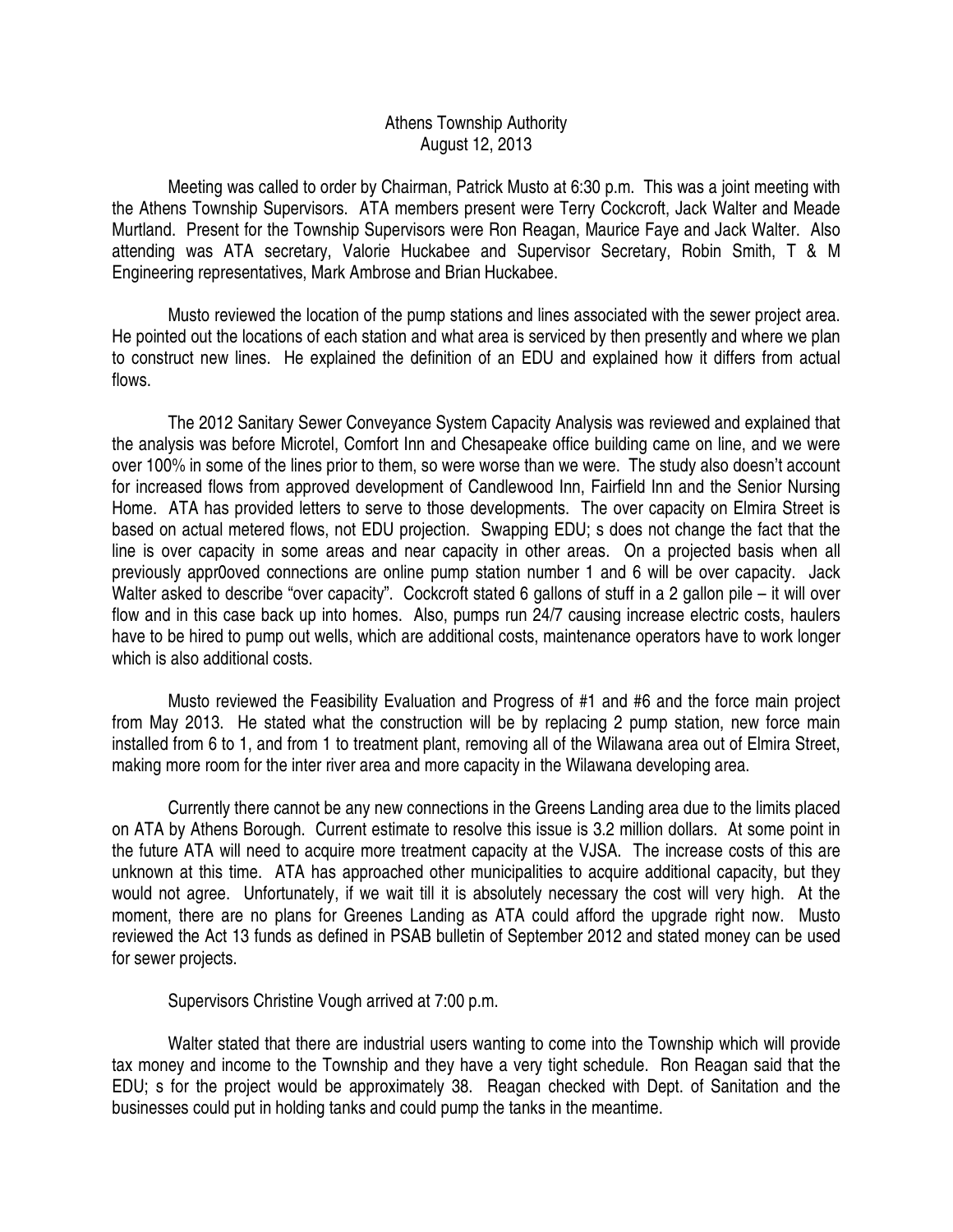ATA stated they could charge the users regular sewer fees for the pumping fees. The users would have to obtain permits for the dumping and per the Township ordinance, would have to dump at the VJSA, but ATA allow this. Reagan said the Township could require bond from them to pay for the tap in fees that would be charged come time for the connection. Secretary Huckabee stated they could also place "dry lines" during their construction time and when able just connect from holding tank to dry line.

 Maurice Fay asked how much did ATA save by the supervisors guaranteeing the loan and also stated that he had been notified to pump his tank and it had been over 3 years. Fay also asked why ATA waited so long to do anything when we found there were problems. Musto stated we started the end of 2011 to determine the problems, elevated different ways to proceed and proceeded to do the project.

 ATA budget cost spreadsheet was explained that shows that ATA will have to raise the current rates to the sewer users by \$15 per quarter to pay for this project, which will allow more development for the township as a whole with tax money and earned income money. Musto stated if the Supervisors would give some of the impact 13 money it would help the sewer users. No comment from the Supervisors. Musto stated that ATA has 282 commercial EDU's and 1333 residential EDU's, assuming 3 people per EDU on average, approximately 3900 of the 5000 (78%) of resident in the township are on sewer paying for the direct result of the growth of the natural gas industry in the Township. Why should residential sewer users bear the brunt of the costs of a project that will bring the Township millions of dollars in increased review? No comment from the supervisors.

 Musto stated ATA will need the Act 537 approved as soon as possible by the Supervisors. We were all ready delayed a month due to the loan closing and the Supervisors tabling the decision to guarantee the loan. With ATA and the Twp. Declaring an emergency, we are able to by – pass the bidding phase and hoping to have DEP expedites permits. The Act 537 also has to have a 30 day public comment period prior to adoption. ATA is hoping for a mild winter to help with the construction.

 Reagan asked his is raising the tap in fee to \$5,500 going to effective people who want to build. Cockcroft explained that this fee will be all rolled into the price of the lot. Cockcroft stated it won't affect them at all if they want to build.

 Reagan said the boards need to meet periodically like this and what can the Supervisors do to help with the planning for future? The supervisors stated they need to update their comp plan which ATA agreed is a big tool for their planning.

No further business, ATA adjourned at 8:05 p.m.

Respectfully submitted, Valorie L. Huckabee **Secretary**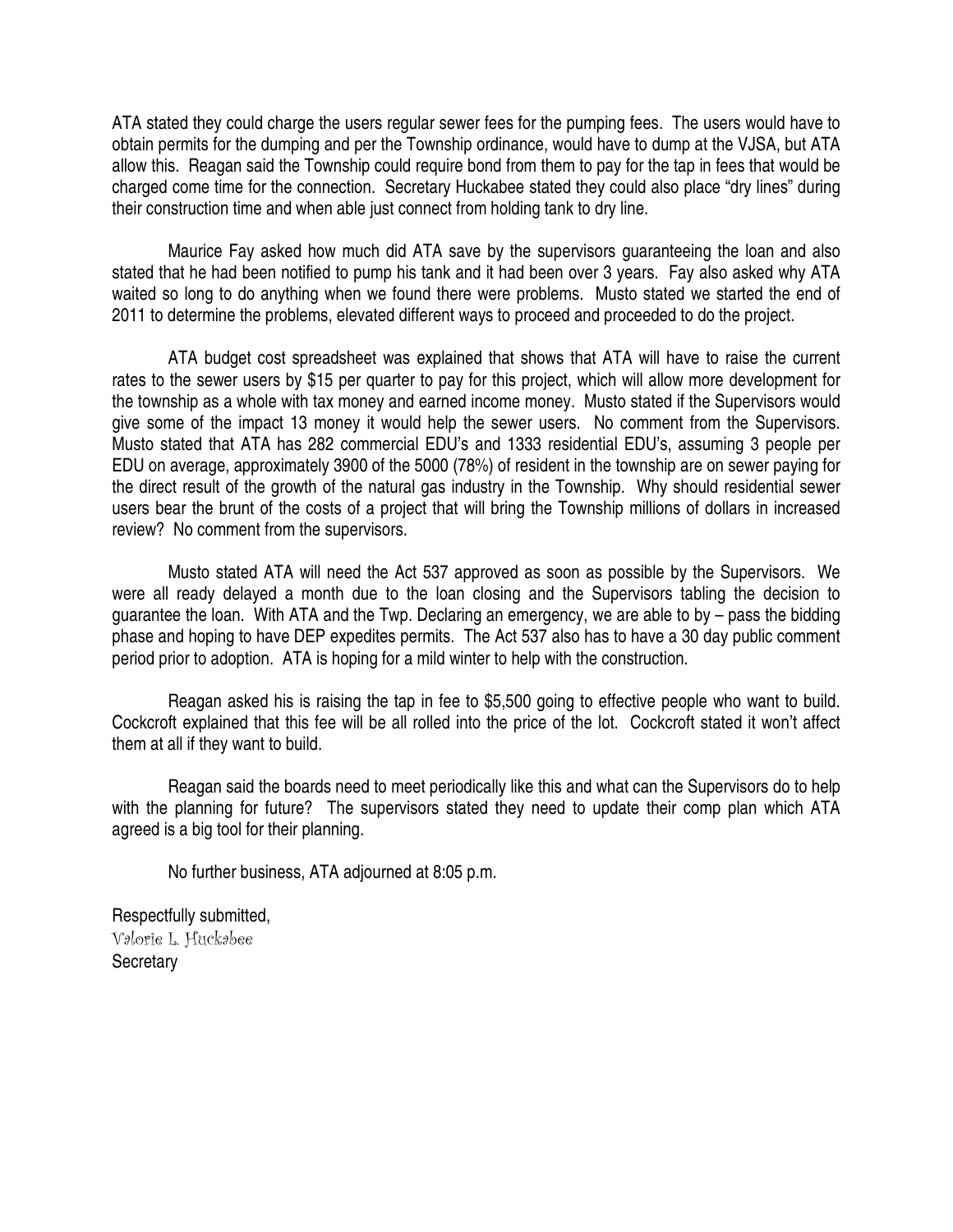## Athens Township Authority September 16, 2013

 Meeting was called to order by Vice Chairman, Terry Cockcroft at 5:30 p.m. Members also present were Terry Depew, Jack Walter and Meade Murtland.

#### CITIZENS

There we no citizens to be heard.

 5 Star Equipment located on Route 199 is under construction constructing a new addition to their building. It will be a garage and break room. They also will be building a wash tank. This is in the Greenes Landing sewer district. They were unaware that they needed to come to ATA for permission. T & M Associates, Brian Huckabee, inspected what had been installed so far, but needs detailed plans of the sewer lines that they are proposing. Tim Higley, manager, will forward the plans to ATA for this purpose. The estimated increase in water use will be about 1 EDU for the wash rack. ATA will have to review the plans to verify how the wash tank is going to be used. Motion by Walter, seconded by Depew to authorize 1 of the remaining 2 EDU's for Greenes Landing to 5 Star Equipment. Motion was unanimous.

 By this approval, this will leave 1 EDU for the Greenes Landing based on Athens Borough allocation to Athens Township Authority.

 Dave Young attended the meeting for G. Webster, Inc. for a 3 lot commercial sub-division. He stated #1 lot would be a 12,000 square foot building but does not have any information regarding water use. Wanted to know the status of Greenes Landing and future connections. ATA stated at least a couple of years and big dollars and suggested they use septic tanks if they wish to do this now. Walter asked if it was worth negotiating with Athens Borough for additional EDU's from their allocation that isn't being used. ATA will consider if this should be done. We are still negotiating current agreements with them and the best solution would be to put in a dedicated line to the plant and get completely out of the Borough's lines.

 Motion by Walter, seconded by Depew, to approve the minutes of the August 19, 2013 meeting as written. Motion was unanimous.

## PROJECT

 Chuck Volk and Brian Huckabee were attending to update ATA on the process of the process. Volk reported that the force main alignment has not been changed from the 60% submission. Preliminary easement drawings have been prepared for ATA and ATA solicitor and the easement are dimensioned from the property lines and from right of way lines. The pump stations plans reflect Gorman-Rupp suction life pumps as the basis of design. Design calculations have been completed for both stations and technical Engineer's Report is completed and will be included in the DEP part 2 Water quality Management Permit applications. The plans are substantially complete from the civil and mechanical status. The electrical design of the 2 pump stations upgrades started in early September and should be completed in about one month. There is a critical design decision issue from last month still being worked out. T & M met with PennDot on 8/13/13 to orient the department on the project and identify Highway Occupancy Permit requirements. PennDot advised T & M that the crossing of US-220 (for access between the highway and the river) will require federal permitting. Federal permitting for the construction access was not included in T & M"s design scope and PennDot has advised that a significant approval period may be involved.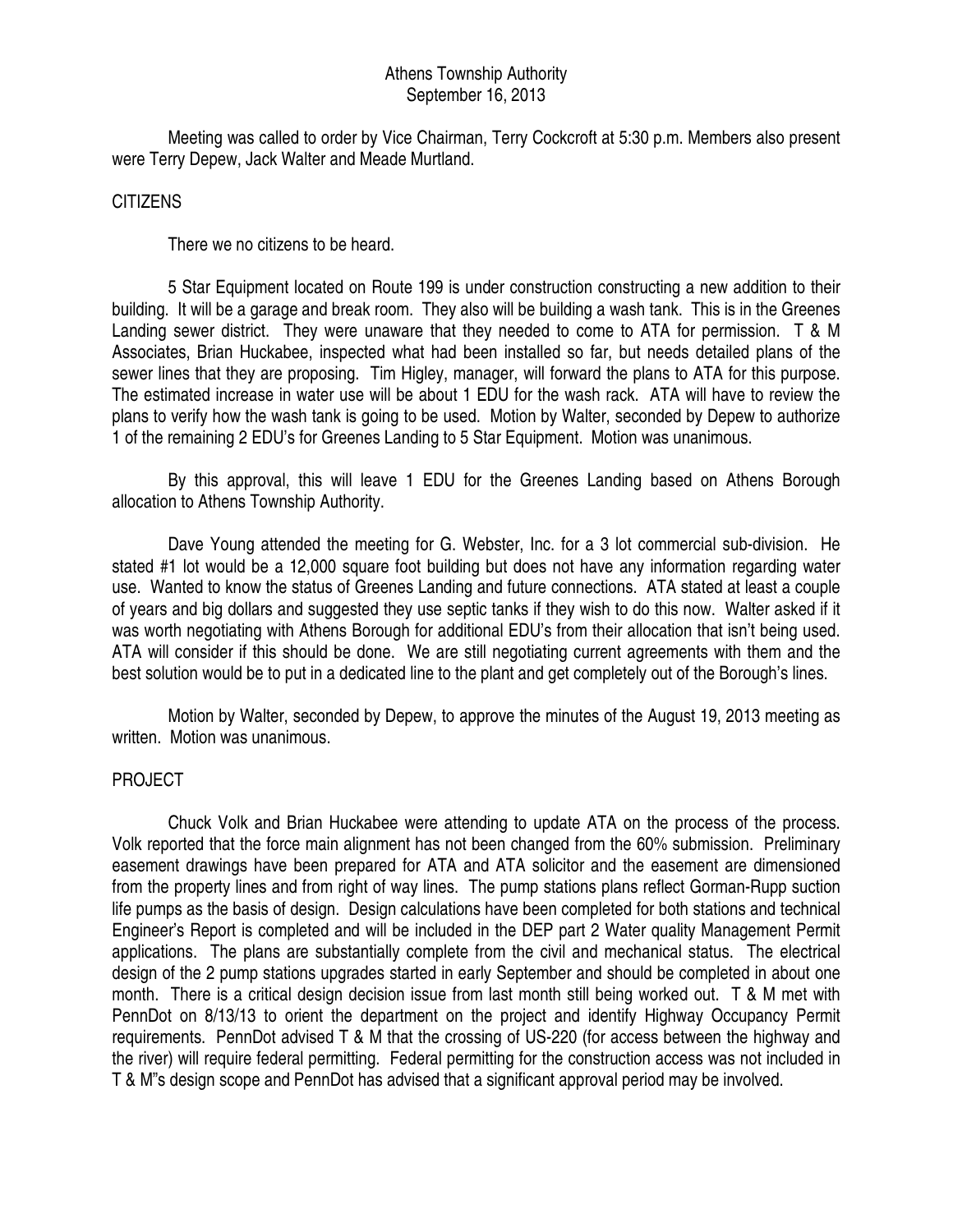There appears to be an old construction access off of US-220 in the vicinity of the proposed force main from when the gas &/ or waterline was installed. There are also several farm field accesses off of US-220. T & M recommends that the permitting of a construction access along US-220 be pursued, and is in the process of investigating access points. Local political representation may prove helpful in this approach. Brian Huckabee has a meeting set up on Tuesday with a parcel owner of 4 parcels that ATA could assess the area needed on the west side of RT-220 through some fields. The final Act 537 study will need to be adopted by resolution at the Athens Township meeting following the 30 day public comment period. Upon the adoption of the study, T & M will perform the submission for DEP for approval. The status of the in progress permit applications were discussed. T & M will DEP Part 2 application by 9/18/13. By the October ATA meeting, T & M will prepare the following permit applications for ATA signatures: Erosion and Sedimentation Pollution Control Permit through the Bradford County Conservation District and NPDES permit for construction storm water administered through the BCCD.

 T & M presented a proposal for an Act 537 study up date for the Greenes Landing area. Vice Chairman Cockcroft requested we table any decision till the member can review the proposal and will act on it next month.

 Brian Huckabee described a situation on the Road C project concerning 2 of the homes on Laurel Lane. The homes connect to the back of the property and the line discharged into the line that was removed. Sweetland Engineering was contacted by Larsen Design, contractor, and ATA and SEA was told to take care of problem. They had a survey crew up today and we are waiting for an answer. Meade Murtland had to leave at 6:30 p.m. T & M Associates will review what SEA is designing for this situation.

## FINANCIAL

 The following bills were presented for payment. Motion by Walter, seconded by Depew to approve the payment of the following bills that total \$98,995.79.

| <b>AECOM</b>                        | \$2,100.00  |
|-------------------------------------|-------------|
| Aqua PA. Water                      | \$268.46    |
| Eastern Pa Supply Co.               | \$124.41    |
| Fluid Kinetics, Inc.                | \$3,295.71  |
| Horn's True Valve                   | \$83.74     |
| JCSmith, Inc.                       | \$148.32    |
| <b>Kinsley Power Systems</b>        | \$534.08    |
| Lohmann's Utility Locating          | \$4,900.00  |
| Pa. One Call Systems                | \$10.15     |
| Penelec                             | \$558.02    |
| Pitney Bowes - Purchase Power       | \$30.00     |
| Quill                               | \$189.29    |
| T & M Associates                    | \$79,877.09 |
| <b>USA Blue Book</b>                | \$50.45     |
| <b>Valley Energy</b>                | \$96.07     |
| <b>Valley Joint Sewer Authority</b> | \$6,460.00  |
| <b>TOTAL</b>                        | \$98,995.79 |

A couple of our manholes, that were ground level, now sticks up about 2' to 3  $\frac{1}{2}$ ' higher than the new Road C roadway. This is a huge safety issue for our maintenance operators. Also, the manholes can now be hit. ATA feels this is a Road C issue and needs to be addressed as so.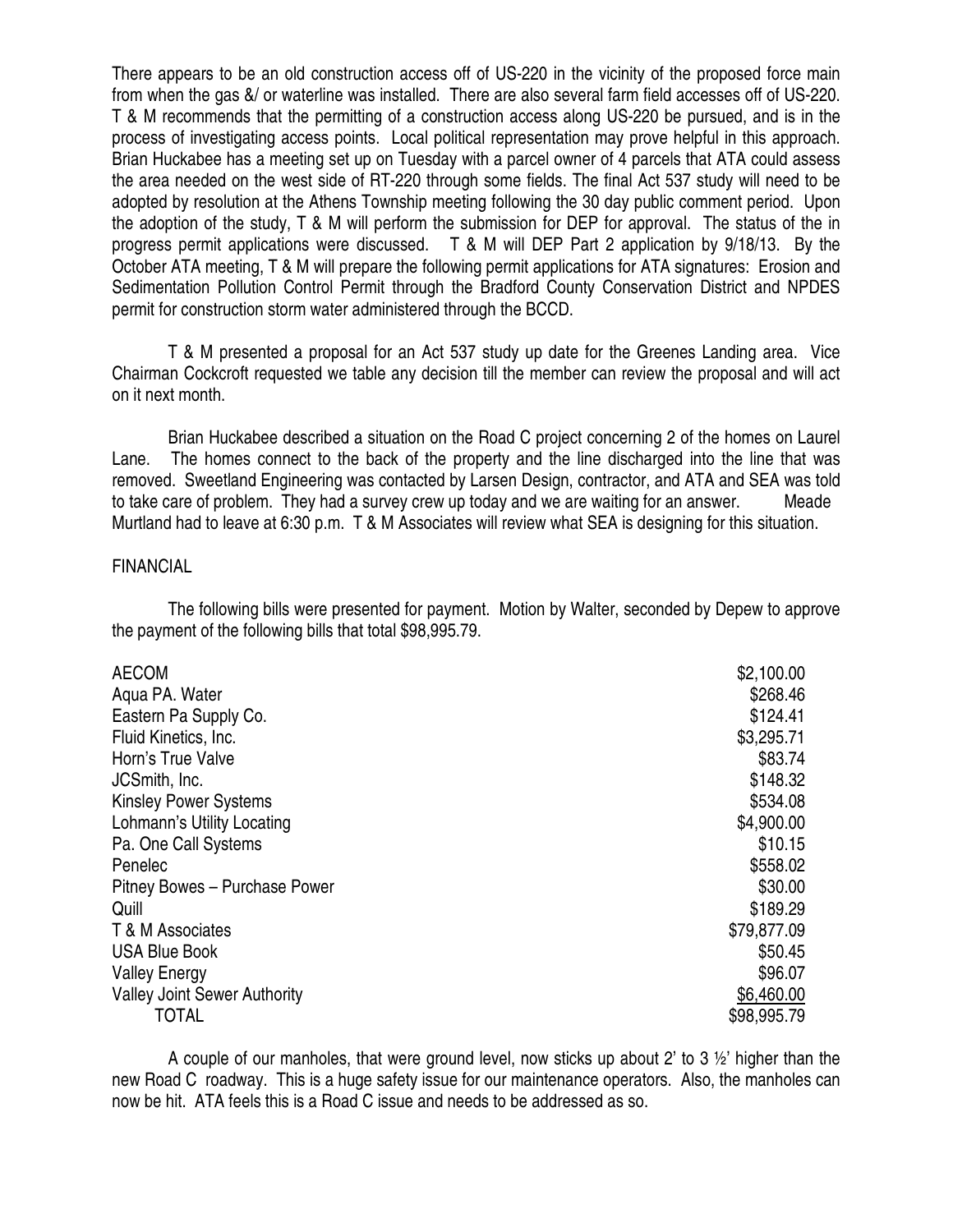Vacri Construction submitted an estimate for \$3,770 to lower the manholes to grade level. A letter will be written to the Supervisors regarding this situation.

## MAINTANANCE

 Craig Lohmann reported that the water check valve that the water company required to be installed leaked. He contact Hal Fish and Mr. Fish came back and repair the problem. No other problems have happened.

## LEGAL

 Attorney Smith was notified that a property we have a judgment on is going up for Foreclosure end of October. If that happens, our judgment would not be paid, but we could then contact the bank and tell them we were going to disconnect the sewer, so the bank would then pay off the judgment.

 A draft agreement for Seaboard Industries for a holding tank was drafted. ATA reviewed and some changes will be made.

#### OTHER BUSINESS

 Secretary Huckabee presented the proposal for the new billing program that was presented last month, with the printing stuffing and mailing being out sourced by the company, as requested by ATA. The cost would be .578 per bill. This would cut down the cost of the paper, time, and postage. ATA could also go to a monthly billing, instead of a quarterly billing. This program will also allow payments by charge cards and e-payments. Also, customers can receive their bills by email if they wanted too. Discussion followed and motion was made by Walter, seconded by Depew to purchase the new program, start a monthly billing effective 1/1/2014, and have the printing, stuffing and mailing outsourced by Multi-Link. Motion was unanimous. We will prepare news articles and send out a newsletter to the customers to let them know of the new billing procedures.

#### OTHER BUSINESS

 Terry Depew spoke with Chairman Musto before he went out of town and Chairman Musto wanted the impact money of \$50,000 that the Township is going to give to the Authority, to go into the capital fund and used for engineering fund for Greenes Landing. Motion by Depew, seconded by Walter to use the impact money received this year for the Greenes Landing concerns. Motion was unanimous.

A letter was received from a resident in Greenes Landing that has  $2 - 6$ " laterals on property of his, which he has paid front footage fee for, and now cannot use them, due to the capacity. He is requesting that he be put on a waiting list, and he be granted the first 4 EDU's available when they come available. Motion by Depew, seconded by Walter to approve the request for the 4 EDU's be granted to Connie & Terry Cockcroft, when 4 EDU; s come available. Motion was unanimous.

No further business, meeting adjourned at 8:15 p.m.

## Respectfully submitted,

Valorie L. Huckabee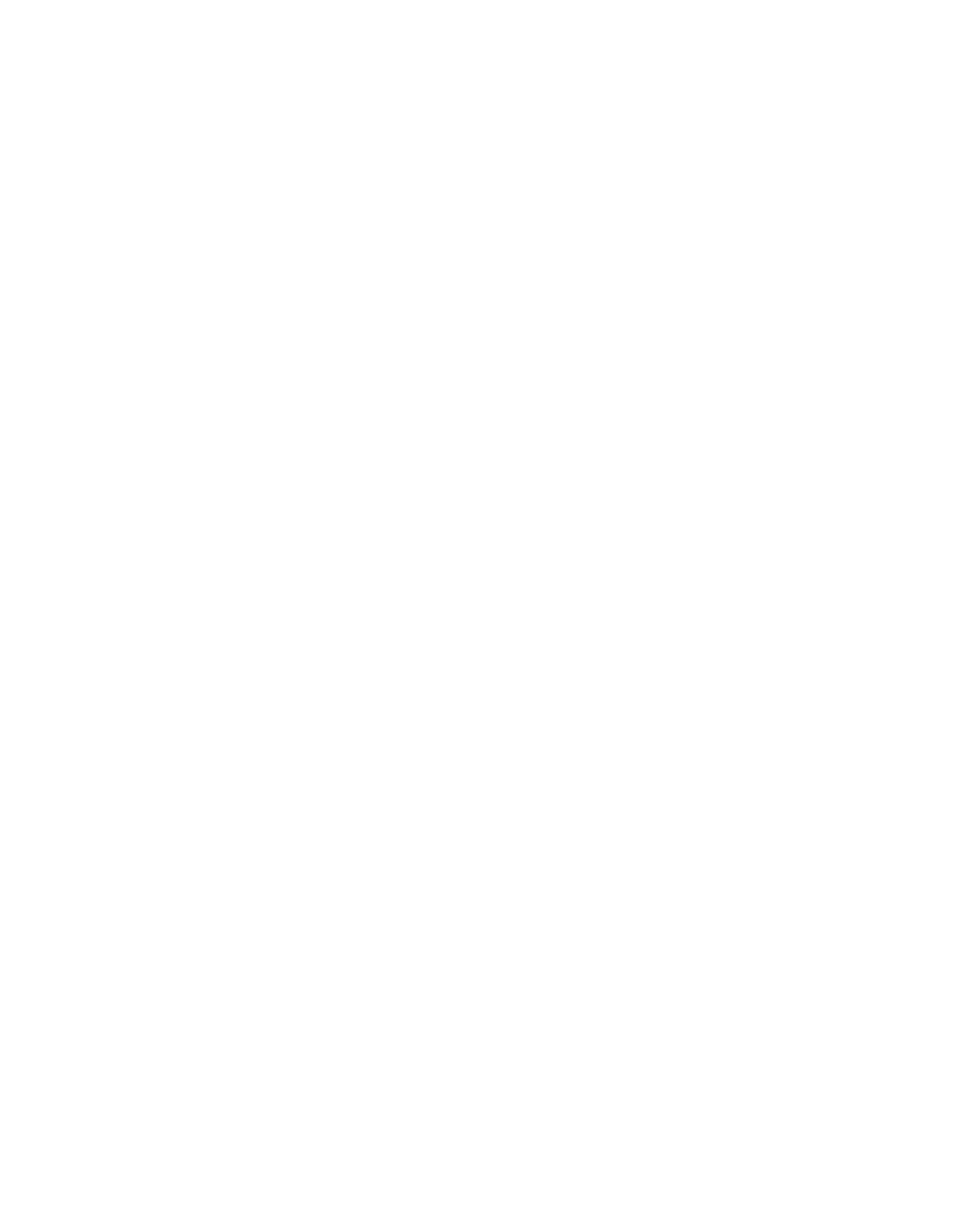#### Athens Township Authority October 21, 2013

 Meeting was called to order by Chairman, Pat Musto at 5:32 p.m. Members also present were Terry Cockcroft and Meade Murtland.

 David Hafer was present regarding his cesspool. He stated every 3 years he gets notified to pump tank and it gets inspected and all that is in the cesspool is ground water. Our inspected stated there was 2 ½ feet in cesspool but it was water. The cesspool is 10 to 12' deep. Motion by Cockcroft, seconded by Murtland to approve the refund of the permit fee - \$80 and not have the cesspool pumped. Motion was unanimous.

 Motion by Cockcroft, seconded by Murtland to approve the minutes of the September 16, 2013 meeting as written. Motion was unanimous.

#### PROJECT

 Chuck Volk discussed a letter received for additional design scope services for the project. This is for some unforeseen issues that T & M have encounter during the design phase of the project. This resulted in additional out of scope engineering efforts. Site off of US-220, between the Chemung River and US-220, construction access is required to install the force main. The proposed force main will run along a gas co. easement, and the preferred access location off of the highway in the vicinity of a pervious construction entrance. T & M did not include research and leg work related to the construction access or the development access alternatives and permitting through the federal government. NPDES Construction stormwater permit assumes a linear projects waiver through BCCD as no new impervious area is created. Recent discussion with the US Army Corp of Engineers regarding the Chemung River crossing revealed a 37.5 foot wide swath of disturbance is to be assumed through easement areas. Therefore, BCCD initial assumption that an abbreviated NPDES Construction Stormwater Permit would be permissible is inaccurate and we must defer to Title 25 PA Code Chapter 102 regulations and submit a full NPDES permit for over 12 total acres of disturbance. The last item was the coordinating with the GHD, engineer for the VJSA regarding the connection to the plant and changed order to ATA from their design to accommodate the 12" force main. T & M reviewed the change order and provided an opinion of the reasonable costs would be and coordinate with GHD is on going for the VJSA connection. The estimated additional time and expenses to complete the above additional services to total is about \$12,000. Volk provided the hours and wages for this amount. Motion by Cockcroft, seconded by Murtland to approve the additional services. Motion was unanimous.

 Chairman Musto is concern of the probable engineers cost of the construction as it has gone up from the May estimate to 90% complete. It was decided ATA will contact Vacri to get cost prices and we will decide if we have to bid or not. The estimate is now higher in costs and prices were based on Southern Pa/NJ construction, so we hope Northern PA prices will be lower. We will also contact Mark Lundquist regarding this.

 Volk submitted and reviewed the following report. This letter accompanies the 90% design submission and summarizes the continuing progress of the above referenced project. The 90% design submission consists of design plans, specifications, easement drawings, and an updated construction cost opinion.

#### FORCE MAIN ALIGNMENT AND EASEMENTS

The force main alignment has not been changed from the 60% design submission.

Preliminary easement drawings have been prepared for the Authority and ATA solicitor review. Twentytwo individual permanent easements will need to be procured. Per input from the Authority secretary, we have separated the initial multi-property drawings into individual exhibits containing one parcel per legal size drawing, in the format requested. The proposed easement areas are shown on the drawings and the easements are dimensioned from property lines and from right-of-way lines. The width of the temporary easements was reduced from 20 to 10 foot width per ATA request.

#### DESIGN STATUS TO DATE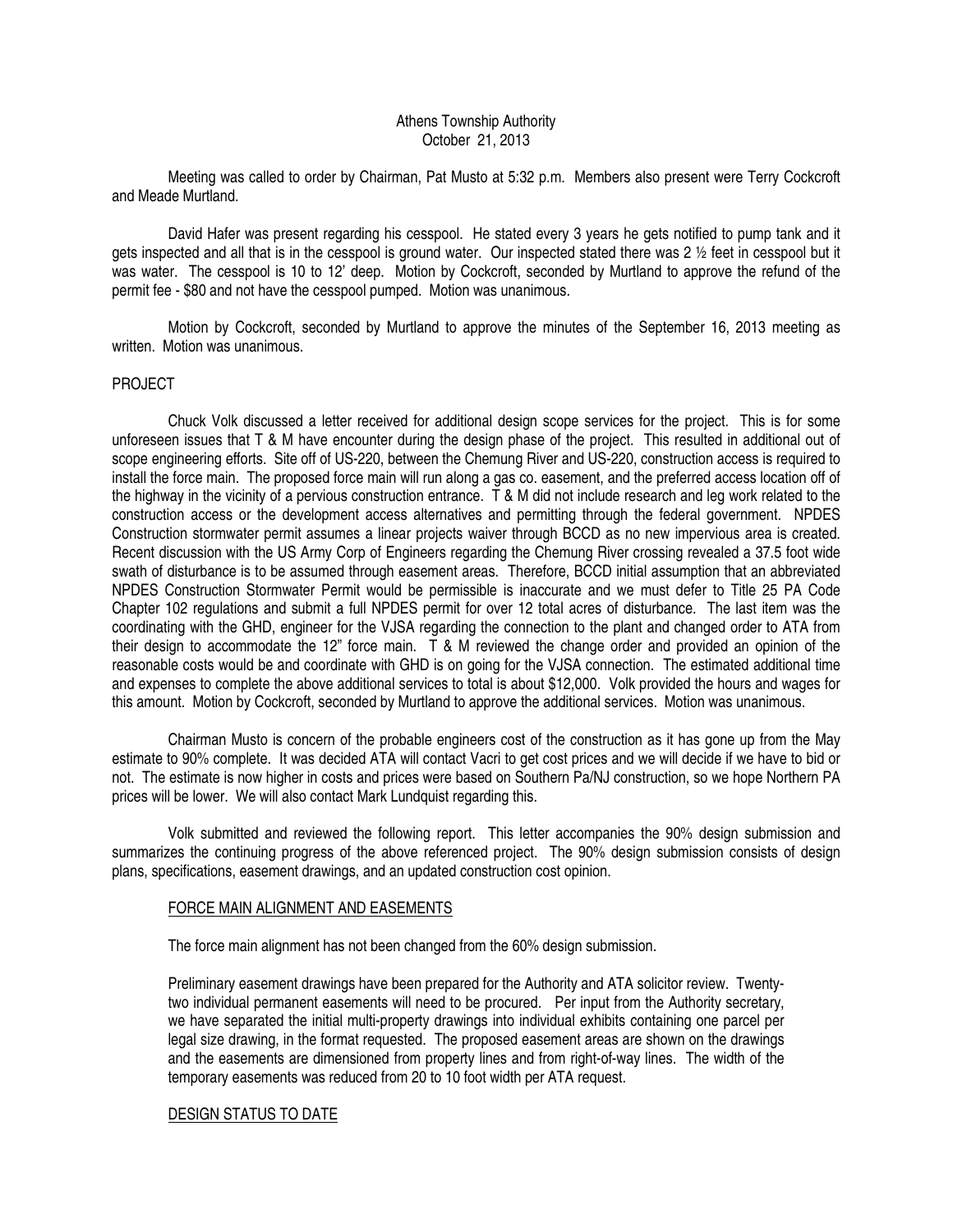The design plans are 90% complete, and now include the electrical design for the two pumping station upgrades.

#### CRITICAL DESIGN DECISION ISSUES

T&M met with Tom Cahill ( for representative Tom Marino) to orient him on the construction access issue from US-220, located in the vicinity of the existing gas and waterline installations. Mr. Cahill was in contact with Jim Krise (Hauling Permit Manager) at PennDOT District 3 Permits and indication was given that a conditional construction access will be approved. Therefore it appears this critical design issue is resolved.

T&M completed a cost comparison of traditional jack and bore method (utilizing steel casing pipe) with horizontal directional drilling (HDD) method for the Chemung River crossing. Horizontal directional drilling does not utilize a casing pipe, and the vertical alignment of the excavation can vary with the river bottom. The estimated capital cost savings that may be realized with HDD for the river crossing is estimated at approximately \$67,500. The most recent construction cost opinion assumes HDD for the Chemung River crossing.

It must be noted that there are additional administrative permitting issues that come into play with HDD. We were in contact with the US Army Corps of Engineering regarding to the river crossing permit. We were advised that the Chemung River is not a "Section 10 Waterway", and as such additional federal authorization is not required for a jack and bore crossing as long as there are no proposed discharges of fill material into wetlands and /or the waterway. If horizontal directional drilling method is proposed, the Army Corps recommends that federal review/verification and a contingency plan be submitted with the application in event of accidental discharge of fill material into the waterway. Also, for HDD method the project would be subject to Delaware Nation tribal review and a 30-day comment period, however, it is unlikely that the closed excavation method would present an issue.

T&M recommends that exploratory geotechnical borings be performed at both sides of the river crossing and at PS1 and PS6 to provide representative depth to groundwater and rock for prospective bidders. Four borings total should be performed, and the additional subsurface information may result in lower bids. This service is not within T&M Scope of Services and can be subcontracted through T&M or contracted directly by ATA (with no subcontractor markup).

#### ACT 537 SPECIAL STUDY STATUS

The final Study was adopted by resolution by Athens Township following the 30-day public comment period, and the DEP submission was made on 10/8/13. Act 537 planning approval is a prerequisite for the DEP to approve the Part 2 Water Quality Management Permit.

#### PERMIT APPLICATIONS AND FEES

Following is the status of the in-progress permit applications:

- 1) Norfolk-Southern Railroad Crossing: The permit application was submitted on 9/3/13.
- 2) PennDOT Highway Occupancy Permit: At PennDOT's request, T&M submitted a full electronic copy of the permit application via email to PennDOT on 9/2/13. T&M received PennDOT comments via email on 10/4/13; the comments have been addressed and an electronic resubmission will be made on 10/21/13. We will submit paper copies to the Department upon their request.
- 3) BCCD and US Army Corps of Engineers Stream Crossing Permit (GP-5): Application submission was made on 8/28/13, with additional copy for BCCD to forward to US Army Corps.
- 4) DEP Part 2 Water Quality Management Permit: The permit application was submitted on 9/18/13.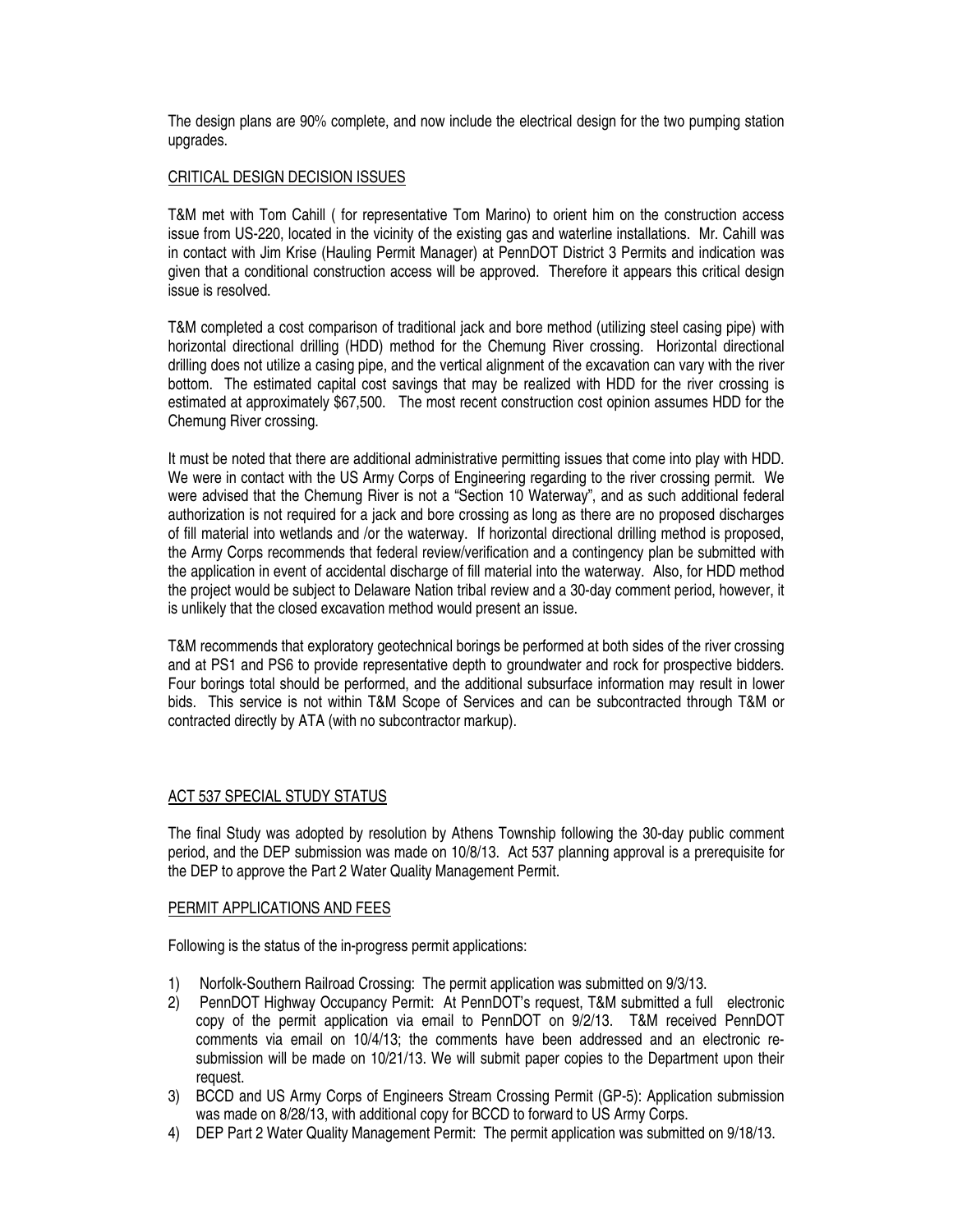5) NPDES Construction Stormwater and Erosion and Sedimentation Control Permits: The permit applications are prepared and ready for submission to the Bradford County Conservation District. Permit fees amounts were sent to ATA (3 separate checks required).

#### UPCOMING PROJECT MILESTONES

By the end of the week of October 21, T&M will submit the Erosion and Sedimentation Pollution Control Permit and NPDES Permit applications to the Bradford County Conservation District (BCCD). T&M will request ATA signature on these permit applications and checks for permit review fees at the 10/17/13 ATA meeting.

T&M will finalize design drawings and specifications by the November ATA meeting. T&M will address regulatory comments as they are received. T&M assumes that ATA will await approval of all regulatory permits prior to bidding project.

#### PROJECT SCHEDULE UPDATE

Please note that the projected milestones for the design phase are best estimates and incorporate reasonable regulatory agency review periods. A preliminary design phase schedule with appears below:

| Task             | <b>Work Description</b>                                                                                                                                  | <b>Estimated Start</b><br>Date | Estimated<br><b>Finish Date</b> | Completion<br>Date |
|------------------|----------------------------------------------------------------------------------------------------------------------------------------------------------|--------------------------------|---------------------------------|--------------------|
| 1                | Survey Force Main - PS1 to WWTP and plot data                                                                                                            | 5/27/13                        | 6/14/13                         | 6/28/13            |
| $\overline{2}$   | Plan and Profile design of new force mains; including detail<br>preparation; prepare 30% design                                                          | 5/27/13                        | 7/19/13                         | 7/19/13            |
| 3                | Act 537 Special Study preparation & submit draft for ATA review                                                                                          | 5/27/13                        | 7/22/13                         | 7/22/13            |
| 4                | Easement delineation, property owner determination; preparation of<br>60% design                                                                         | 7/23/13                        | 8/16/13                         | 8/16/13            |
| 5                | PennDOT Highway Occupancy Plan permit application preparation &<br>submission                                                                            | 7/23/13                        | 8/31/13                         | 9/2/13             |
| 6                | GP-5 Chemung River Crossing permit application preparation &<br>submission to BCCD and US Army Corps of Engineers                                        | 7/23/13                        | 9/30/13                         | 10/3/13            |
| $\overline{7}$   | Norfolk-Southern Railroad Crossing permit application preparation &<br>submission                                                                        | 7/23/13                        | 8/31/13                         | 9/3/13             |
| 8                | ATA review and comment on Act 537 Special Study                                                                                                          | 7/23/13                        | 8/16/13                         | 8/16/13            |
| 9                | Pump Station No. 6 upgrade design & calculations                                                                                                         | 7/15/13                        | 9/30/13                         | 10/11/13           |
| 10 <sup>10</sup> | Pump Station No. 1 upgrade design & calculations                                                                                                         | 7/15/13                        | 9/30/13                         | 10/11/13           |
| 11               | Address draft Act 537 review comments, ATA and Athens Township<br>advertise Act 537 Special Study for public comment                                     | 7/23/13                        | 10/31/13                        | 8/26/13            |
| 12               | BCCD E&S Plan & NPDES permit application preparation &<br>submission                                                                                     | 8/19/13                        | 9/30/13                         |                    |
| 13               | Substantial complete design document preparation (90% complete) -<br>submit to ATA for review & address review comments; easement<br>exhibit preparation | 8/19/13                        | 9/30/13                         | 10/11/13           |
| 14               | DEP Part 2 WQM permit application preparation & submission                                                                                               | 9/9/13                         | 9/30/13                         | 9/19/13            |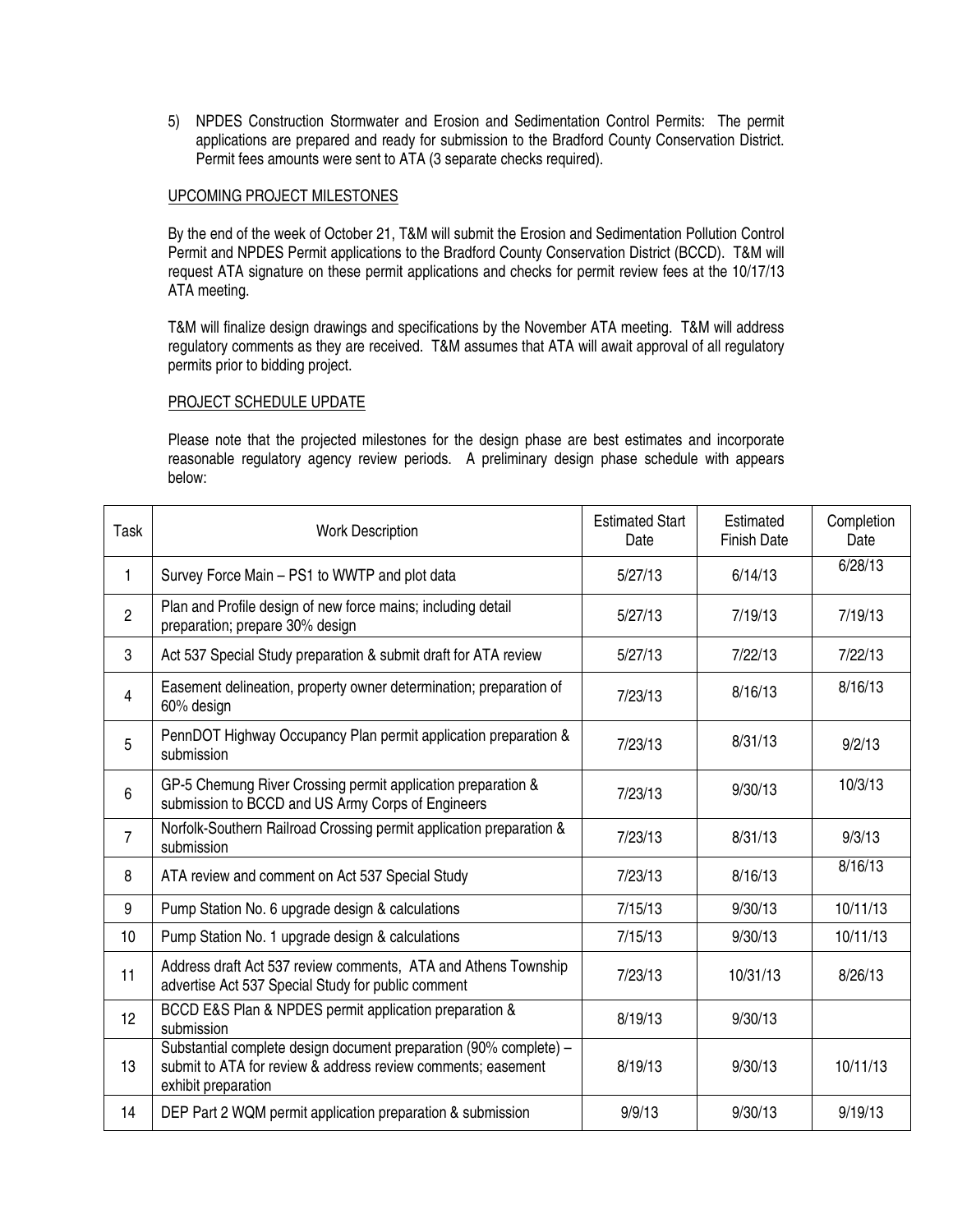| 15 | Final design document preparation, provide bid-ready documents | 9/23/13 | 11/18/13 |         |
|----|----------------------------------------------------------------|---------|----------|---------|
| 16 | Obtain approval of regulatory permits                          | 10/7/13 | 11/29/13 |         |
| 17 | Submit Act 537 Special Study to DEP                            | 10/7/13 | 10/31/13 | 10/8/13 |
| 18 | <b>Bid Phase</b>                                               | 12/2/13 | 1/20/14  |         |
| 19 | DEP approval of Act 537 Special Study                          | 12/1/13 | 1/30/14  |         |

 The proposal for the Greene landing Act 537 was discussed to see weather Ulster Township should join in with Study. ATA will ask Ulster to come to our November meeting.

#### LEGAL

 Attorney Smith reported Sweetland and Larson were both put on alert to notify their insurance companies about the sewer design for road C for the additional work that had to be done for the 2 homes. Neither he nor ATA has heard anything. Also, nothing has been heard from Shawn regarding the SEA design of pump station #6. Attorney Smith will contact Shawn. No word on the Athens Borough agreement and Smith will send over letter about ATA being paid back pro-rated share of funds spent for any repairs on Main Street if ATA disconnects from their line after this is done. The holding tank agreement for DPA, Inc. has been forwarded to the DPA for signatures. ATA has an account that the owner died and there has not been any estate opened to pay bills. Smith will send the appropriate notification to file a municipal lien and file lien.

Meeting went into executive session at 6:55 p.m. for legal reasons. Meeting reconvened at 7:17 p.m.

 Chairman Musto said that he received an email from Sayre borough and they might be interested to sale 5% of capacity. Musto will entertain more discussions and also will have a budget ready for our next meeting to see if we can afford to purchase it.

#### FINAINCIAL

The following bills were received for approve. Motion by Cockcroft, seconded by Murtland to approve the payment of the following bills that total \$141,536.29. Motion was carried.

|                                     | Date       | <b>Num</b> | Account             | Amount    |
|-------------------------------------|------------|------------|---------------------|-----------|
| <b>1ST CITIZENS NATIONAL BANK</b>   |            |            |                     |           |
|                                     | 10/17/2013 | 7763       | <b>General Fund</b> | 63,680.56 |
| Total 1ST CITIZENS NATIONAL BANK    |            |            |                     | 63,680.56 |
| AQUA PENNSYLVANIA                   |            |            |                     |           |
|                                     | 10/17/2013 | 7753       | General Fund        | 142.00    |
|                                     | 10/17/2013 | 7776       | <b>General Fund</b> | 98.00     |
| Total AQUA PENNSYLVANIA             |            |            |                     | 240.00    |
| ATHENS BOROUGH COUNCIL              |            |            |                     |           |
|                                     | 10/17/2013 | 7772       | <b>General Fund</b> | 1,816.38  |
| <b>Total ATHENS BOROUGH COUNCIL</b> |            |            |                     | 1,816.38  |

#### BRADCO SUPPLY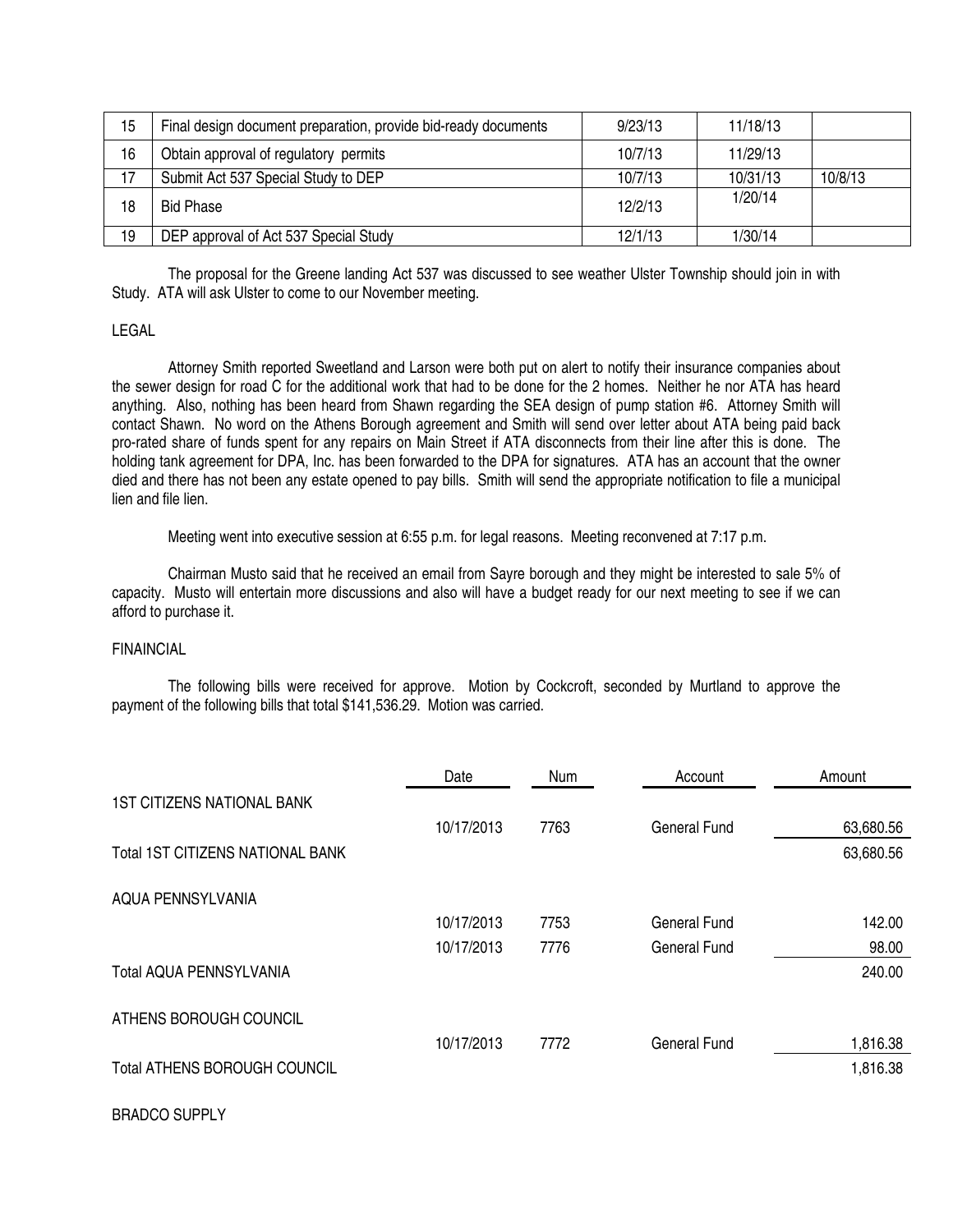|                                                               | 10/17/2013 | 7773 | <b>General Fund</b> | 19.02          |
|---------------------------------------------------------------|------------|------|---------------------|----------------|
| <b>Total BRADCO SUPPLY</b>                                    |            |      |                     | 19.02          |
| <b>BRADFORD COUNTY CLEAN WATER</b><br><b>FUND</b>             |            |      |                     |                |
|                                                               | 10/17/2013 | 7778 | <b>General Fund</b> | 500.00         |
| <b>Total BRADFORD COUNTY CLEAN</b><br><b>WATER FUND</b>       |            |      |                     | 500.00         |
| BRADFORD COUNTY CONSERVATION<br><b>DISCTRICT</b>              |            |      |                     |                |
|                                                               | 10/17/2013 | 7777 | <b>General Fund</b> | 1,775.00       |
| <b>Total BRADFORD COUNTY</b><br><b>CONSERVATION DISCTRICT</b> |            |      |                     | 1,775.00       |
| <b>CLARITY CONNECT</b>                                        |            |      |                     |                |
|                                                               | 10/17/2013 | 7769 | <b>General Fund</b> | 49.95<br>49.95 |
| <b>Total CLARITY CONNECT</b>                                  |            |      |                     |                |
| CO. OF PA. CLEAN WATER FUND                                   |            |      |                     |                |
|                                                               | 10/17/2013 | 7779 | <b>General Fund</b> | 900.00         |
| Total CO. OF PA. CLEAN WATER FUND                             |            |      |                     | 900.00         |
| COMMONWEALTH OF PENNSYLVANIA                                  |            |      |                     |                |
| <b>Total COMMONWEALTH OF</b>                                  | 09/17/2013 | 7751 | General Fun         | 500.00         |
| PENNSYLVANIA                                                  |            |      |                     | 500.00         |
| DATA MANAGEMENT & REPORTING,<br>INC.                          |            |      |                     |                |
|                                                               | 10/17/2013 | 7768 | <b>General Fund</b> | 250.00         |
| <b>Total DATA MANAGEMENT &amp;</b><br>REPORTING, INC.         |            |      |                     | 250.00         |
| HAL FISH HEATING & AIR<br><b>CONDITIONING</b>                 |            |      |                     |                |
|                                                               | 10/17/2013 | 7771 | <b>General Fund</b> | 1,450.00       |
| Total HAL FISH HEATING & AIR<br><b>CONDITIONING</b>           |            |      |                     | 1,450.00       |
| HORN'S TRUE VALUE                                             |            |      |                     |                |
|                                                               | 10/17/2013 | 7770 | <b>General Fund</b> | 104.23         |
| Total HORN'S TRUE VALUE                                       |            |      |                     | 104.23         |
| LINE SYSTEMS, INC.                                            |            |      |                     |                |
|                                                               | 10/17/2013 | 7755 | <b>General Fund</b> | 98.61          |
| Total LINE SYSTEMS, INC.                                      |            |      |                     | 98.61          |
| LOHMANN'S UTILITY LOCATING, LLC                               |            |      |                     |                |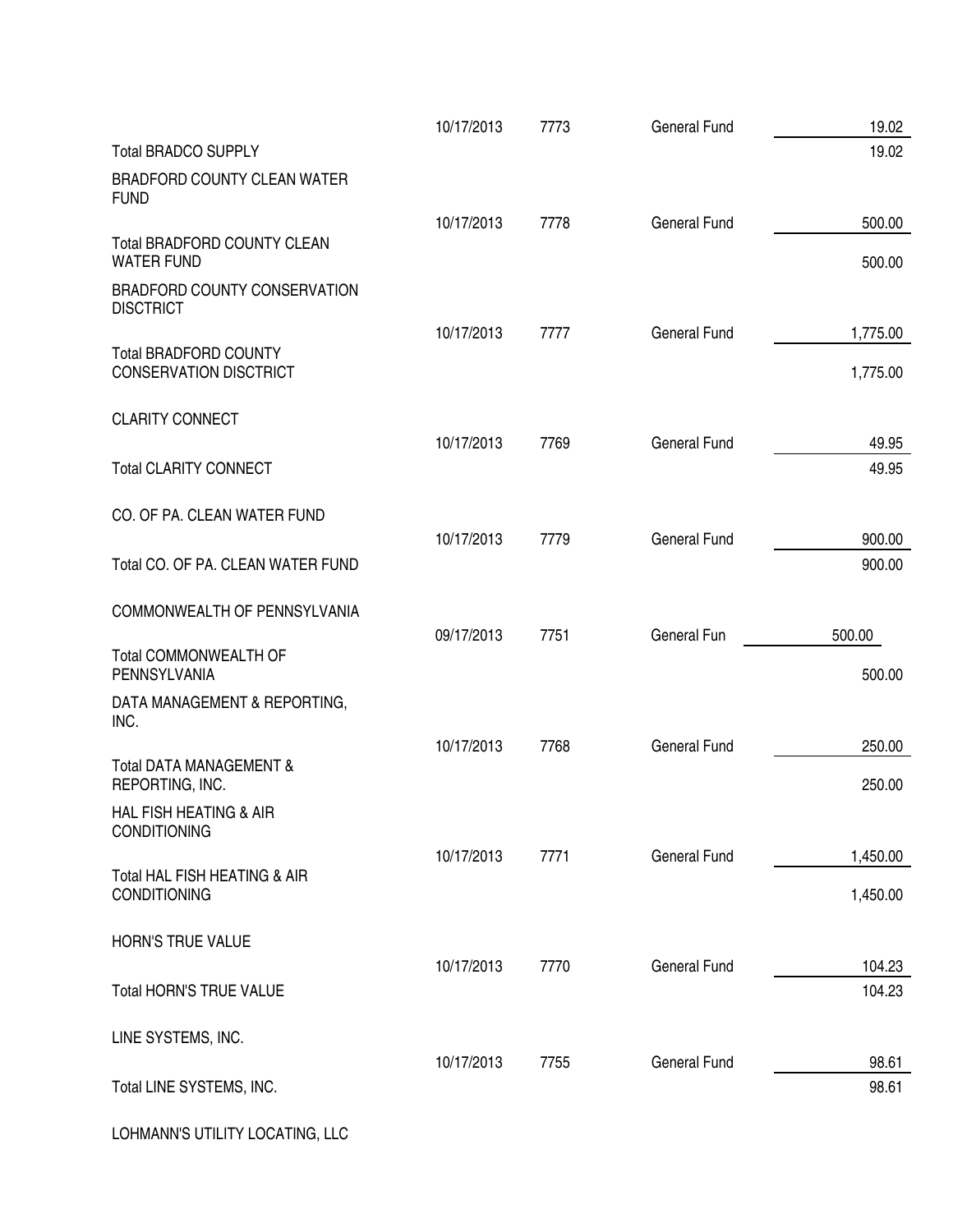|                                                      | 10/17/2013 | 7758 | <b>General Fund</b> | 4,900.00             |
|------------------------------------------------------|------------|------|---------------------|----------------------|
| Total LOHMANN'S UTILITY LOCATING,<br><b>LLC</b>      |            |      |                     | 4,900.00             |
| MCGUIRE SEPTIC SERVICE                               |            |      |                     |                      |
| <b>Total MCGUIRE SEPTIC SERVICE</b>                  | 10/17/2013 | 7760 | <b>General Fund</b> | 187.50<br>187.50     |
| NIEMIEC, SMITH & PELLINGER                           |            |      |                     |                      |
| Total NIEMIEC, SMITH & PELLINGER                     | 10/17/2013 | 7756 | <b>General Fund</b> | 884.73<br>884.73     |
| PA. ONE CALL SYSTEMS, INC.                           |            |      |                     |                      |
| Total PA. ONE CALL SYSTEMS, INC.                     | 10/17/2013 | 7759 | <b>General Fund</b> | 15.20<br>15.20       |
| <b>PENELEC</b>                                       |            |      |                     |                      |
| <b>Total PENELEC</b>                                 | 10/17/2013 | 999  | <b>General Fund</b> | 1,649.89<br>1,649.89 |
| <b>PENNDOT</b>                                       |            |      |                     |                      |
| <b>Total PENNDOT</b>                                 | 10/17/2013 | 7762 | <b>General Fund</b> | 280.00<br>280.00     |
| PITNEY BOWES                                         |            |      |                     |                      |
| <b>Total PITNEY BOWES</b>                            | 10/17/2013 | 7761 | <b>General Fund</b> | 367.74<br>367.74     |
| PITNEY BOWES - PURCHASE POWER                        |            |      |                     |                      |
| <b>Total PITNEY BOWES - PURCHASE</b><br><b>POWER</b> | 10/17/2013 | 7774 | General Fund        | 300.00<br>300.00     |
| RAMAN S. GANGADHARAN                                 |            |      |                     |                      |
| Total RAMAN S. GANGADHARAN                           | 10/17/2013 | 7765 | <b>General Fund</b> | 80.00<br>80.00       |
| SOUTH WAVERLY BOROUGH                                |            |      |                     |                      |
| Total SOUTH WAVERLY BOROUGH                          | 10/17/2013 | 7757 | <b>General Fund</b> | 4,772.25<br>4,772.25 |
| THE MORNING TIMES                                    |            |      |                     |                      |
|                                                      | 10/17/2013 | 7767 | <b>General Fund</b> | 26.58                |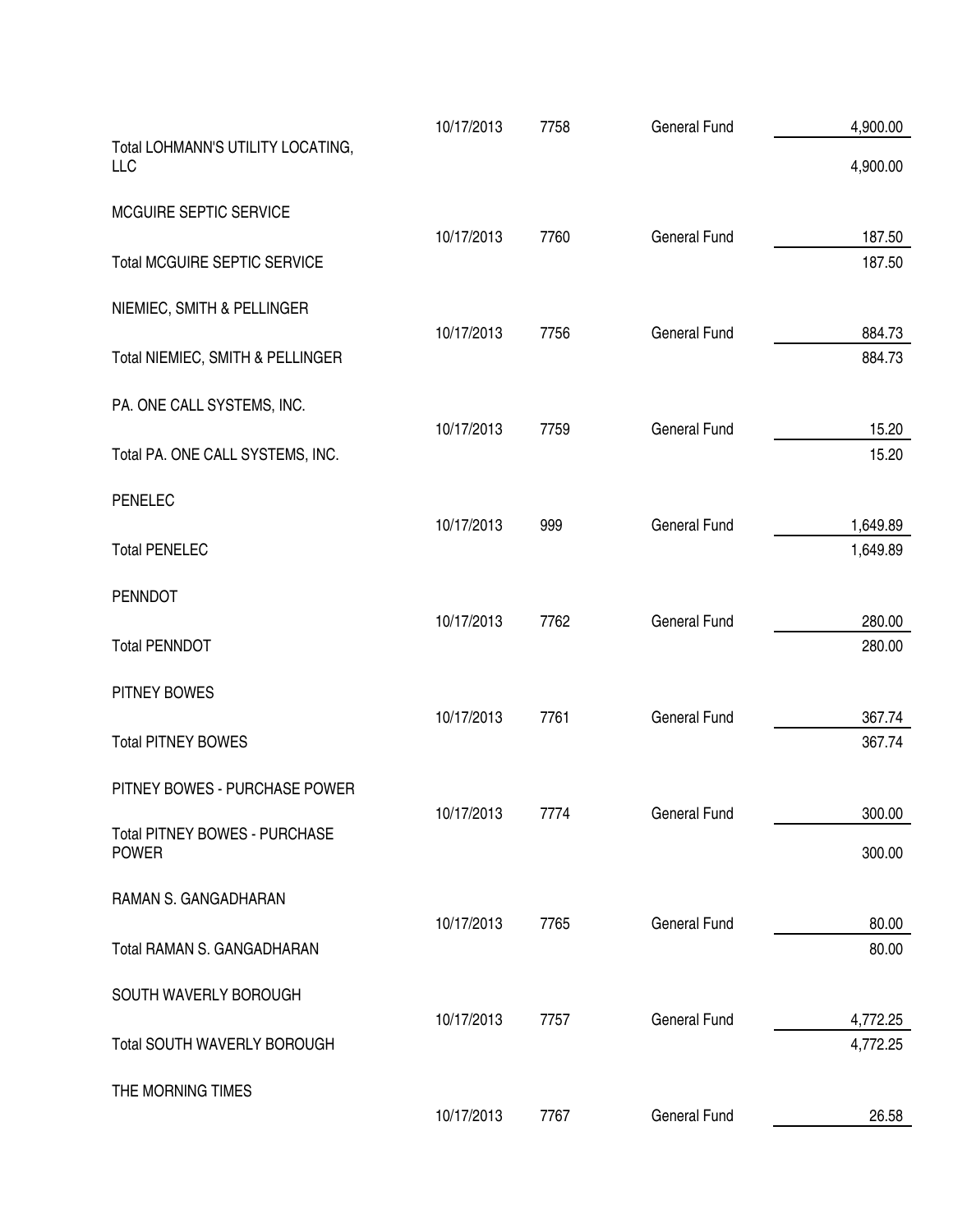Total THE MORNING TIMES 26.58

| TIME WARNER CABLE = ROAD RUNNE                 |            |      |              |           |
|------------------------------------------------|------------|------|--------------|-----------|
|                                                | 10/17/2013 | 7775 | General Fund | 49.99     |
| Total TIME WARNER CABLE = ROAD<br><b>RUNNE</b> |            |      |              | 49.99     |
| TRIPLE V ELECTRIC                              |            |      |              |           |
|                                                | 10/17/2013 | 7754 | General Fund | 351.00    |
| <b>Total TRIPLE V ELECTRIC</b>                 |            |      |              | 351.00    |
| <b>VALLEY ENERGY</b>                           |            |      |              |           |
|                                                | 10/17/2013 | 7752 | General Fund | 101.76    |
| <b>Total VALLEY ENERGY</b>                     |            |      |              | 101.76    |
| VALLEY JOINT SEWER AUTH.                       |            |      |              |           |
|                                                | 10/17/2013 | 7764 | General Fund | 52,845.90 |
|                                                | 10/17/2013 | 7766 | General Fund | 2,140.00  |
|                                                | 10/17/2013 | 1259 | Lake Macham  | 1,200.00  |
| Total VALLEY JOINT SEWER AUTH.                 |            |      |              | 56,185.90 |

No further business, meeting adjourned at 8:10 p.m.

Respectfully submitted, Valorie L. Huckabee Secretary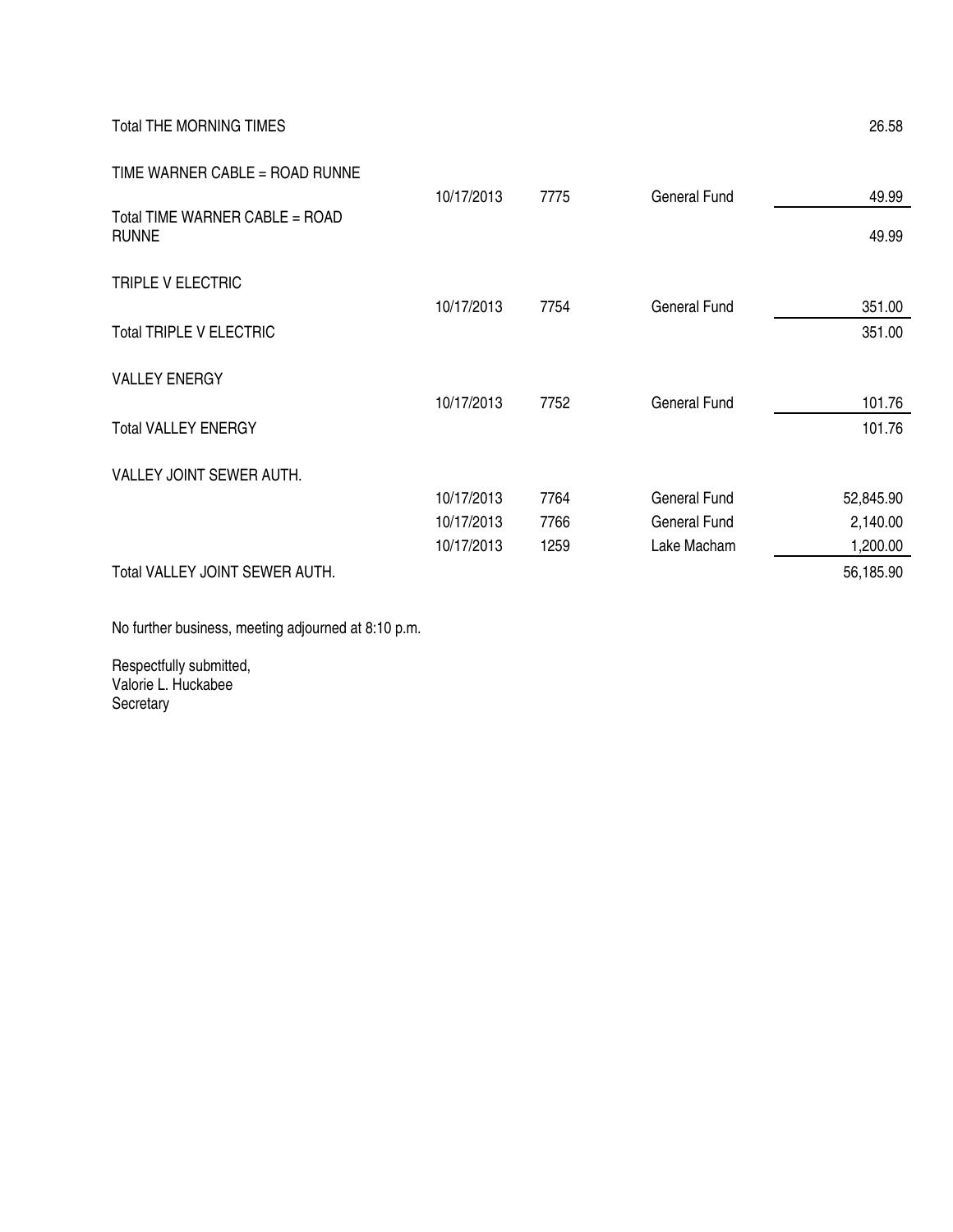# Athens Township Authority November 18, 2013

 Meeting was called to order at 5:34 p.m. by Chairman Pat Musto. Members also present were Jack Walter and Meade Murtland.

There were no citizens to be heard

 Ulster Township Supervisor Dick Farr and Township Secretary Jennifer Chilson were present, as ATA requested to discuss our plans for Greenes Landing Act 537. ATA wanted to let them know that we are in the pre-planning stages of an Act 537 and wanted to know if Ulster was interested us including space for the Milan area of Ulster Township. Discussion followed and they will take this information back to their board and let ATA know.

 Motion by Walter, seconded by Meade to approve the minutes of the October 21, 2013 meeting as written. Motion was unanimous.

# ENGINEERING

 Mike Mandzik from T & M Associates provides energy procurement consulting to establish energy management goals and objectives based on analysis of facility specific information. ATA signed up with 1<sup>st</sup> Energy in April to be effective in June, but just received letters stating the 1st Energy was cancelling the contracts for our 8 electric bills. When 1<sup>st</sup> Energy was notified, they stated the contracts were over. On Demand Energy representative was contacted and found out that there was a "bug" in the computer, and ATA was never entered. So 1<sup>st</sup> Energy will reinstate ATA back to June and reimburse ATA for what we were charged instead of the 6.50 as promised. Mike Mandzik reviewed out accounts and stated that was a really good rate and they could market for us to get anything cheaper.

## MAINTENANCE

 Mike Lohmann reported that a pump at #6 has a seal leak failure and they pulled the pump and Jones is coming down to check it on Tuesday morning. Also, a water pump on the generator at #4 stopped working this weekend, when the electric was out and was needed. Kingsley came down today and replaced it. They were down within the last 2 weeks to service and noticed a leak and replaced the hose. The transducers at 1 and 6 have acted up some. #1 station has been replaced and #6 was cleaned and hopefully this will take care of the alarms that ATA has been receiving. We have a back up float on each station that if the transducer stops working, the backup float will kick the pumps on. ATA's new stations will not be using transducers. Lohmann also gave us a report that showed ATA for the past year has received 326 Pa 1 calls.

# PROJECT

Chuck Volk reviewed the following report regarding the Project

## EASEMENTS

The proposed easement areas are shown on the drawings and the easements are dimensioned from property lines and from right-of-way lines. Generally the widths of the permanent and temporary easements are 20 foot and 10 foot, respectively. ATA is obtaining the easements. We have 4 fully executed easements - Tractor Supply plaza, VA Clinic, Burnam Group, and Friedman Electric. We have been in contact with Joe Elsbree and he is requested compensation for the easement.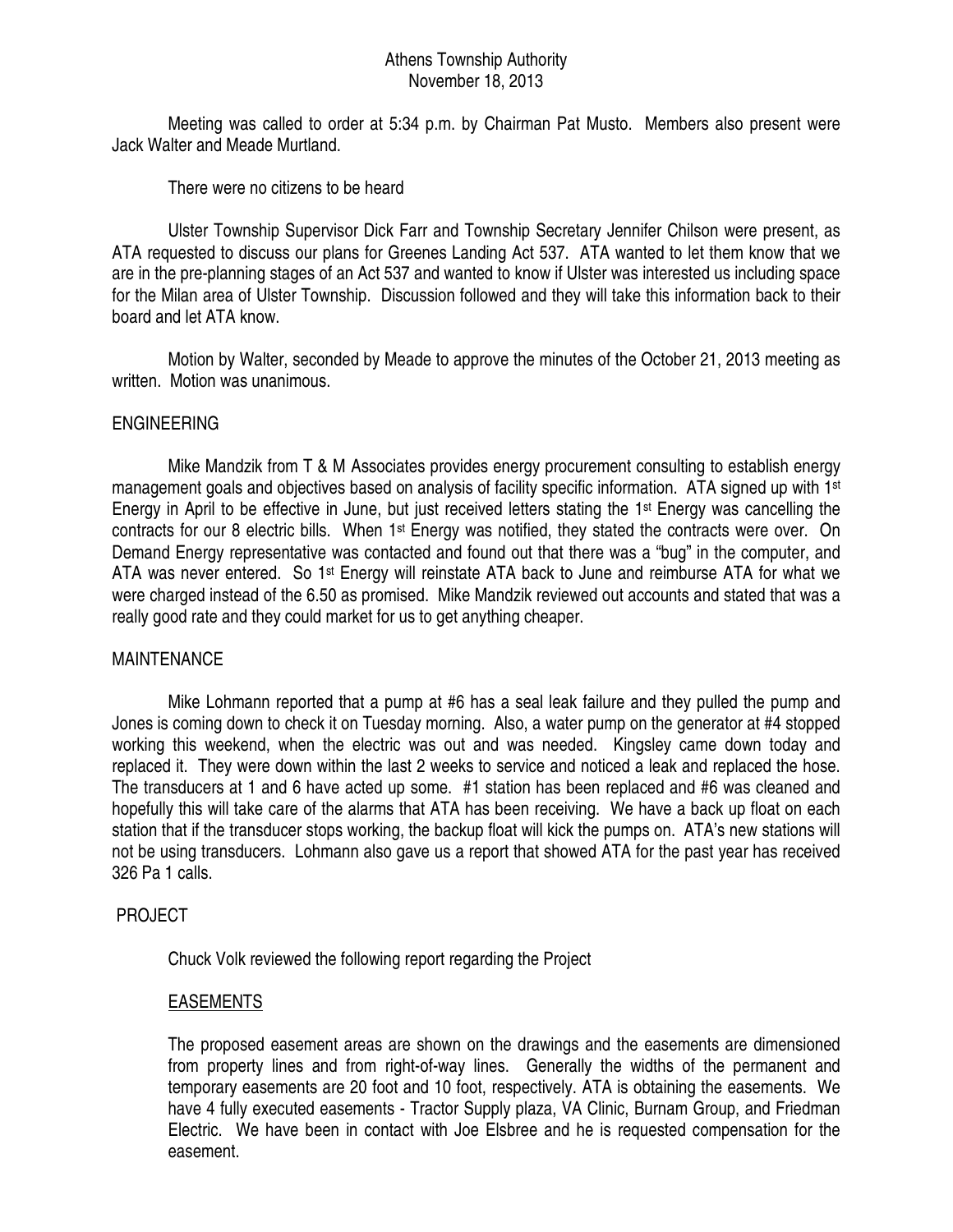He stated he wanted what Chesapeake paid him for a gas line easement, \$15 a foot. Wal-Mart requested a fee for their easement also. Discussion followed about pay for easements. If we end up having to pay easement, ATA should look at having the homes on Meadowlark Drive connect to the sewer to help pay for the additional costs for the easements. Motion by Murtland, seconded by Walter, to offer up to a \$1.00 a foot for the easements. Motion was unanimous. The total cost would be about \$8,500.00

#### DESIGN STATUS AND OUTSTANDING DESIGN ISSUES

The design plans are approximately 95% complete. Outstanding is structural design of the PS6 wet well and pump slab. This work requires geotechnical data on the subsurface conditions and geotechnical engineering services were not included in the original scope of design services as the preliminary concept was to re-use the existing wet well. This is discussed in detail in a separate letter to ATA dated 11/12/13. T&M recommends that ATA contract directly with SJB/Empire Geo Services for proposal cost of \$3,350 (see attached). The consultant indicated availability to start work within two weeks from receipt of signed contract. As a potential construction cost saving measure, T&M recommends the Authority consider performing exploratory geotechnical borings at both sides of the river crossing to provide representative depth to groundwater and rock for the prospective contractor. Two borings should be performed, and the additional subsurface information may result in a lower bid. This service is not within T&M Scope of Services. A proposal from Empire GEO Services, Inc. for the subsurface exploration and geotechnical engineering evaluation services for ATA at Station #6 was received for \$3,350. The other 2 estimates were higher than GEO Services. Motion by Walter, seconded by Musto to approve GEO Services to do the testing. Motion was unanimous.

## PERMITTING STATUS AND ISSUES

## HEMUNG RIVER CROSSING

 T&M recommends the Authority utilize Horizontal Directional Drilling (HDD) instead of traditional jack and bore method (utilizing steel casing pipe) for the Chemung River crossing. Horizontal directional drilling does not utilize a casing pipe, and the vertical alignment of the excavation can vary with the river bottom. The estimated capital cost savings is significant at approximately \$250 per linear foot of crossing.

 Regarding permit issues with HDD, the US Army Corps of Engineering informed T&M of the following (via 11/12/13 email):

*"If the construction method is directional drilling there would not be a permit needed from the Corps if there are no impacts to adjacent wetlands or the stream. This is not Section 10/Navigable water according to the Corps, so no federal authorization is needed for activities underground that have no impacts to the*  waterway. However, if you are using HDD and there is a chance for inadvertent *returns you can submit a contingency plan and we can permit the activities that would need to happen if that scenario occurs.* 

*The plan would outline what you would need to do and what the expected impacts would be if an inadvertent return were to occur. We can issue the authorization for this so you have it on file and if needed you would be able to take action immediately in the case of an inadvertent return.*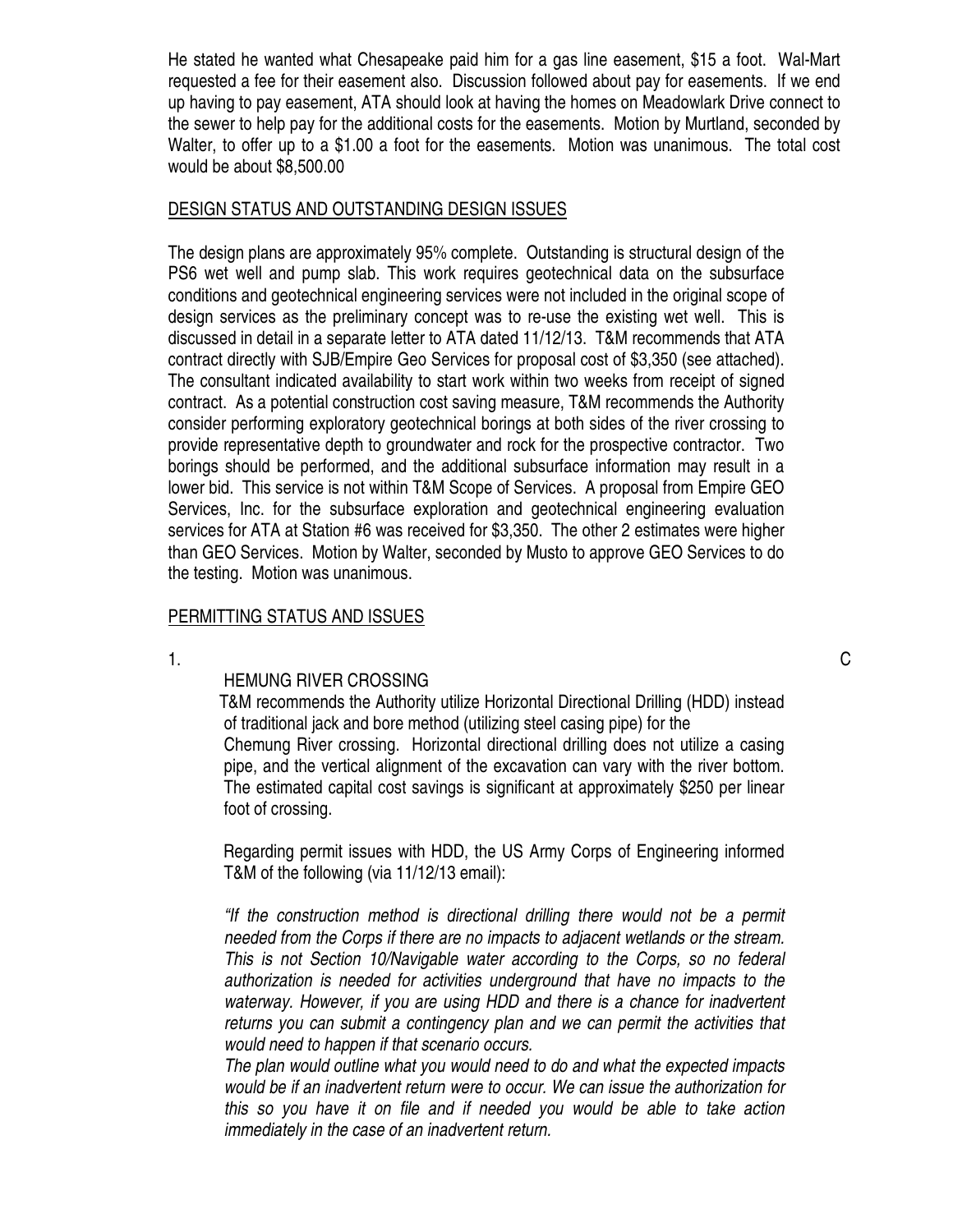*If there is no contingency plan and no permit for the plan, then all operations would need to cease while the proper authorizations are obtained for the stream impacts to address the inadvertent return. We were looking for an example or a template for this type of plan, but we do not have anything we can provide. The plan would be what you would do if this were to happen. It should cover the actions needed to resolve the inadvertent return and what would be the expected impacts to the stream and wetlands."* 

Also, for HDD method the project is subject to Delaware Nation tribal review and a 30-day comment period. The US Army Corps of Engineers informed T&M of the following related to tribal coordination (via 11/7/13 email):

*"Regarding the Tribal Coordination: This is a Government to Government coordination process, so the applicant would not have received anything related to this. The project has been placed on the coordination list. The letter which included this project was sent to the Delaware Nation on October 22, 2013. Then, the 30-day comment period would begin once the Delaware Nation receives the letter/list of projects. I have not received the confirmed date of when the Nation received the letter (our Tribal Liaison informs us of the receipt date), but generally it takes approximately 4 to 5 days for the Nation to receive. So, I would expect that the comment period should end late November/Early December. We will keep you informed of the status."* 

T&M will consult with a boring contractor regarding typical corrective measures for inadvertent release of excavation spoils and put together a contingency plan letter to the US Army Corps of Engineers.

## AILROAD CROSSING

 T&M received review comments from AECOM (Norfolk-Southern's engineer) on 11/6/13. One comment requires that the casing pipe span the entire railroad rightof-way. T&M requested input from AECOM as to the right-of-way width, and the engineer sent a RR Valuation Map that he interpreted as showing 350 foot wide right-of-way width at the crossing. T&M responded to AECOM that the railroad crossing permit for the existing force main (2005) shows a 150 foot right-of-way at the crossing. T&M is awaiting a response from AECOM, and will address AECOM's comments upon resolution of the railroad right-of-way width at the crossing.

 $3.$ ENNDOT HIGHWAY OCCUPANCY PERMIT T&M received PennDOT approval on 10/30/13 via "ePermitting" service. 4. B RADFORD COUNTY CONSERVATION DISTRICT STREAM CROSSING

 T&M received a letter from BCCD on 10/31/13 indicating approval of the GP-5, general permit for the stream crossing.

EP PART 2 WATER QUALITY MANAGEMENT PERMIT

2.  $R$ 

5. D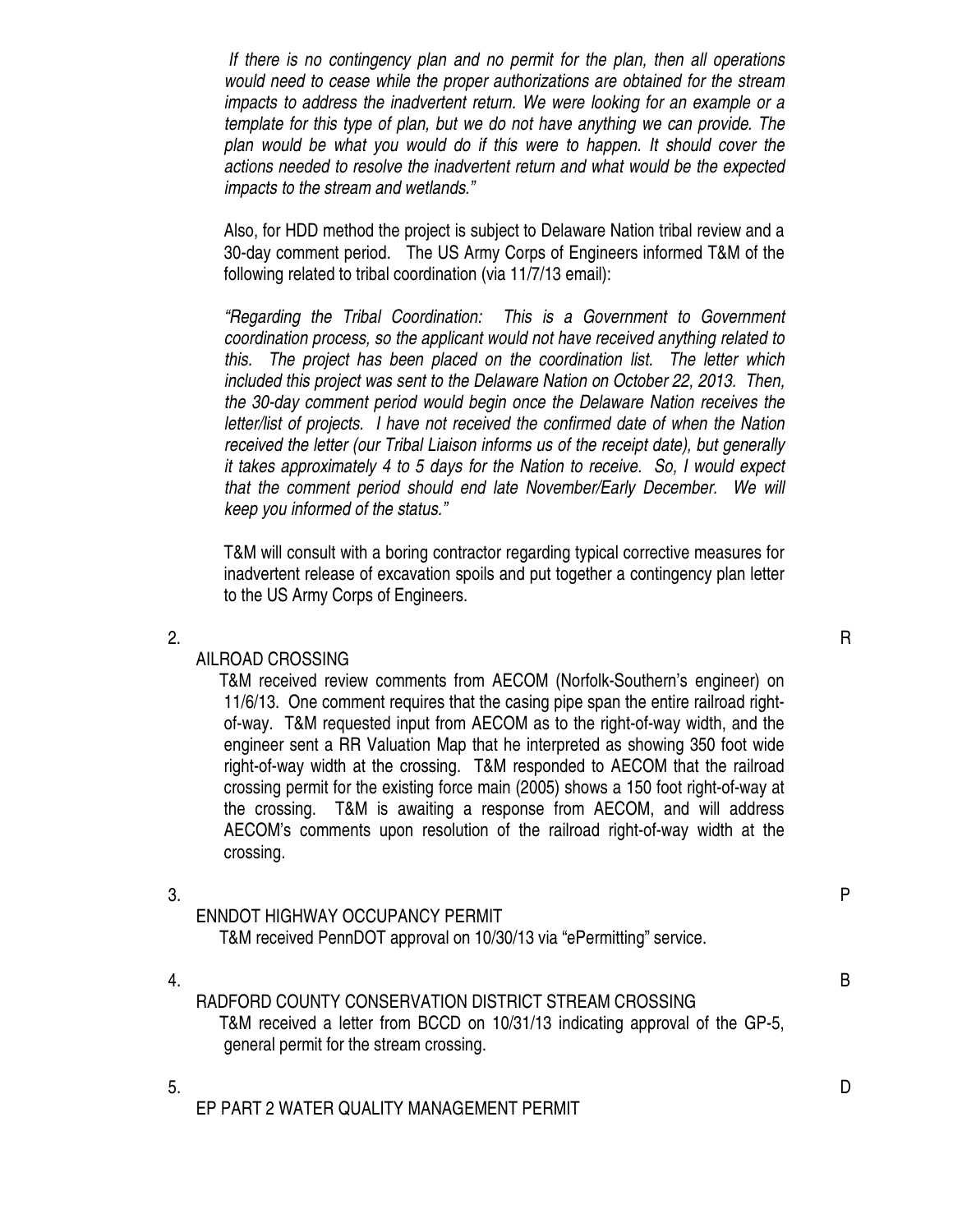DEP rejected the Part 2 WQM permit application via letter dated 10/17/13. The rejection was due to lack of Act 537 planning approval. The application will be resubmitted upon Act 537 plan approval.

#### $6.$ PDES and E&S PERMIT APPLICATIONS

 These were submitted on 10/25/13 are currently under agency review. We expect approvals by the end of the year.

# ACT 537 SPECIAL STUDY STATUS

ATA received an administrative completeness review letter from DEP dated 10/15/13, indicating that municipal notifications/reviews and adoption by Athens Borough is required. T&M received all required municipal reviews and the plan is to be resubmitted as soon as to T&M receives the original resolution of borough adoption.

## UPCOMING PROJECT MILESTONES

T&M will finalize the outstanding design work as soon as possible. T&M will continue to address regulatory concerns and comments as they are received.

## PROJECT SCHEDULE UPDATE

Please note that the projected milestones for the design phase are best estimates and incorporate reasonable regulatory agency review periods. We understand that the Board has to authorize Pat Musto, or another Board member, to take action and/or respond to the requirements of this project so as to not slow things down. This individual will be the "goto" person between Board meetings and will have authority to sign items on behalf of the Board, including contractor pay requests.

A preliminary design phase schedule with completion dates appears below:

| Tas<br>k       | <b>Work Description</b>                                                                                              | Estimated<br><b>Start Date</b> | Estimated<br><b>Finish Date</b> | Completion<br>Date |
|----------------|----------------------------------------------------------------------------------------------------------------------|--------------------------------|---------------------------------|--------------------|
|                | Survey Force Main - PS1 to WWTP and plot data                                                                        | 5/27/13                        | 6/14/13                         | 6/28/13            |
| $\overline{2}$ | Plan and Profile design of new force mains; including detail<br>preparation; prepare 30% design                      | 5/27/13                        | 7/19/13                         | 7/19/13            |
| 3              | Act 537 Special Study preparation & submit draft for ATA<br>review                                                   | 5/27/13                        | 7/22/13                         | 7/22/13            |
| 4              | Easement delineation, property owner determination;<br>preparation of 60% design                                     | 7/23/13                        | 8/16/13                         | 8/16/13            |
| 5              | PennDOT Highway Occupancy Plan permit application<br>preparation & submission                                        | 7/23/13                        | 8/31/13                         | 9/2/13             |
| 6              | GP-5 Chemung River Crossing permit application<br>preparation & submission to BCCD and US Army Corps of<br>Engineers | 7/23/13                        | 9/30/13                         | 10/3/13            |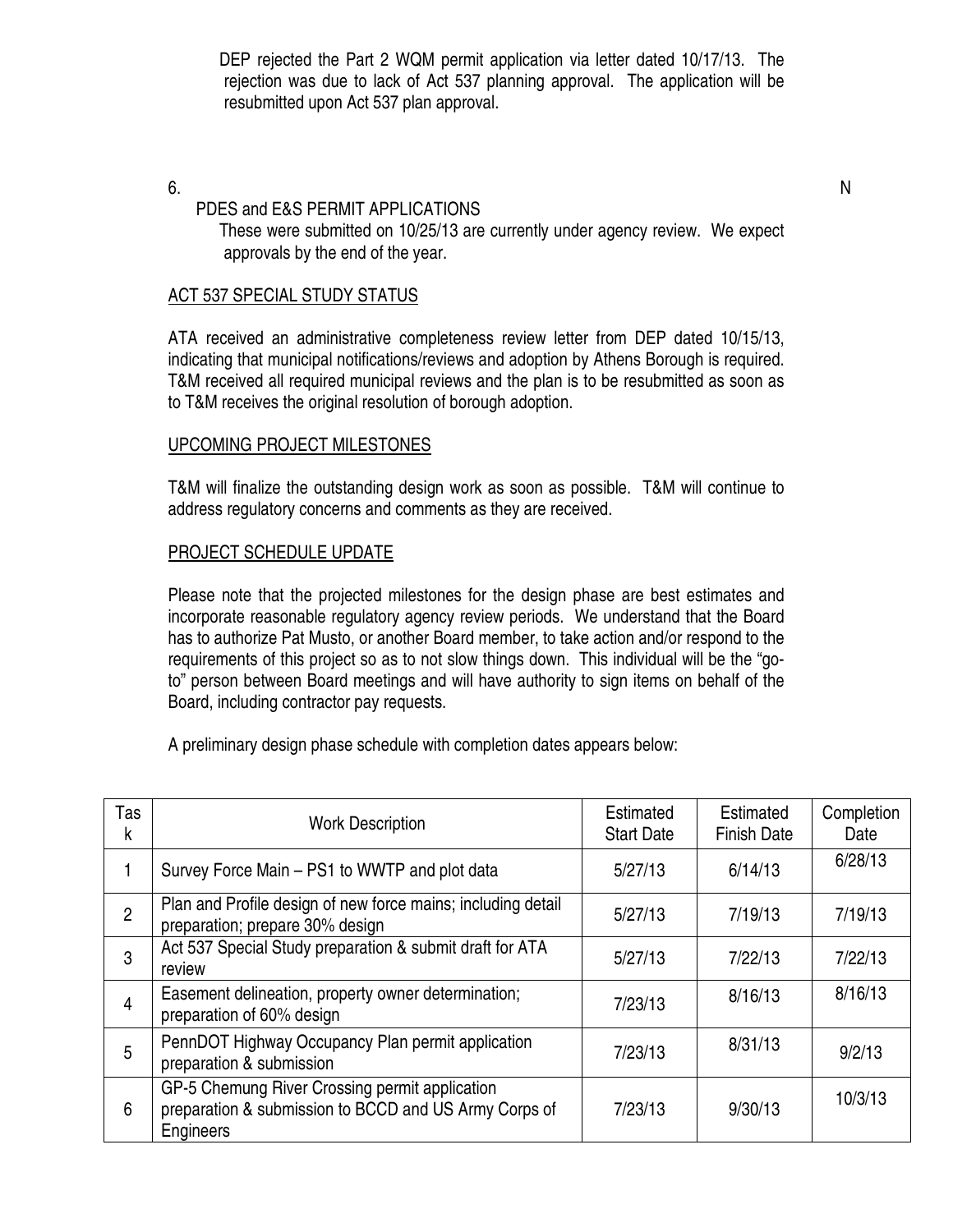| $\overline{7}$  | Norfolk-Southern Railroad Crossing permit application<br>preparation & submission                                                                        | 7/23/13 | 8/31/13  | 9/3/13   |
|-----------------|----------------------------------------------------------------------------------------------------------------------------------------------------------|---------|----------|----------|
| 8               | ATA review and comment on Act 537 Special Study                                                                                                          | 7/23/13 | 8/16/13  | 8/16/13  |
| 9               | Pump Station No. 6 upgrade design & calculations                                                                                                         | 7/15/13 | 9/30/13  | 10/11/13 |
| 10              | Pump Station No. 1 upgrade design & calculations                                                                                                         | 7/15/13 | 9/30/13  | 10/11/13 |
| 11              | Address draft Act 537 review comments, ATA and Athens<br>Township advertise Act 537 Special Study for public<br>comment                                  | 7/23/13 | 10/31/13 | 8/26/13  |
| 12 <sup>°</sup> | BCCD E&S Plan & NPDES permit application preparation &<br>submission                                                                                     | 8/19/13 | 9/30/13  | 10/25/13 |
| 13              | Substantial complete design document preparation (90%<br>complete) – submit to ATA for review & address review<br>comments; easement exhibit preparation | 8/19/13 | 9/30/13  | 10/11/13 |
| 14              | DEP Part 2 WQM permit application preparation &<br>submission                                                                                            | 9/9/13  | 9/30/13  | 9/19/13  |
| 15              | Final design document preparation, provide bid-ready<br>documents                                                                                        | 9/23/13 | 11/18/13 |          |
| 16              | Obtain approval of regulatory permits                                                                                                                    | 10/7/13 | 11/29/13 |          |
| 17              | Submit Act 537 Special Study to DEP                                                                                                                      | 10/7/13 | 10/31/13 | 10/8/13  |
| 18              | <b>Bid Phase</b>                                                                                                                                         | 12/2/13 | 1/20/14  |          |
| 19              | DEP approval of Act 537 Special Study                                                                                                                    | 12/1/13 | 1/30/14  |          |

Motion by Walter, seconded by Murtland, to appoint Chairman Musto and Vice Chairman Cockcroft as the "go-to" person between Board meetings for the sewer project and will have the authority to sign items on behalf of the board, including pay estimates. Motion was unanimous.

 Vacri Construction met with ATA and has reviewed the plans and gave us an estimate, based on the design at 90 % of \$3.3 million. Robert DeVincentis stated he was real happy with the plans and the design and also commented that his estimate includes the purchase of the pump station, but ATA could purchase them personally and could save money. Vacri will allow ATA to do this and ship the station to their business for storage.

## FINANCIAL

 Motion by Walter, seconded by Murtland to approve the payment of the presented bills. Total to be approved is \$114,369.35.

A change order from the Valley Joint Sewer Authority project was reviewed and discussed. The change order is for \$11,965.43. This is the charge for changing the design from an 8" connection for ATA to a 12" connection. If the charge is including their contract, the Valley would end up paying, so the bill for this cost will be paid by VJSA general fund and ATA will reimburse VJSA. Motion by Walter, seconded by Murtland to approve the fee of \$11,965.43 for the change for our connection.

 The 2 manholes located on Road C, that need to be lowered, due to the road C construction, that ATA told the Township about, still has not been lowered. Attorney Smith was instructed to write a letter to the Township putting them on alert of the safety hazard if someone hits them and gets hurt. Walter stated to lower the manholes and bill the Township. Chairman Musto will attend the Supervisors meeting on the 20<sup>th</sup> of November to speak to them about these. Motion by Musto, seconded by Murtland to lower the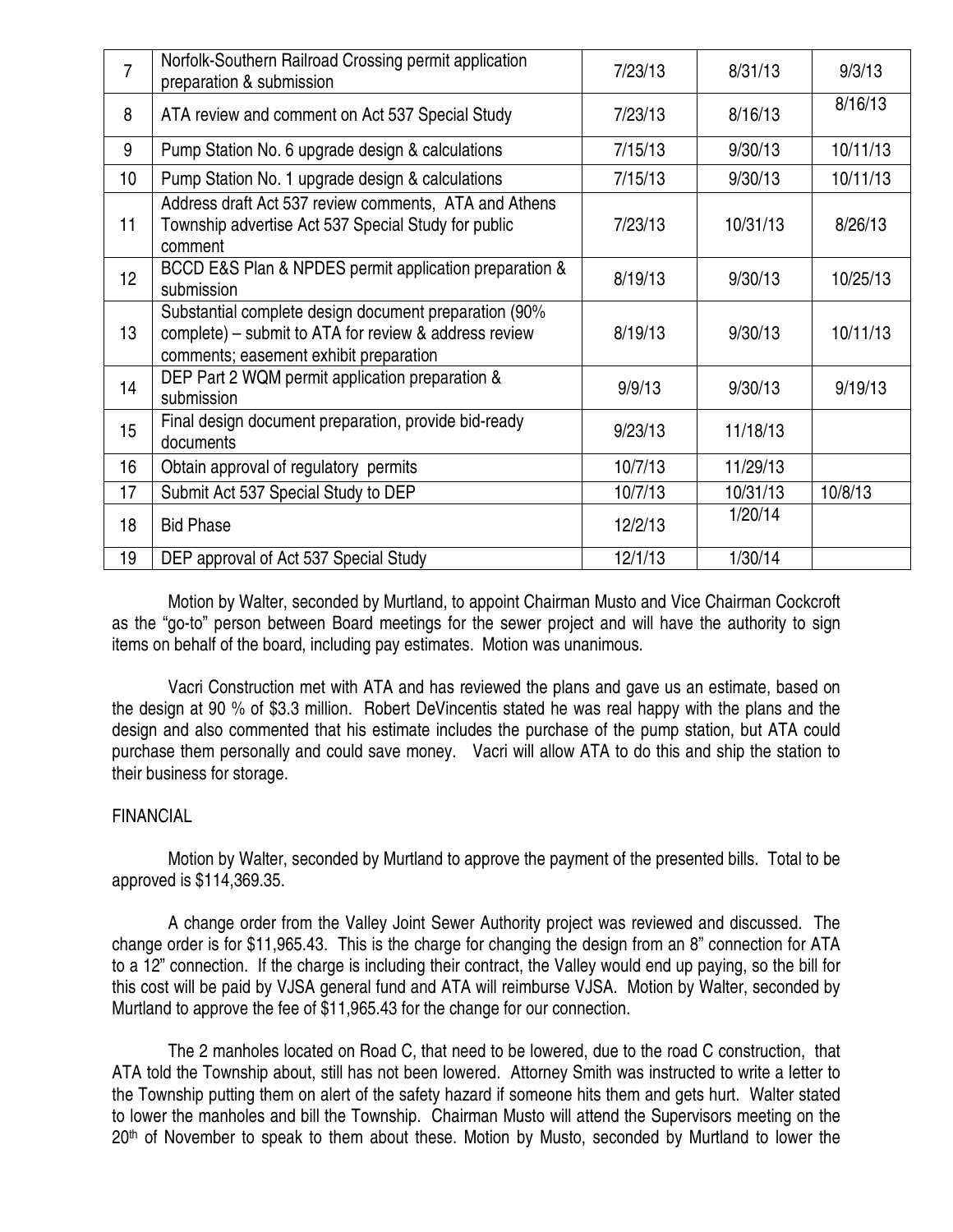manholes for \$3,770 by Vacri Construction and bill the Township, if the Township declines to do it as part of the road C project. Motion was unanimous.

 A proposed 2014 budget was reviewed. We also included a transfer of 5% capacity from Sayre borough to Athens Township, if Sayre approves. This will not be a purchase, but ATA will reimburse Sayre for the 5% of bond payments that has been paid for the new plant construction.

Motion by Walter, seconded by Murtland to approve the transfer of the 5% capacity as soon as Sayre agrees and to reimburse Sayre Borough for the 5% for the construction bond. Motion was unanimous. This 5% will give Athens Township about another 1600 EDUS of capacity in the plant. Motion by Walter, seconded by Murtland to approve the 2014 budget as presented. Motion was unanimous.

# LEGAL

 Attorney Smith stated the Athens Borough is almost done, there was one more correction and then it should be ready to sign. The Seaboard agreement between them and ATA was signed for them to use holding tanks. No word yet from either engineering firm about the error of the redesign of the sewer line for Road C and the 2 homes that needed to be reconnected. A notice that a lien was being placed on the property that was owned by David Mitchell on Clinton Street was sent and has not been returned. ATA has not received any payments or calls about the sewer bills. Smith will put together a resolution for the supervisors for an amendment to the Articles of Incorporation for ATA. They are for 50 years and it has been over 20. If ATA needed to borrow money and needed over 20 years to pay – our Articles of Incorporation wouldn't be allowed.

## OTHER BUSINESS

 The new billing program was discussed. Doing a monthly billing will be \$43.33 a month. To make this easier who pay with cash, which is a lot of customers, rounding the fee out to \$45 a month was discussed for residential. Motion by Musto, seconded by Walter, to make the sewer fee \$45 a month, unless you pay quarterly and a discount will be allowed at \$130.00. Motion was unanimous.

 The January and February meetings were discussed. We have people on vacations and also away. We will change our January meeting to 1/14 and our February meeting to 2/6 and rest the year, the normal 3rd Monday of the month, at 5:30 p.m., in the meeting room of our office.

No further business, meeting adjourned at 8:20 p.m.

Respectfully submitted, Valorie L. Huckabee **Secretary**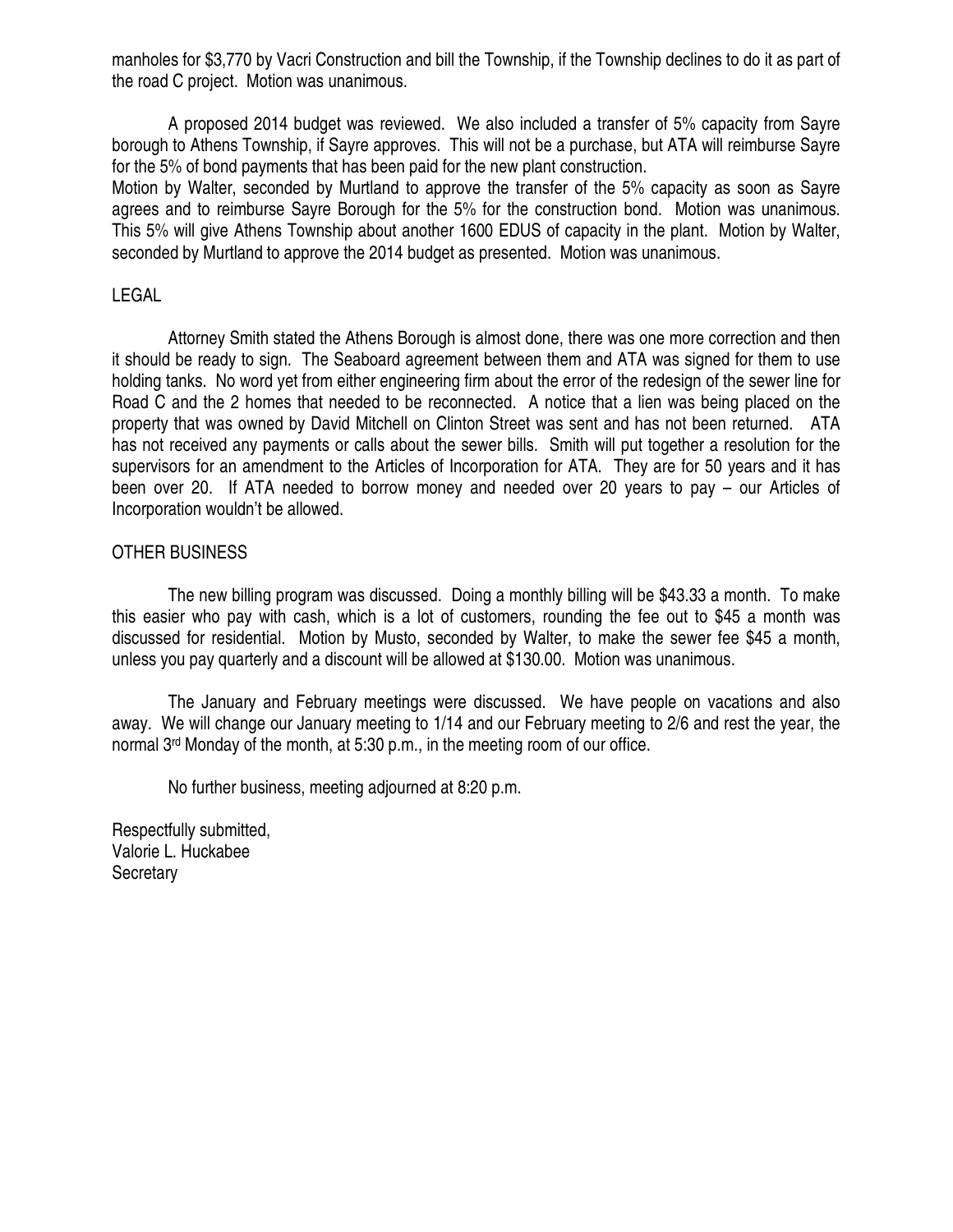#### Athens Township Authority December 16, 2013

 Meeting was called to order by Chairman, Pat Musto at 5:30 p.m. Members also present were Terry Depew and Meade Murtland.

There were no citizens to be heard

 Motion by Depew, seconded by Murtland to approve the minutes of the November 18, 2013 meeting as presented. Motion was unanimous.

#### FINANCIAL

 The following bills were presented to approval. Motion by Depew, seconded by Musto to approve the payment of the presented bills for a total of \$68,671.59. Motion was unanimous.

| Aqua Pa. Water                      | \$157.20    |
|-------------------------------------|-------------|
| <b>Bradco Supply</b>                | \$19.02     |
| <b>Clarity Connect</b>              | \$49.95     |
| Co of Pa Clean Water Fund           | \$170.00    |
| <b>Donald Bartlow</b>               | \$80.00     |
|                                     |             |
| <b>GVCC</b>                         | \$75.00     |
| Horn's True Value                   | \$10.78     |
| <b>Jones Specialty Services</b>     | \$212.50    |
| <b>Kinsley Power Systems</b>        | \$1,747.83  |
| Line Systems, Inc.                  | \$50.11     |
| Lohmann's Utility locating          | \$5,000.00  |
| Niemiec, Smith & Pellinger          | \$371.00    |
| Pa. One Call                        | \$7.60      |
| Penelec                             | \$849.79    |
| Quill                               | \$68.38     |
| T & M Associates                    | \$52,200.10 |
| The UPS Store                       | \$23.85     |
| <b>Time Warner</b>                  | \$49.97     |
| Vacri Construction                  | \$6,061.98  |
| <b>Valley Energy</b>                | \$126.53    |
| <b>Valley Joint Sewer Authority</b> | \$1,340.00  |
| <b>TOTAL</b>                        | \$68,671.59 |
|                                     |             |

 A bill was received from Pioneer Construction Company, the water company contractor that was installing new lines for Aqua. They hit an unmarked empty lot lateral. Mike Lohmann was called and he approved the work to fit the lateral when they asked, which they said would be about an hour and they had the parts. The repair did not stop their construction at any time. The bill ATA received was for 1 hour for every piece of equipment and every man that was on site. Motion by Depew, seconded by Murtland to protest the bill of \$651.25 and agree to pay \$325.62. Motion was unanimous. Discussed that ATA should have some repair kits for a 4", 6" and 8" available when this happens. Craig will get the price for these.

#### MAINTENANCE

 Craig reported that Valley Cities Gas hit the sewer main on Lamoka Road and repaired it. It was marked correctly, but they still hit it. He also received a call from Crestview Court in Greeneslanding. Their sewer line in the park was plugged and they had called McGuire's to come unplug it. ATA didn't want the plugged material to go through their line in the station. Craig stayed and watched and plugged our line so the material would not go through. All the wells have been cleaned out and while cleaning them, Mike Polzella from VJSA recommended ATA make a pipe for the well, which would stay in the well that the router truck hose would fit to without having to try to maneuver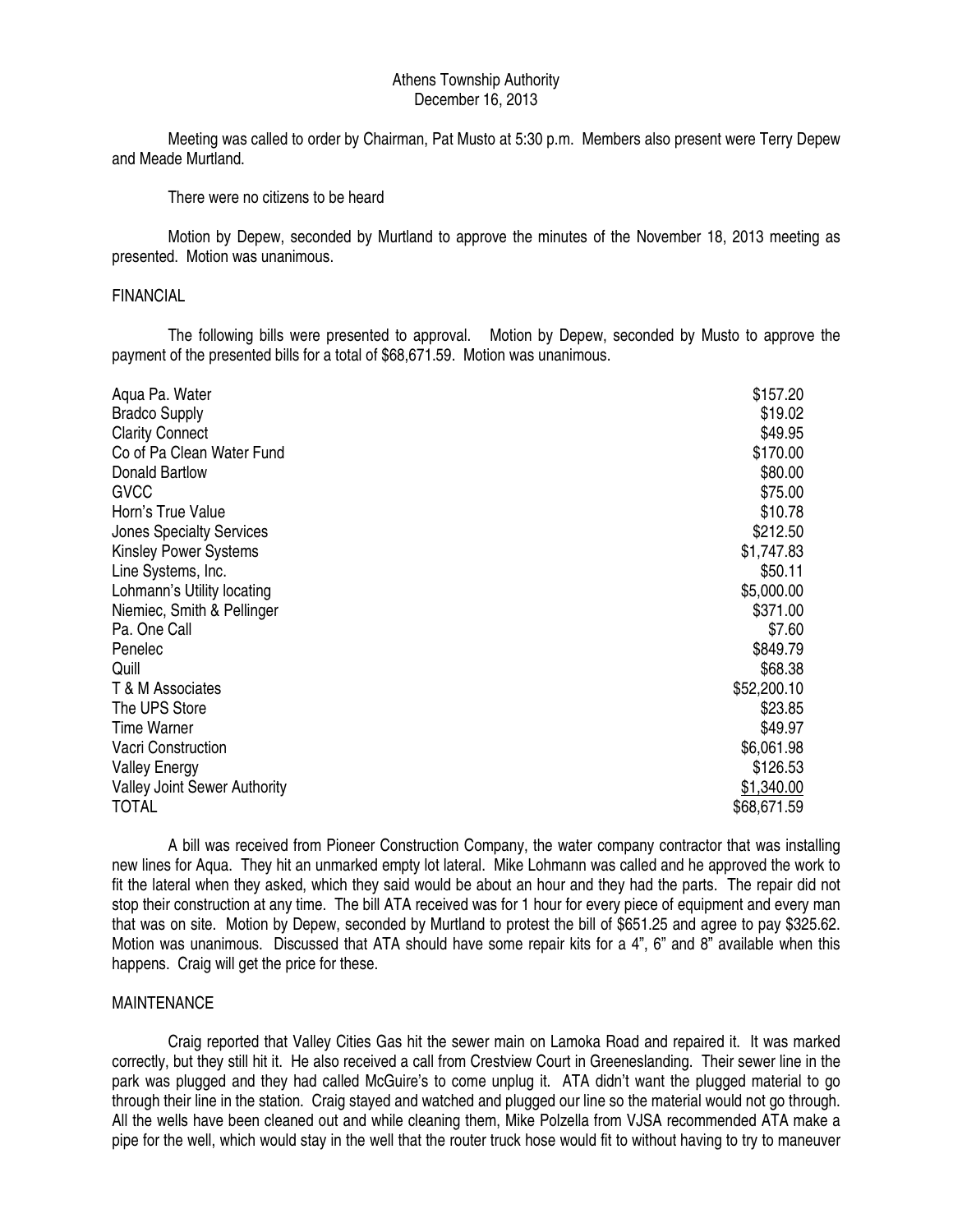20 feet of pipe and fittings. Craig stated Sayre and Athens Borough has this and it is faster for them to clean. T & M was asked to put this in for #1 and #6 pump station and Craig is going to get us a price to have this made. He believes he can do it himself. Craig has been popping manholes and visiting businesses that discharge into Station #2, because the basket is filled with some type of rags on a continuous basis. He believes it's Topps after seeing samples of what they are using. After speaking with them, he thinks he is seeing a change in the flows to the station.

#### ENGINEER'S REPORT

T & M Associates, Chuck Volk discussed the following progress report.

#### EASEMENTS

The majority of the easements have been acquired. Major outstanding sections are owned by Wal-Mart, Cole, Elsbree, and Williams.

#### DESIGN STATUS AND OUTSTANDING DESIGN ISSUES

The design plans are approximately 95% complete. Outstanding is structural design of the PS6 wet well and pump slab. The preliminary concept was to re-use the existing wet well so no new wet well was anticipated in the scope of work. Structural design of the new wet well requires geotechnical investigation and data compilation on the subsurface conditions. Geotechnical engineering services were contracted directly by the Authority and the site boring was performed on 11/29/13. T&M received the geotechnical report from SJB/Empire Geo Services and is performing the structural design of the wet well.

#### PERMITTING STATUS AND ISSUES

#### HEMUNG RIVER CROSSING

The basis of design is to utilize Horizontal Directional Drilling (HDD) instead of traditional jack and bore method (utilizing steel casing pipe) for the Chemung River crossing. Horizontal directional drilling does not utilize a casing pipe, and the vertical alignment of the excavation can vary with the river bottom.

 Regarding permit issues with HDD, the US Army Corps of Engineering (USACE) informed T&M that a Contingency Plan is highly recommended in event of "inadvertent returns" during the drilling operation, in order to avoid a work stoppage due to cleanup permitting delay. T&M submitted a Contingency Plan to USACE on 12/4/13, and is awaiting their follow-up approval and authorization.

#### AILROAD CROSSING

 T&M received review comments from AECOM (Norfolk-Southern's engineer) on 11/6/13. T&M addressed the reviewing engineer's comments in a letter dated 11/27/13 to AECOM with revised plan and profile of the crossing.

 $3.$ ENNDOT HIGHWAY OCCUPANCY PERMIT T&M received PennDOT approval on 10/30/13 via "ePermitting" service.

#### RADFORD COUNTY CONSERVATION DISTRICT STREAM CROSSING

 T&M received a letter from BCCD on 10/31/13 indicating approval of the GP-5, general permit for the stream crossing.

 $1.$  C

2.  $R$ 

4. B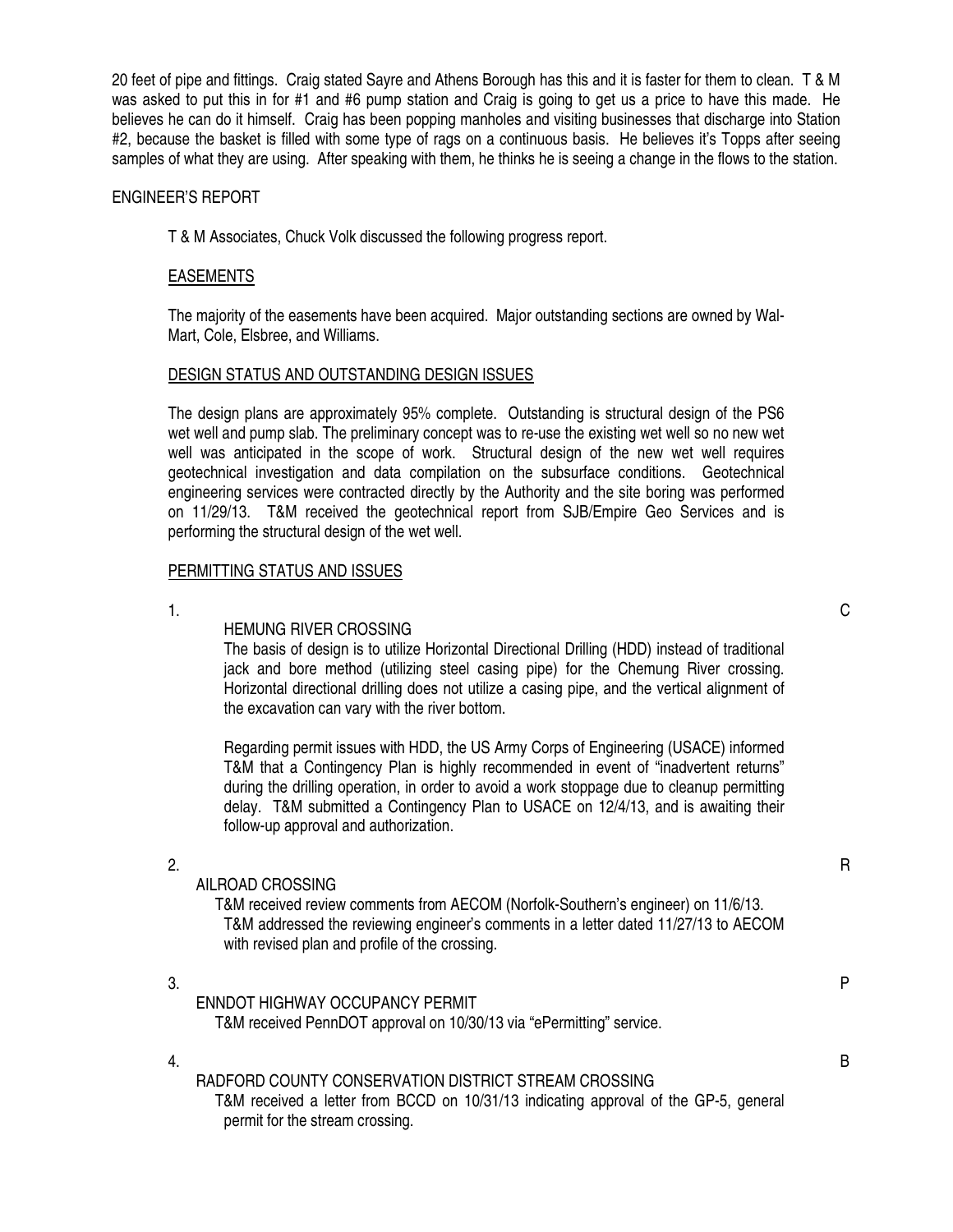5. D

## EP PART 2 WATER QUALITY MANAGEMENT PERMIT

DEP rejected the Part 2 WQM permit application via letter dated 10/17/13. The rejection was due to lack of Act 537 planning approval. The application will be resubmitted upon Act 537 plan approval.

 $6.$ 

#### PDES and E&S PERMIT APPLICATIONS

 These were initially submitted to the Bradford County Conservation District on 10/25/13. T&M received a review letter from BCCD dated 12/3/13. T&M addressed the county's comments and hand-delivered to the County of 12/16/13 a submission consisting of plans, revised E&S report, and a letter. The additional review fee check from ATA will be mailed to the BCCD separately.

#### ACT 537 SPECIAL STUDY STATUSES

ATA received approval of administrative completeness in a letter from DEP dated 12/3/13.

#### UPCOMING PROJECT MILESTONES

T&M will finalize the outstanding design work as soon as possible. T&M will continue to address regulatory concerns and comments as they are received. T&M will re-submit the DEP Part 2 Water Quality Management Permit as soon as DEP allows during the Act 537 Plan review process (Act 537 Plan approval must typically precede permit application submission for construction of new sanitary facilities).

#### PROJECT SCHEDULE UPDATE

Please note that the projected milestones for the design phase are best estimates and incorporate reasonable regulatory agency review periods. In order to keep the project on schedule, the Board has authorized two members to take action and/or respond to the requirements of this project between Board meetings and will have authority to sign items on behalf of the Board, including contractor pay requests.

| Task | <b>Work Description</b>                                                                         | <b>Estimated Start</b><br>Date | Estimated<br><b>Finish Date</b> | Completion<br>Date |
|------|-------------------------------------------------------------------------------------------------|--------------------------------|---------------------------------|--------------------|
|      | Survey Force Main - PS1 to WWTP and plot data                                                   | 5/27/13                        | 6/14/13                         | 6/28/13            |
| 2    | Plan and Profile design of new force mains; including detail<br>preparation; prepare 30% design | 5/27/13                        | 7/19/13                         | 7/19/13            |
| 3    | Act 537 Special Study preparation & submit draft for ATA review                                 | 5/27/13                        | 7/22/13                         | 7/22/13            |
| 4    | Easement delineation, property owner determination; preparation<br>of 60% design                | 7/23/13                        | 8/16/13                         | 8/16/13            |
| 5    | PennDOT Highway Occupancy Plan permit application<br>preparation & submission                   | 7/23/13                        | 8/31/13                         | 9/2/13             |

A preliminary design phase schedule with completion dates appears below: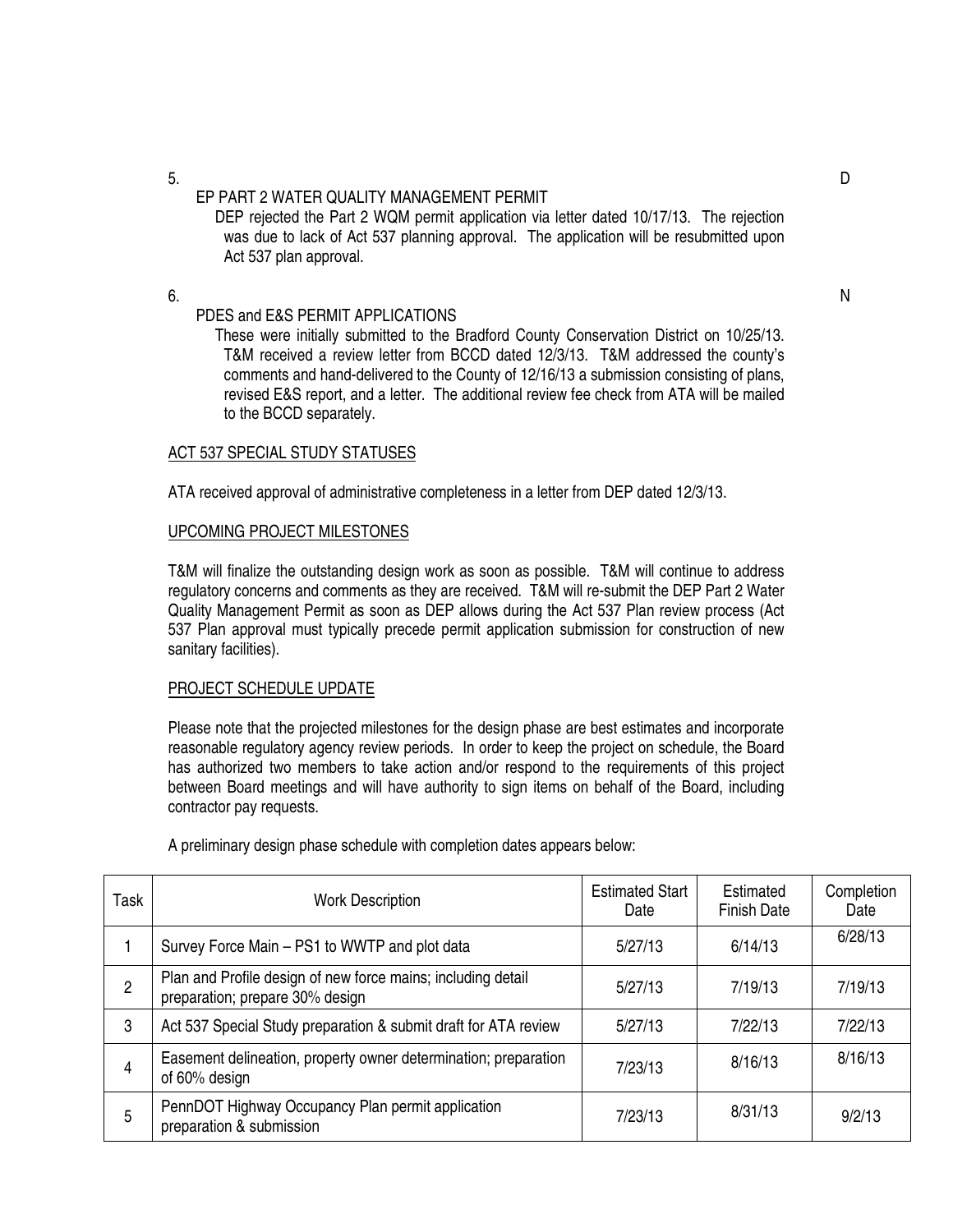| $6\phantom{1}6$ | GP-5 Chemung River Crossing permit application preparation &<br>submission to BCCD and US Army Corps of Engineers                                        | 7/23/13 | 9/30/13  | 10/3/13  |
|-----------------|----------------------------------------------------------------------------------------------------------------------------------------------------------|---------|----------|----------|
| $\overline{7}$  | Norfolk-Southern Railroad Crossing permit application preparation<br>& submission                                                                        | 7/23/13 | 8/31/13  | 9/3/13   |
| 8               | ATA review and comment on Act 537 Special Study                                                                                                          | 7/23/13 | 8/16/13  | 8/16/13  |
| 9               | Pump Station No. 6 upgrade design & calculations                                                                                                         | 7/15/13 | 9/30/13  | 10/11/13 |
| 10 <sup>°</sup> | Pump Station No. 1 upgrade design & calculations                                                                                                         | 7/15/13 | 9/30/13  | 10/11/13 |
| 11              | Address draft Act 537 review comments, ATA and Athens<br>Township advertise Act 537 Special Study for public comment                                     | 7/23/13 | 10/31/13 | 8/26/13  |
| 12 <sup>°</sup> | BCCD E&S Plan & NPDES permit application preparation &<br>submission                                                                                     | 8/19/13 | 9/30/13  | 10/25/13 |
| 13              | Substantial complete design document preparation (90%<br>complete) – submit to ATA for review & address review<br>comments; easement exhibit preparation | 8/19/13 | 9/30/13  | 10/11/13 |
| 14              | DEP Part 2 WQM permit application preparation & submission                                                                                               | 9/9/13  | 9/30/13  | 9/19/13  |
| 15              | Final design document preparation, provide bid-ready documents                                                                                           | 9/23/13 | 11/18/13 |          |
| 16              | Obtain approval of regulatory permits                                                                                                                    | 10/7/13 | 11/29/13 |          |
| 17              | Submit Act 537 Special Study to DEP                                                                                                                      | 10/7/13 | 10/31/13 | 10/8/13  |
| 18              | <b>Bid Phase</b>                                                                                                                                         | 12/2/13 | 1/20/14  |          |
| 19              | DEP approval of Act 537 Special Study                                                                                                                    | 12/1/13 | 1/30/14  |          |

 Secretary Huckabee stated majority of the easements have been obtained. We need Williams, Wal-Mart, Cole and Ellsbury. Cole's will be signed; we just need to add an additional hold harmless statement in it.

#### LEGAL

 The sewer rates were discussed again and also the new billing program. The billing company felt our rates of allowing month and quarterly payments were making it difficult. After discussion, motion was made by Depew, seconded by Murtland to set the monthly sewer fee at \$44 a month per EDU and commercial will be \$44 for every 5,400 gallons of water used per month. Motion was unanimous. We will place article in paper regarding the billing and rates. The rates are a \$2 increase per quarter.

 The transfer of capacity between Sayre Borough and Athens Township was reviewed. It will cost \$38,671.18 to have 5% more capacity, which is 5% of the bond payments paid on the VJSA bond that Sayre paid. Motion by Depew, seconded by Musto to approve the agreement and pay Sayre Borough \$38,671.18 for the 5% capacity transfer. Motion was unanimous. Attorney Smith will forward agreement with a correction of the name Athens Borough to ATA for signature and then forward to Sayre Borough.

 A letter was received from Mr. Venkatesh's attorney, Joe Landy. He spoke to Attorney Smith and Smith told him to look at the definition of ATA's and it is considered an EDU, and as such, must pay the fees.

 Attorney Smith wrote the amendment for the by-laws of ATA and also wrote the Township's resolution that needs adopted to further the years from 50 years to 80 years. Motion by Musto, seconded by Depew to approve the by-law change. Motion was unanimous.

There has been no status update from Attorney McDough about Sweetland Engineering.

No further business, meeting adjourned at 6:35 p.m.